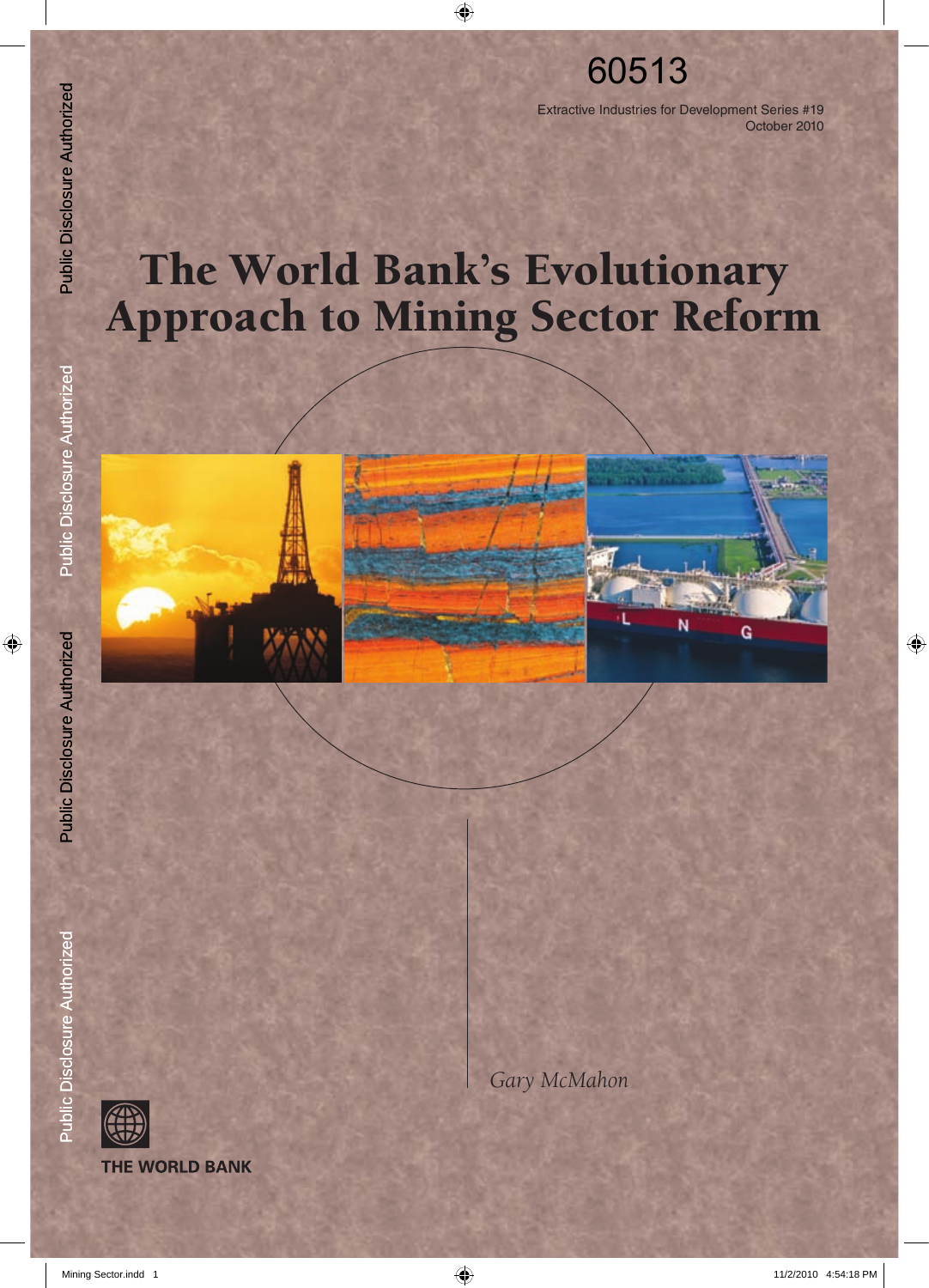#### World Bank Group's Oil, Gas, and Mining Unit

#### Sustainable Development Network Sustainable Energy Department

The Oil, Gas, and Mining Unit series publishes reviews and analyses of sector experience from around the world as well as new findings from analytical work. It places particular emphasis on how the experience and knowledge gained relates to developing country policy makers, communities affected by extractive industries, extractive industry enterprises, and civil society organizations. We hope to see this series inform a wide range of interested parties on the opportunities as well as the risks presented by the sector.

The findings, interpretations, and conclusions expressed in this paper are entirely those of the authors and should not be attributed in any manner to the World Bank or its affiliated organizations, or to members of its Board of Executive Directors or the countries they represent. The World Bank does not guarantee the accuracy of the data included in this publication and accepts no responsibility whatsoever for any consequence of their use.

Copyright ©2010 www.worldbank.org/ogmc (*or* /oil *or* /gas *or* /mining) *Cover photos:* Oil rig, hematite-banded ironstone, oil tanker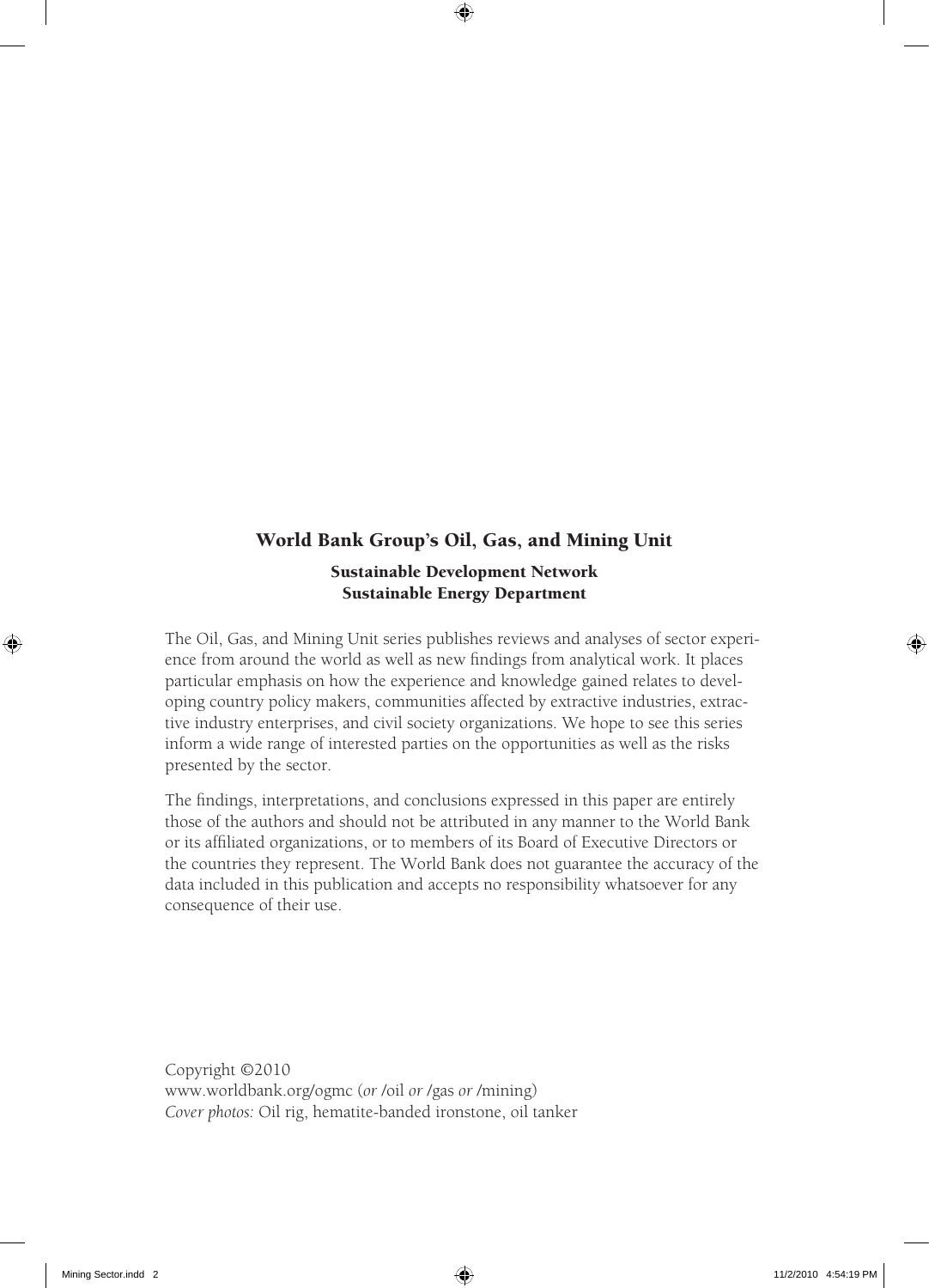Ĝ

# The World Bank's Evolutionary Approach to Mining Sector Reform

*Gary McMahon*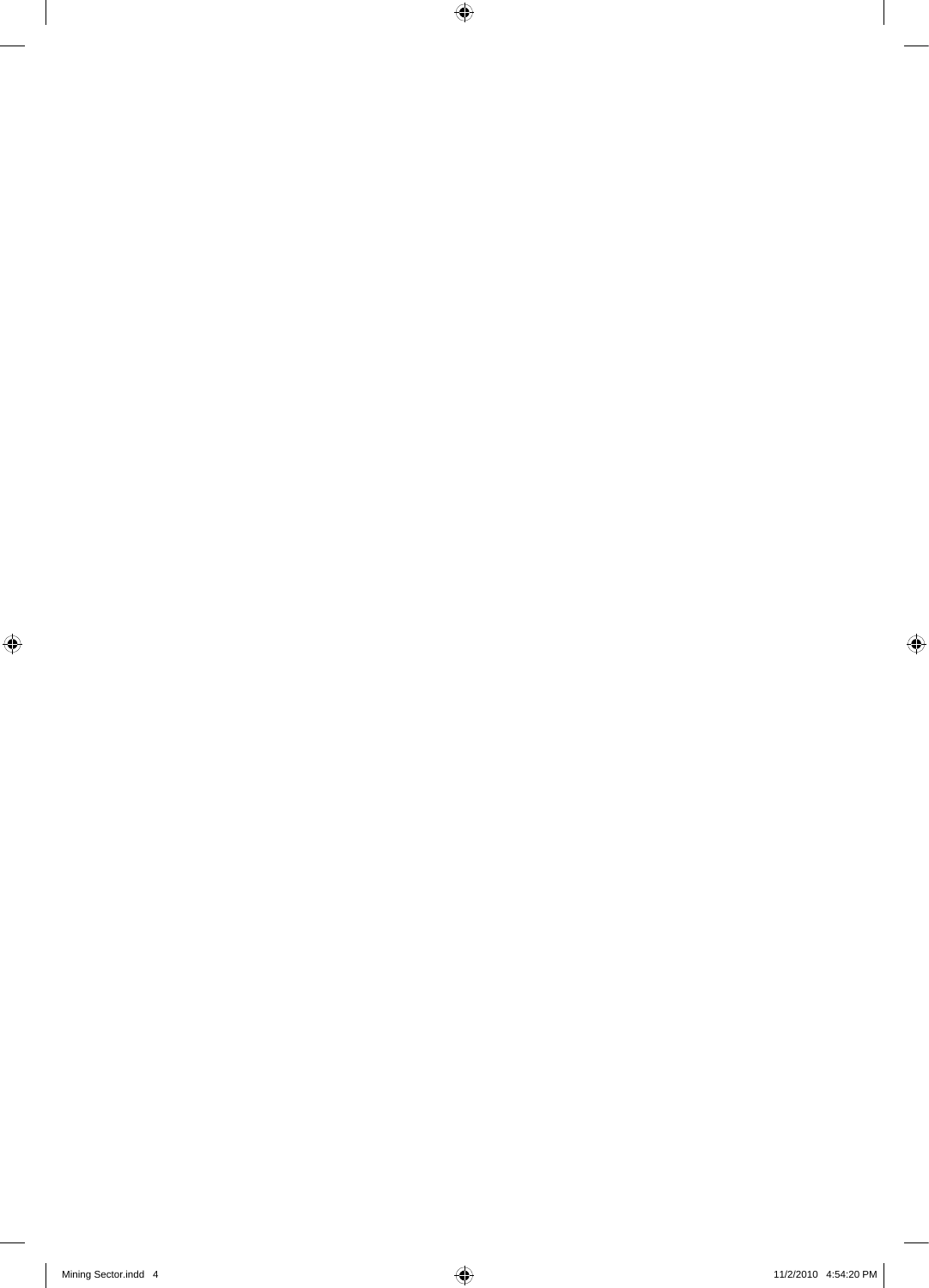# **Contents**

| <b>Acronyms</b>                                             | vii  |
|-------------------------------------------------------------|------|
| <b>Acknowledgments</b>                                      | viii |
| <b>Executive Summary</b>                                    | 1    |
| 1 Introduction                                              | 3    |
| 2 An Evolutionary Approach                                  | 5    |
| 3 The Results of Mining Sector Reform                       | 11   |
| Mining Reform and Investment                                | 11   |
| Mining Reform and Institutional Capacity                    | 14   |
| Fiscal Regimes and Transparency                             | 18   |
| Long-term Growth and Sustainable Development                | 21   |
| <b>4 Final Observations and Next Steps</b>                  | 29   |
| <b>Annex 1: Mining Sector Projects supported by</b>         |      |
| <b>World Bank to Governments</b>                            | 31   |
| <b>Suggested Reading Related to Mining Sector Reform</b>    | 35   |
| <b>Boxes, Figures, and Tables</b>                           |      |
| Box 1: Argentina Mining Sector Reform and Investment,       |      |
| Production and Employment                                   | 13   |
| Box 2: Extractive Industries Review (EIR) - Implementing    |      |
| Reforms, Achieving Sustainability                           | 15   |
| Box 3: Papua New Guinea Mining Sector Reform and            |      |
| Institutional Capacity for Monitoring and Enforcement       | 16   |
| Box 4: Tanzania Mining Sector Reform and Fiscal<br>Revenues | 19   |
| Box 5: Madagascar Mining Sector Reform and                  |      |
| Community/Regional Development                              | 21   |
| Box 6: Mongolia Mining Sector Reform and Sustainable        |      |
| Development                                                 | 25   |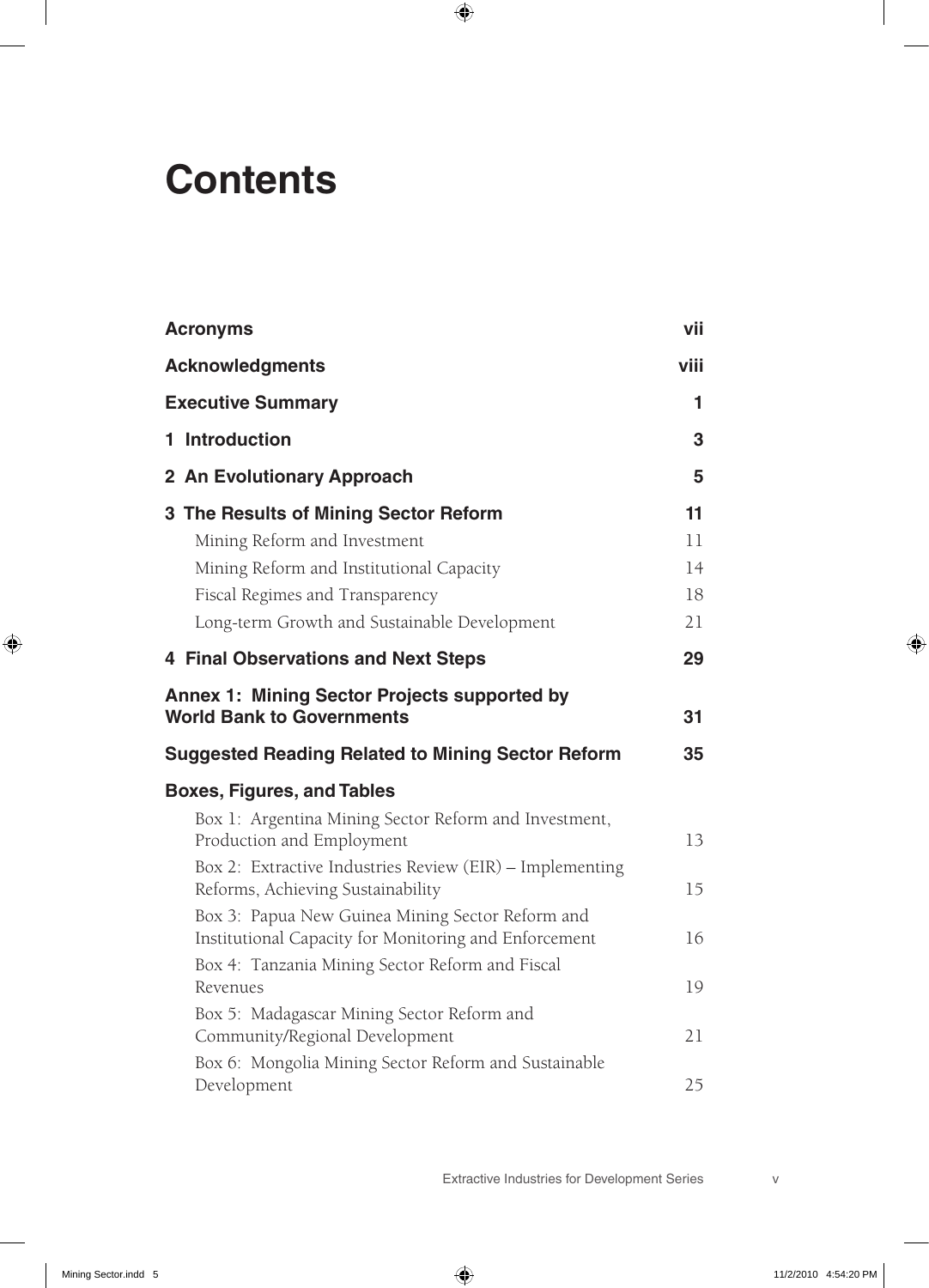| Box 7: Liberia Mining Sector Reform and Resource Corridors   | 27              |
|--------------------------------------------------------------|-----------------|
| Figure 1: The Extractive Industries Value Chain              | 6               |
| Table 1: Value Chain and Chronology of World Bank            |                 |
| Support to Mining Sector                                     | 7               |
| Table 2: Mining Sector Reform and Investment                 | 12 <sub>1</sub> |
| Table 3: EITI Status of Mineral Rich or Dependent Countries* | 19              |
| Table 4: Mining Reform Countries: Growth Rates and           |                 |
| Human Development Index-1990s vs 2000s                       | 24              |
| Table A1-1: World Bank Projects with Mining Sector           |                 |
| Activities (>\$US 1m): 1988-2011                             | 31              |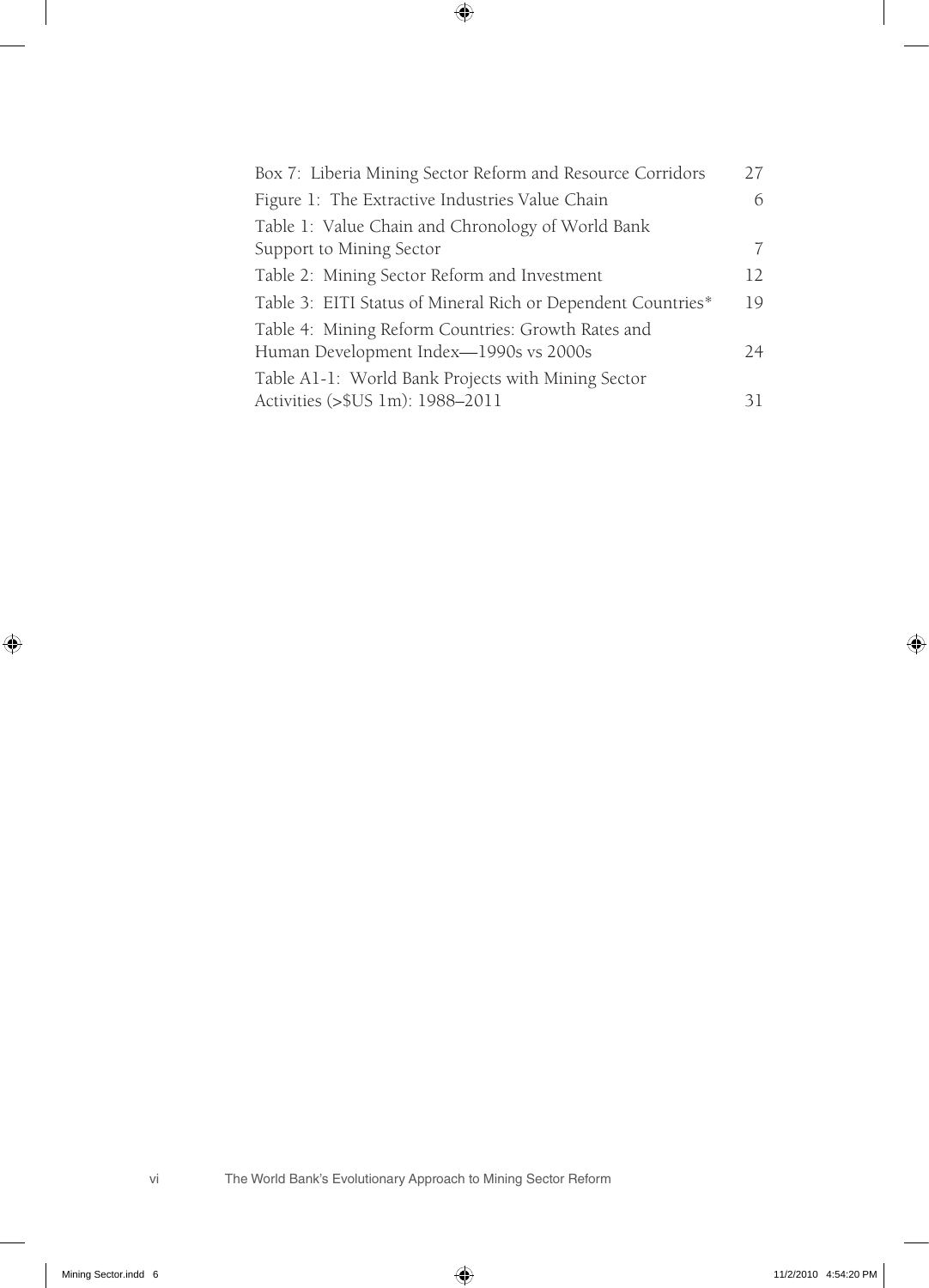# **Acronyms**

- EITI Extractive Industries Transparency Initiative
- GDP Gross Domestic Product
- HDI Human Development Index
- IMF International Monetary Fund
- SOE State-owned Enterprise
- TA Technical Assistance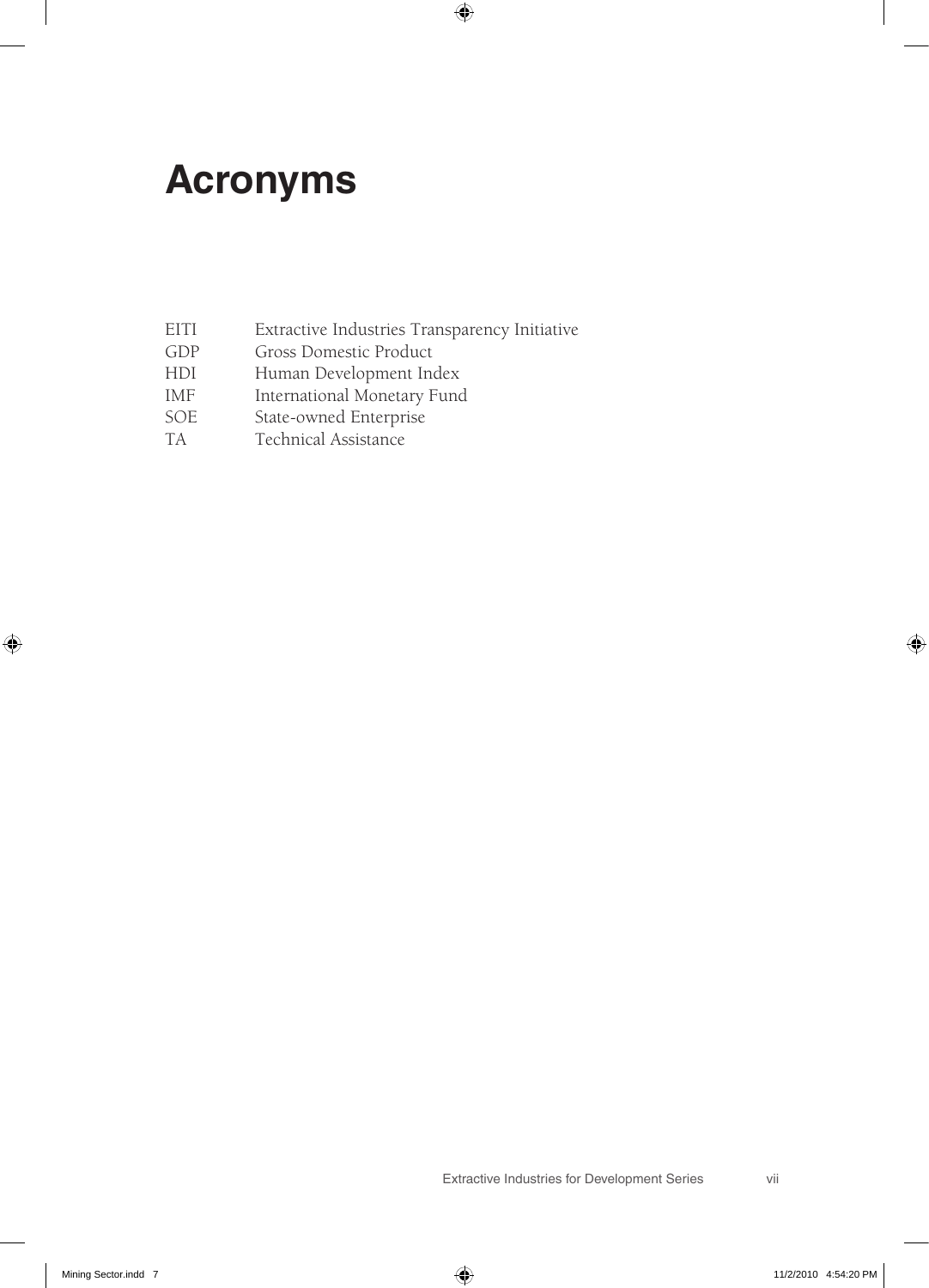# **Acknowledgments**

This paper began its life as a sector brief for the International Development Association (IDA) for which the content had to be greatly reduced. It expands beyond the World Bank's mining sector work in IDA countries to cover the development of the Bank's approach to the sector.

The author would like to thank the staff members of the Oil, Gas, and Mining Policy Unit for their helpful comments and provision of information. Clive Armstrong contributed the section on the Extractive Industries Review. A special thanks goes to Esther Petrilli-Massey who oversaw the production.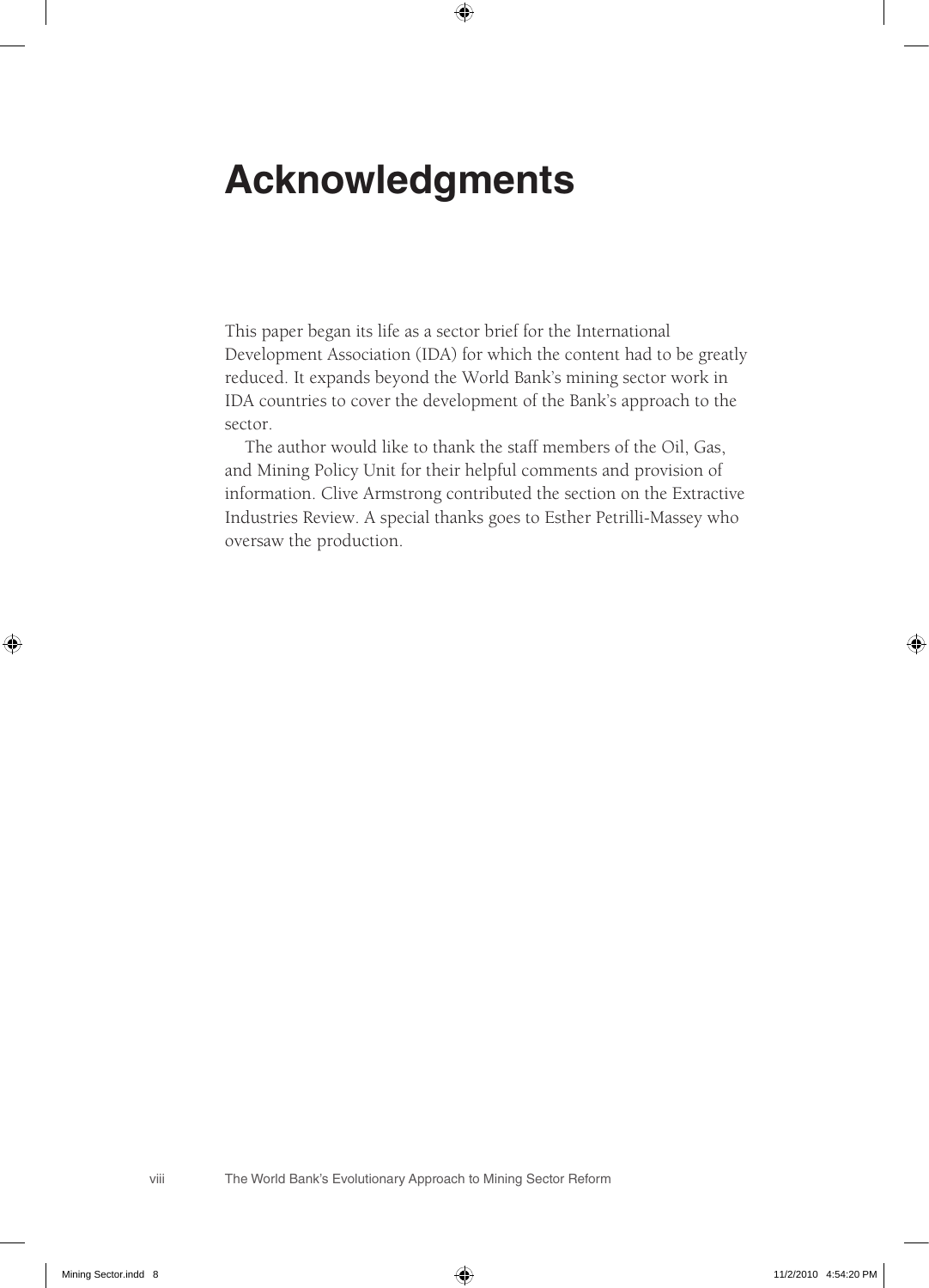## **Executive Summary**

Since the turn of the century, mining has become one of the most important economic activities in a growing number of low-income and middle-income countries. The increase in the sector's importance is partially due to the rise in mineral prices since the early 2000s but also due to the success of many major mining sector reforms in the late 1980s and 1990s. From the late 1960s to mid-1980s, larger mining properties were mostly nationalized throughout the developing world. At the end of the 1980s the trend reversed, partially due to a much bigger emphasis on private markets but also due to the poor performance of the state-owned enterprises. In response to the privatization of many existing mines and the desire to attract additional investment into mining sectors, the Bank was called upon to support the design of mining policies and laws that would make countries attractive destinations for private investment—at a time when mineral prices had been very low for nearly 20 years, and would remain so for another 15 years. In sum, the Bank has supported 35 mining sector reform projects of over \$1 million—with total funding of more than \$1 billion—in 24 countries in the 22 years following the initial assistance provided to Ghana (1988) and Bolivia (1989).

The World Bank's approach to mining sector reform has evolved substantially over the last 20 years as the priority issues have changed or increased in number, with each new step building on the past rather than replacing it. The evolution from an emphasis on increasing investment to promoting sustainable development is illustrated by the extractive industries value chain, where countries pass through five stages or links in the transformation of their mineral abundance: (i) the mineral legislation is sufficiently attractive to induce investment in the sector; (ii) the regulatory framework is clear and comprehensive and there is adequate capacity for monitoring and enforcement; (iii) collection of taxes and royalties is done in a transparent and efficient manner; (iv) governments are able and willing to manage and allocate fiscal revenues efficiently; and (v) the mineral sector is contributing to the sustainable socio-economic development of the country, whether as an engine of growth or a generator of large amounts of fiscal revenues. Success in this final stage signifies that the mining sector is having an important impact directly and indirectly on poverty reduction and broad-based, sustainable socio-economic development.

In this report, in addition to aggregate results, six brief case studies are used to highlight the impact of Bank-supported mining sector reform on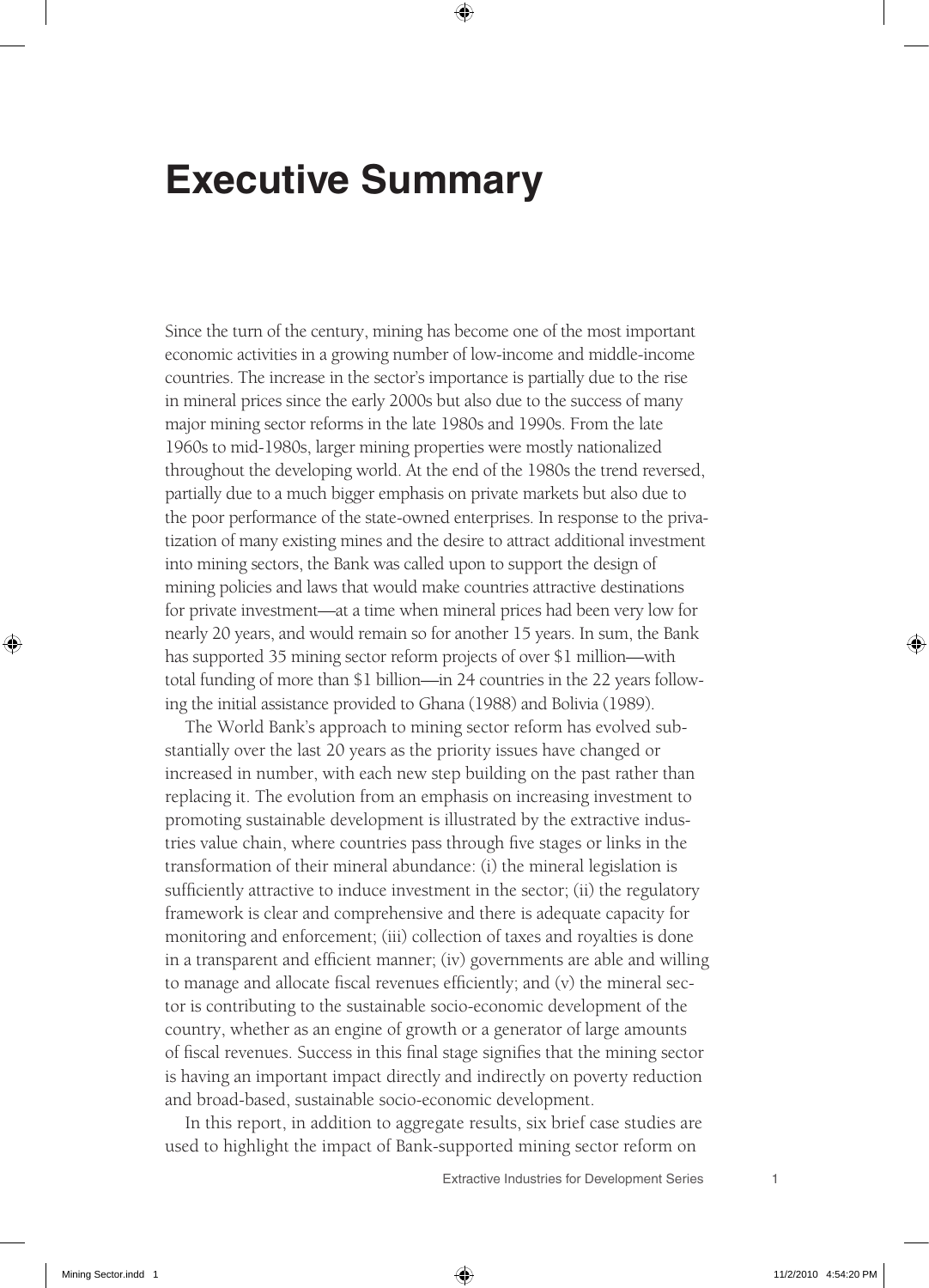various indicators at different links of the value chain. These include: the impacts on investment, production and employment in Argentina; institutional capacity building in Papua New Guinea; production and fiscal revenues in Tanzania; community and regional development in Madagascar; mining sector reform and sustainable development in Mongolia; and mining and resource corridors in Liberia.

The reforms of the 1990s and early 2000s, which focused on increasing investment and building regulatory capacity (links one and two of the value chain), have often had spectacular results with respect to investment and good results with respect to institution building. The work on increasing the efficiency and transparency of fiscal regimes (link 3) has also achieved significant success, although it is still too early to make a final assessment. While the mining sector-specific aspects of the management and allocation of fiscal revenues (link 4) are still in early days, there do seem to have been important impacts on poverty reduction and sustainable development (link 5) in a number of countries that have undergone mining reform, although there has been an insufficient passage of time to make definitive judgments.

The World Bank has played an important role in helping to rejuvenate the mining sector in many low- and middle-income countries around the world in the last two decades. The Bank's approach has not been static but has adapted quickly to an increasing number of priorities. Staff members from various parts of the Bank are actively involved in deepening the analysis of the mining sector's impacts at the micro, institutional, and macro levels—including the roles of foundations and community development agreements in furthering sustainable development around mining communities, increasing the capacity of local governments to manage increased mining revenues, governance and extractive industries, and the political economy of extractive industries. Work on the value chain, particularly managing fiscal revenues (link 4) and enhancing the contribution of the mining sector to sustainable development (link 5), continues throughout the Bank, both in operations and analytical studies.

The objective of all these efforts—including many others outside the Bank—is to strengthen each link in the value chain but even more so to strengthen the 'links across the links.' It has been a difficult, although mostly successful challenge to increase investment in mining in lowincome, often conflict-torn countries. It has been even more difficult to increase the benefits to host countries and communities but significant and increasing success is being achieved in several dimensions. The outstanding challenge in mineral-rich countries is to leverage the various benefits the sector brings to achieve a sustainable development path that is on a much higher secular trend and broadly shared by the population.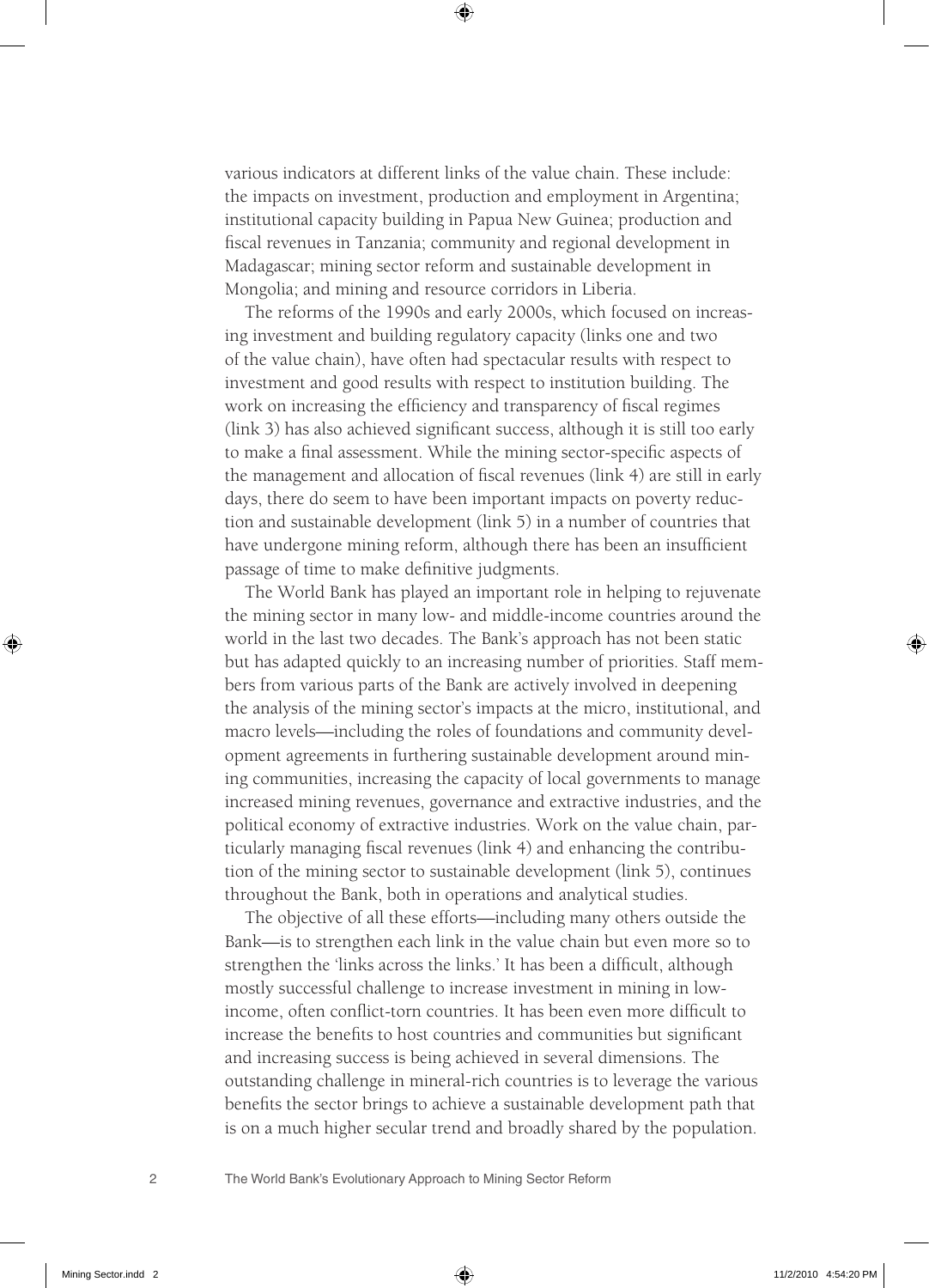## **Chapter 1 Introduction**

While the mining sector has played an important role in many countries since the beginning of recorded history, its importance at the aggregate or macro level has likely never been higher than now. This is partially due to the rise in mineral prices since the early 2000s but also due to the success of many major mining sector reforms in the late 1980s and 1990s. Many countries now view the mining sector as a possible engine of sustainable development or, at least, one of the sectoral leaders. These countries no longer want mining developments to take place in an enclave fashion, but they want to increase the number of linkages to other economic opportunities, either directly or through a better integration of associated infrastructure with the rest of the economy. They also want a larger share of the rents generated by the sector, particularly when mineral prices are high.

For over 20 years the World Bank has been instrumental in providing technical assistance (TA) to countries in Latin America, Africa, and Eastern Europe, East Asia and the Pacific, and Central Asia to help reform mining sectors. In the early years of Bank assistance for mining sector reform, the emphasis was on increasing private investment and related economic indicators such as export earnings and tax revenues. However, by the mid-1990s, the need to improve the environmental performance of the sector became an essential part of the reform effort. Since the turn of the new century, and in an increasing manner, community and regional development issues have entered into the dialogue and assistance, including the impacts on women and other frequently disadvantaged groups. Finally, the role of the mining sector as an engine of growth, either through its direct participation in the economy or through the fiscal revenues it generates, has become an important aspect of Bank assistance.

Ample evidence exists that countries which adopt modern mining legislation and offer attractive enabling environments can attract private sector investment in mining exploration and production. This, in turn, provides tax revenues, export earnings, employment opportunities,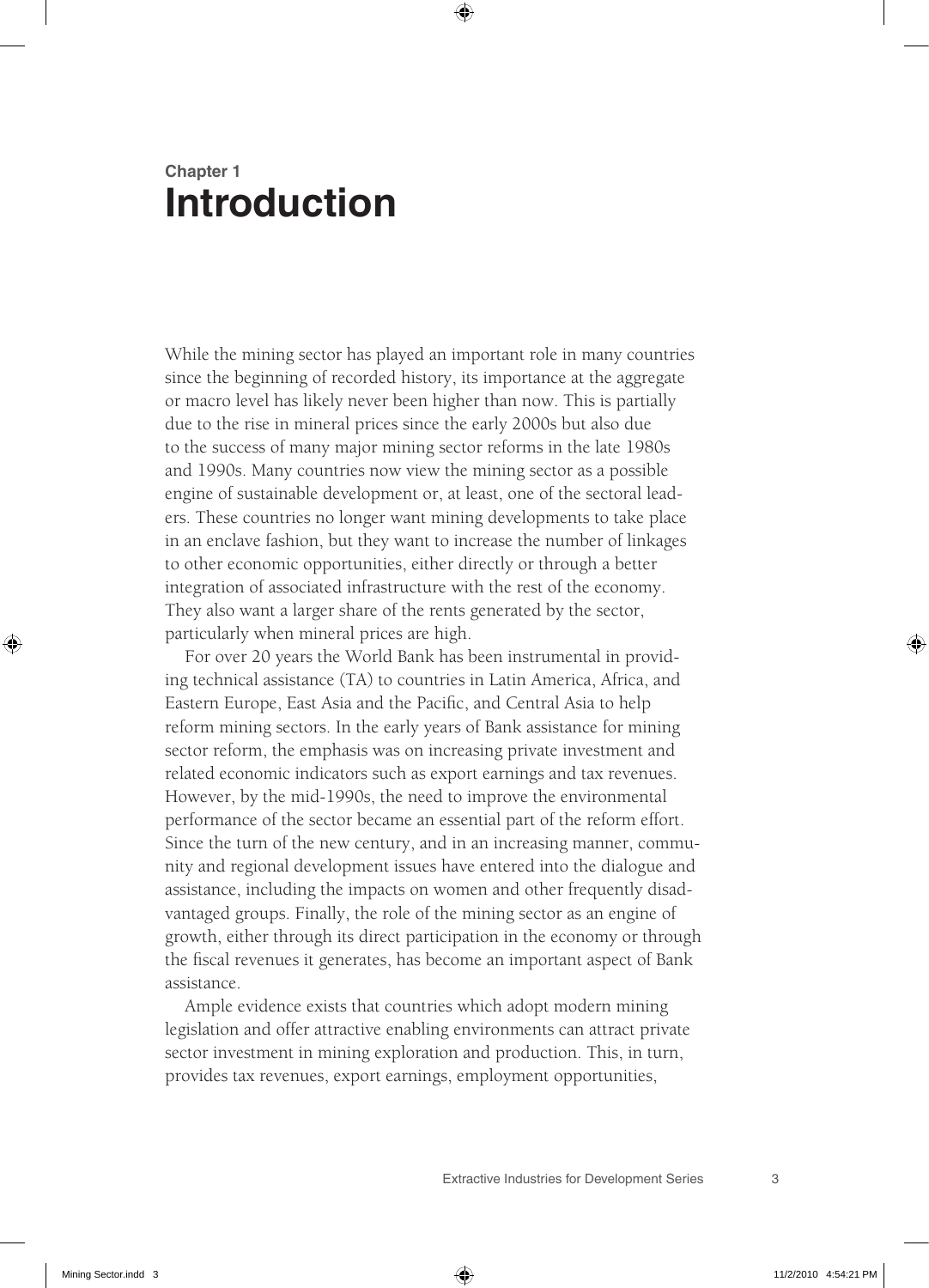infrastructure development in rural areas, and transfer of technology to the host countries. However, while the exploitation of mineral resources provides developing countries with considerable prospects for economic development, there is always the danger that it results in a socio- economic enclave. There are also often trade-offs with respect to the environment and the surrounding communities. Moreover, there is concern that large fiscal revenues being generated by mining can have negative impacts on governance and lead to a type of 'resource curse.' Countries, communities, and companies face tough questions about opportunities and risks as they develop steps to ensure responsible approaches toward mineral resource development.

The next section describes the evolution of the approach followed by the World Bank toward mining sector reform as new issues arose and expectations of the sector increased. This is followed by a presentation of the results of these reform efforts from their immediate impacts on mining investment to the ultimate objectives of reducing poverty and contributing to sustainable development in a country. In this section, six country case studies are used to highlight the progress made at various junctures of mining sector reform. The last section contains some final observations and next steps.<sup>1</sup>

<sup>&</sup>lt;sup>1</sup>Coal is not included in this study as it is an energy mineral and is treated differently in World Bank lending.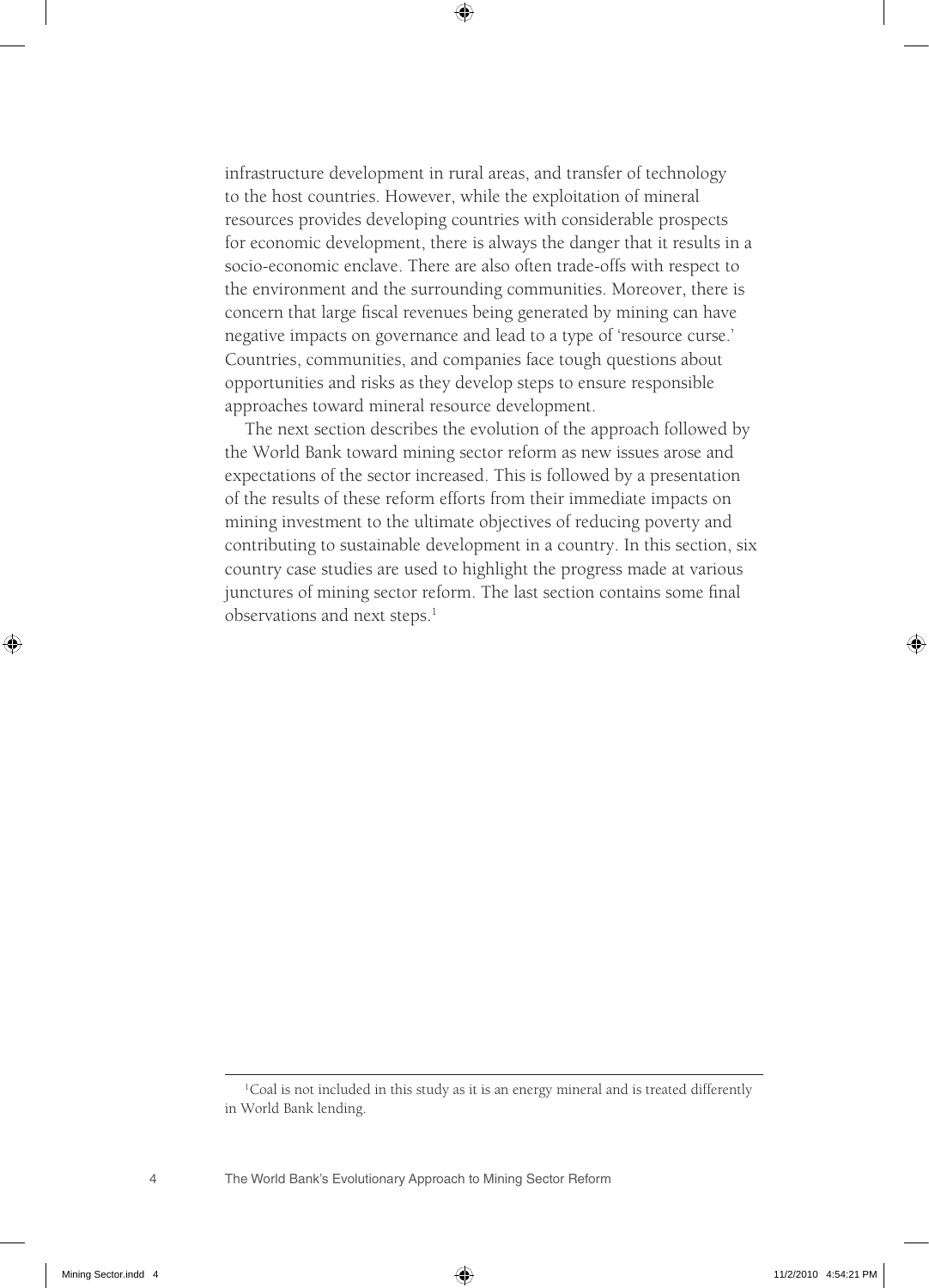## **Chapter 2 An Evolutionary Approach**

The approach of the World Bank to mining sector reform—primarily undertaken by what is now the Oil, Gas, and Mining Policy Unit—has evolved substantially over the last two decades as the most important issues have changed or (mostly) increased in number, with each new step building on the past rather than replacing it.<sup>2</sup> The evolution from an emphasis on increasing investment to promoting sustainable development is illustrated by the extractive industries (EI) value chain, where countries pass through five stages or links in the transformation of their mineral abundance (see figure 1): (i) the mineral legislation—including the award of contracts and licenses and tax regime—is sufficiently attractive to induce investment in the sector; (ii) the mining regulatory framework is clear and comprehensive and there is adequate capacity for monitoring and enforcement of technical, social and environmental performance; (iii) once production is underway, the collection of taxes and royalties is done in a transparent and efficient manner with the state receiving a 'fair share;' (iv) when governments receive these funds, they are able and willing to manage and allocate fiscal revenues efficiently, including to sub-national levels of government; and (v) the mineral sector is contributing to the sustainable socio-economic development of the country. In some countries the emphasis of the final link is on the mining sector itself as the engine of growth—creating jobs directly in the mines, creating jobs and new firms indirectly through the purchase of goods and services, and building new infrastructure (often with government participation) that can be used by other industries. In other countries the proper management and deployment of the sector's fiscal revenues are the main factors driving sustainable development.<sup>3</sup>

<sup>2</sup> The focus of this history is medium and large scale mining. While the World Bank has been actively involved in the artisanal and small scale mining sectors, most notably via the Communities and Small-Scale Mining (CASM) initiative (see www.artisanalmining.org), the issues are usually very different.

<sup>&</sup>lt;sup>3</sup>For a thorough exposition of the extractive industries value chain, see Mayorga Alba, Eleodoro (2009), *Extractive Industries Value Chain*, Extractive Industries for Development Series #3, World Bank, Washington, D.C.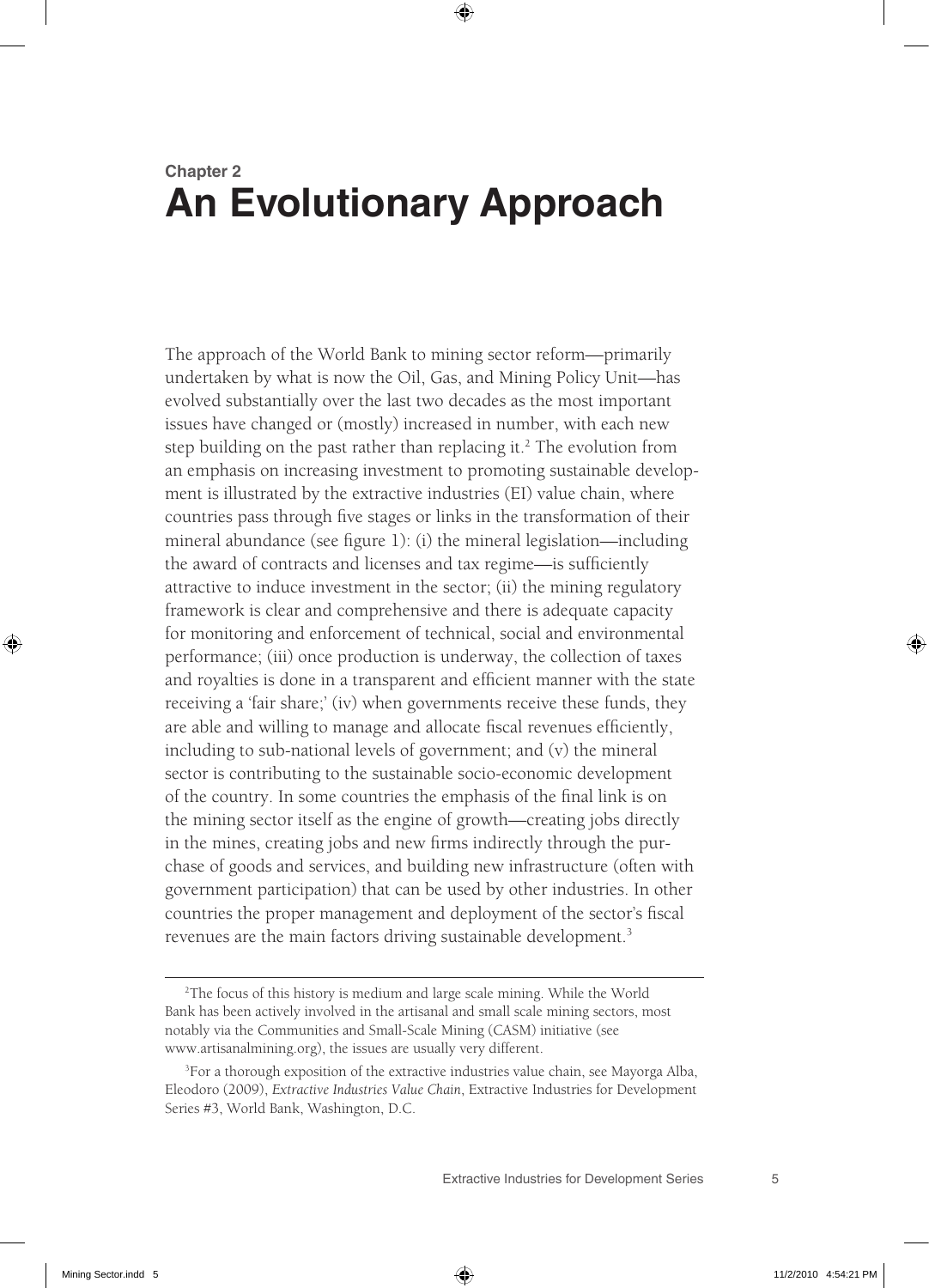

**Figure 1: The Extractive Industries Value Chain**

Each of the above developments went through a period when it was an 'emerging issue,' for which the consequences were not fully thought out or on which there was no consensus on how to respond. This issue normally arose due to circumstances external to the Bank, such as changes in industry trends or country reactions (described in more detail below) that forced staff to adapt their previous interventions in the sector. Eventually, the need to include a response to the issue was mainstreamed in the Bank's support (see Table 1) as policy responses matched global best practices.

Until the mid-1980s, Bank participation in the sector was mostly limited to loans to governments to develop their state-owned mines or affiliated infrastructure. From the late 1960s to mid-1980s, larger mining properties were mostly nationalized throughout the developing world. Participation of private mining companies was primarily limited to minority holdings and non-equity arrangements with state-owned enterprises (SOEs). At the end of the 1980s, the trend reversed, partially due to a much bigger emphasis on private markets but also due to the weak performance of the SOEs resulting from poor management, lack of reinvestment and the typical governance challenges often associated with SOEs.

In response to the privatization of many existing mines and the desire to attract additional private investment into their mining sectors, the Bank was called upon to support the design of mining policies and laws that would make countries attractive destinations for private investment—at a time when mineral prices had been very low for nearly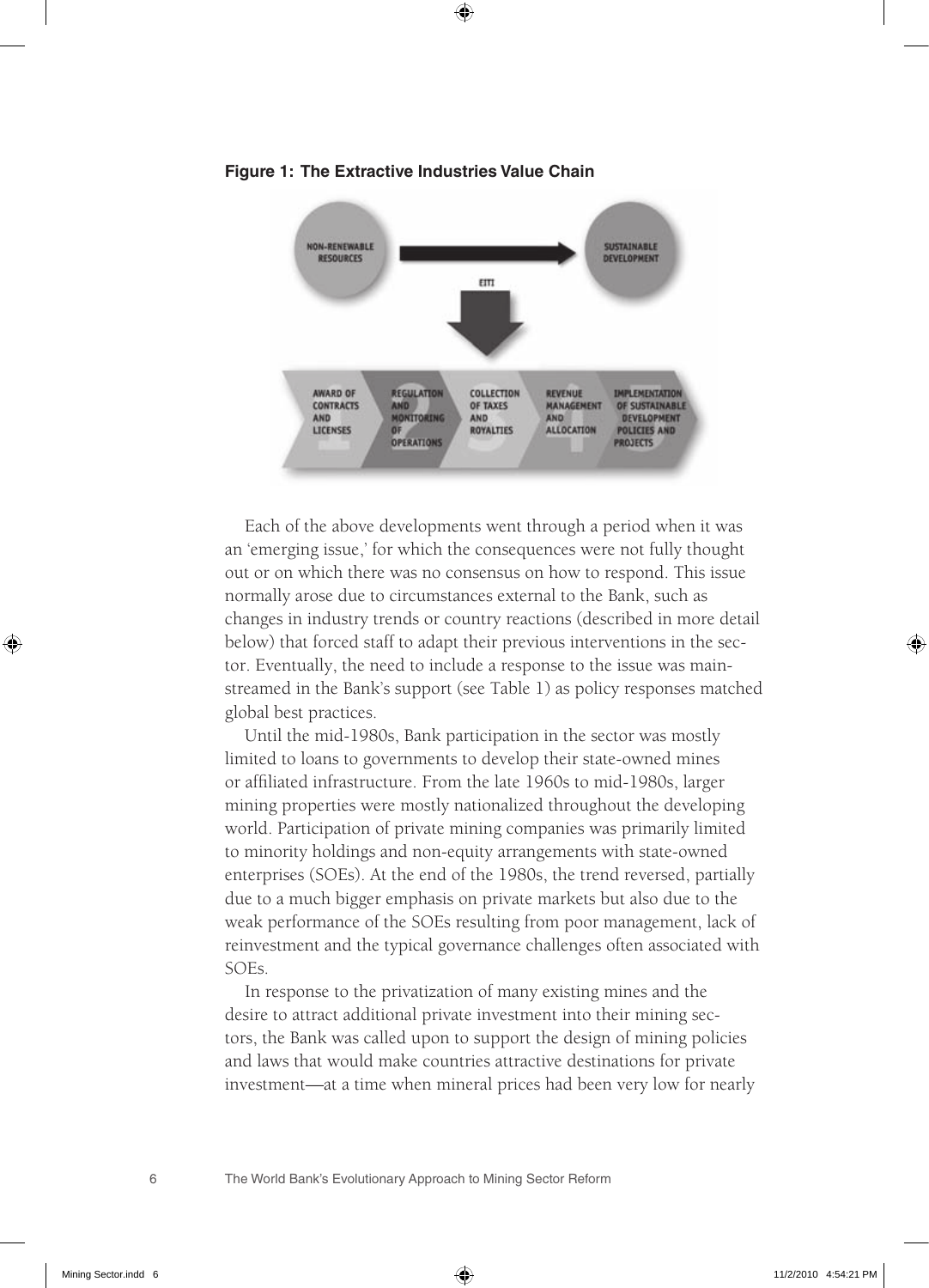|                                                                                          | #1                                                                  | #2                                                                                                          | #3                                                                                                                  | #4                                                                                                                                                                                          | #5                                                                                                                                                             |
|------------------------------------------------------------------------------------------|---------------------------------------------------------------------|-------------------------------------------------------------------------------------------------------------|---------------------------------------------------------------------------------------------------------------------|---------------------------------------------------------------------------------------------------------------------------------------------------------------------------------------------|----------------------------------------------------------------------------------------------------------------------------------------------------------------|
| Link                                                                                     | Award of<br><b>Contracts</b><br>& Licenses<br>(Legal<br>Frameworks) | Regula-<br>tion and<br><b>Monitoring of</b><br><b>Operations</b>                                            | <b>Collection of</b><br><b>Taxes and</b><br><b>Royalties</b>                                                        | <b>Revenue</b><br><b>Distribution &amp;</b><br><b>Management</b>                                                                                                                            | Implemen-<br>tation of<br><b>Sustainable</b><br><b>Development</b><br>Policies &<br><b>Projects</b>                                                            |
| Emerging<br>Issue                                                                        | 1985-7                                                              | 1991-94:<br>Institutional<br>capacity<br>$1991 - 94$ :<br>Environment<br>1995-2001:<br>Social &<br>cultural | 1987-94:<br>Mining sector<br>fiscal regimes<br>2005-6: EITI,<br>transparency<br>$2008 - 10$<br>Political<br>economy | $2005 - 10$<br>More focus<br>from sector<br>perspective<br>$2007 - 10$ :<br>Decentral-<br>ization of<br>revenues.<br>earmarking                                                             | 2001-05: Lo-<br>cal community<br>development<br>$2005 - 07$ :<br>Engine of<br>growth/<br>integrated<br>development<br>2008-10:<br>Local/regional<br>governance |
| Year when<br>issue<br>became<br>main-<br>streamed<br>in Bank<br>mining<br>sector<br>work | 1988                                                                | 1995:<br>Institutional<br>capacity<br>1995:<br>Environment<br>2002: Social &<br>cultural                    | 1995: Fiscal<br>regimes<br>2007: EITI                                                                               | From a mac-<br>roeconomic<br>perspective,<br>revenue dis-<br>tribution and<br>management<br>have always<br>been an es-<br>sential part of<br>work done by<br>other parts of<br>Bank and IMF | 2006: Local<br>community<br>development<br>2008: Engine<br>of growth/<br>integrated<br>development                                                             |

#### **Table 1: Value Chain and Chronology of World Bank support to Mining Sector**

20 years (and would remain so for another 15 years). Soon mining law reform became the bread and butter of Bank support for the sector with 35 such projects of over \$1 million—with total funding of more than \$1 billion—in 24 countries in the 22 years following the initial assistance provided to Ghana (1988) and Bolivia (1989).<sup>4</sup> Almost two-thirds of these projects have been in Sub-Saharan Africa (21), with most of the rest in Latin America (6), and East Asia and the Pacific (5). While the design and complexity of mineral sector projects changed enormously

<sup>4</sup> The average mining TA project funding of \$34 million masks a wide variance, ranging from \$1 million (Solomon Islands, 2011) to \$200 million (Mexico, 1991). Annex 1 contains a list of all Bank supported projects since 1988 with a significant mining sector reform component.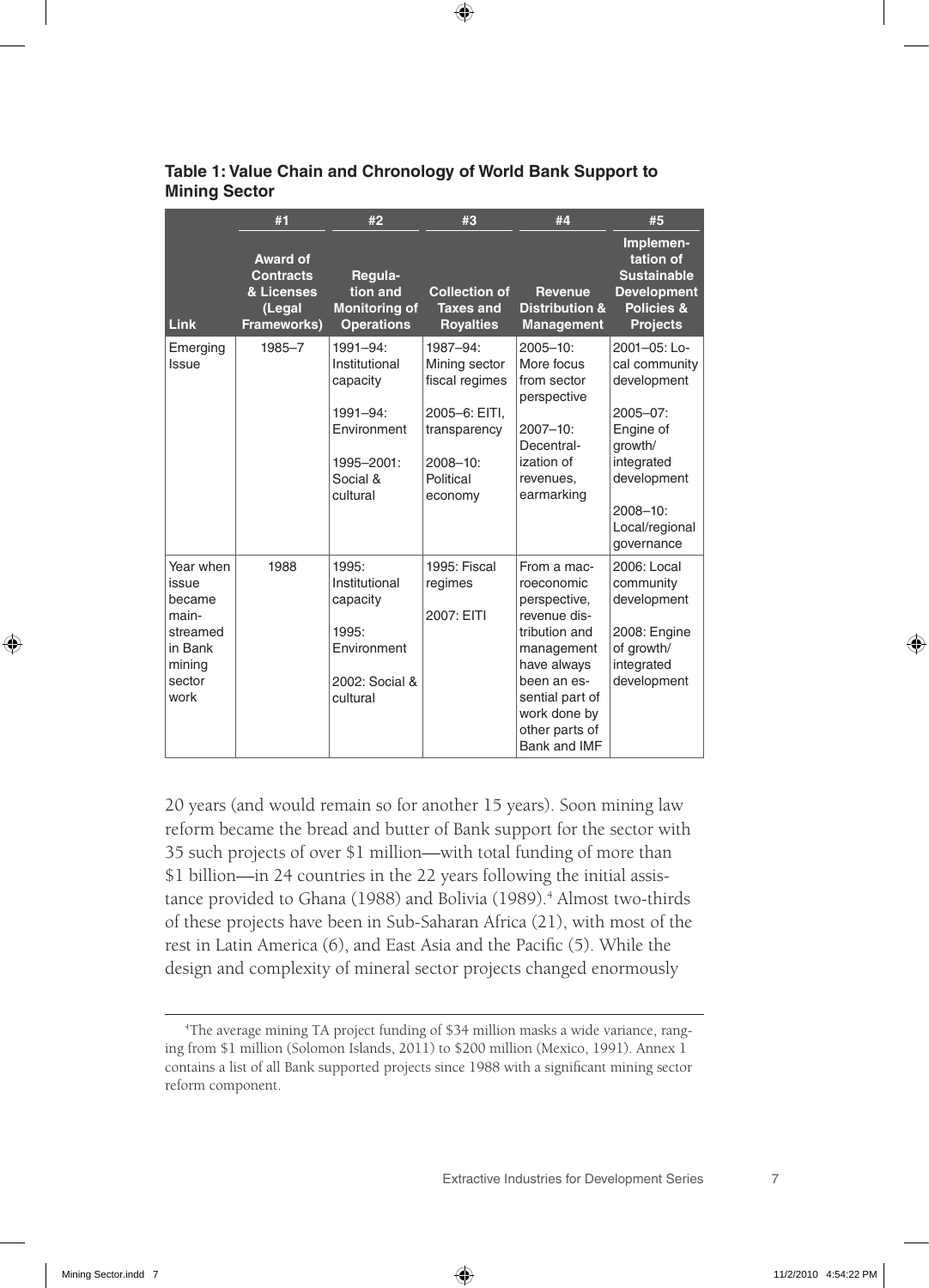over the years, the reform of mining laws and regulations—which often but not always included a fiscal regime specific to the sector—has usually been the first step, recognizing that the other challenges only arise if there is investment in the sector.

When mineral laws were reformed, it was always necessary to reform or design the accompanying regulations. It was soon apparent, however, that most client countries lacked the institutional capacity to monitor and enforce these regulations and undertake other functions common to mining ministries. Consequently, many Bank-supported reforms included hands-on institutional capacity development with respect to the licensing regime, geological survey, engineering design, health and safety, and environmental performance. By 1995 all these functions had become mainstreamed in Bank projects, as had the design of fiscal regimes for the mineral sector. At this time the social and cultural impacts of mine developments also became more prominent.

Global trends and changing public opinion drove social and cultural issues. Of particular importance were the new sensibilities attached to the rights of indigenous peoples—on whose lands an increasing percentage of new mining operations were located—and affected local communities in general. However, this is at best half the story that actually began in the 1970s when the industry—driven by the need to reduce costs and be able to exploit increasingly marginal deposits—introduced technological changes that resulted in strong improvements in mining productivity and also moved increasingly to open pit operations. Most observers at the time, as well as most governments, did not notice that the mining industry had been transformed into a very technologically complex sector over the course of the 20th century. These factors meant that a mining operation employed considerably fewer people than previously, reducing the benefits communities received from mining. Accordingly, in order to obtain a 'social license' to operate, mining companies had to provide other benefits to local communities, such as schools, hospitals, educational programs, sports facilities, and at times transport and power infrastructure.

By the early 2000s, community development issues, including resettlement and the treatment of indigenous peoples and other disadvantaged groups, were mainstreamed in Bank mining projects. A few years later these issues evolved from some type of fair compensation to programs and projects that would lead to sustainable long-term development of affected communities, even after mine closure.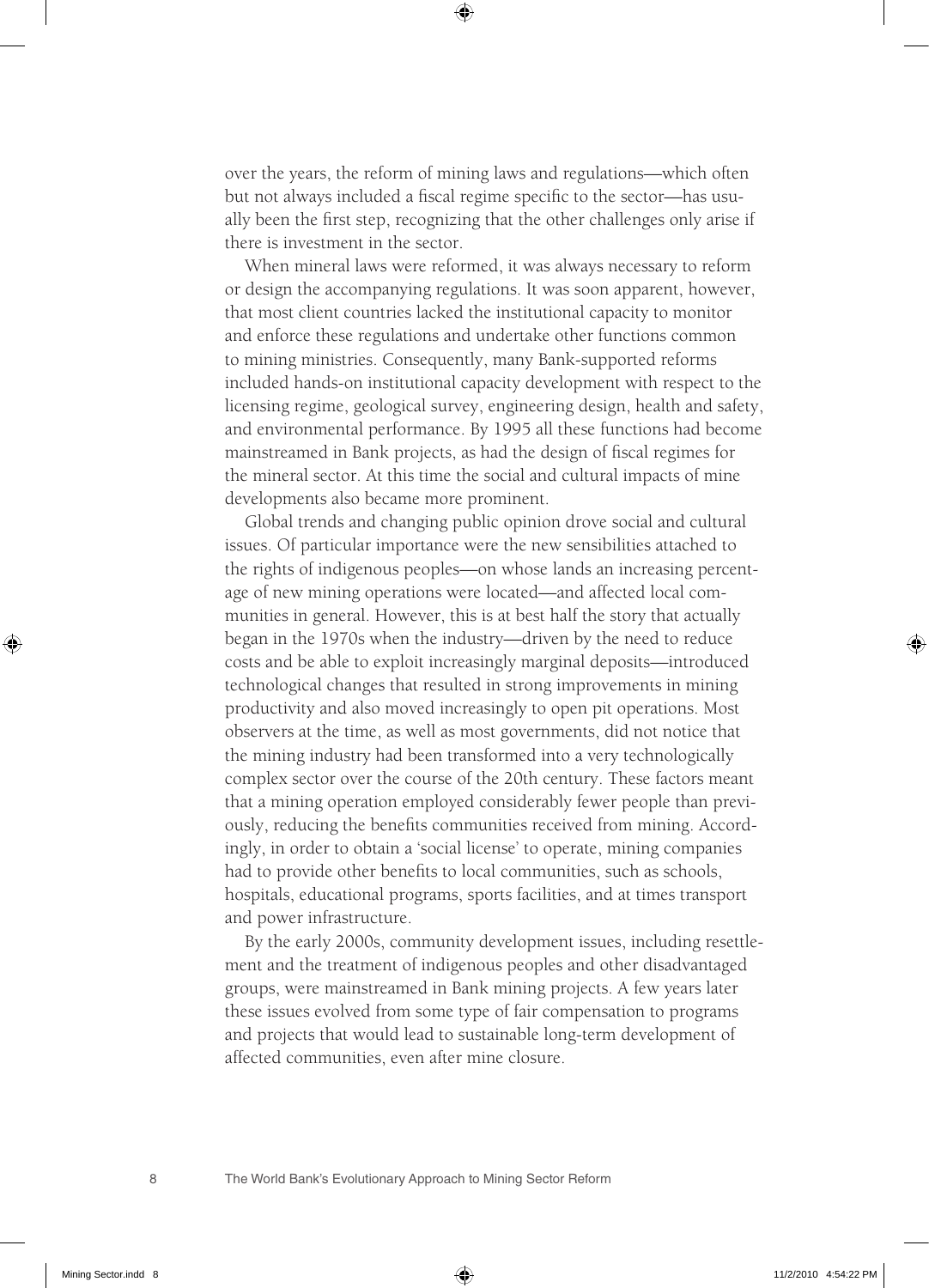While the design of fiscal regimes for the mining sector had long been a concern in Bank-supported mining projects, in 2003 they moved to center stage for two quite different reasons. First, for the first time in three decades there was a large, sustained increase in mineral prices (which still continues in 2010) and, hence, potential fiscal revenues. Mining fiscal regimes developed in the past (often under Bank guidance) were not adequate to capture much of the large increase in rents generated by these price increases, which caused great concern in the host countries, reforms to fiscal regimes and even contract renegotiations. In mineral-rich countries, there is an ongoing debate as to the most adequate fiscal system and the parts of the Bank concerned with macroeconomic matters and the International Monetary Fund (IMF) are playing a much larger role in the sector than previously.

Second, corrupt practices as a major inhibitor of long-term development were receiving greater scrutiny by the global community, including the Bank. The amounts and final destination of the large fiscal revenues being generated by mining and oil were of particular concern in many low-income countries. The increase in actual and potential revenues has led to concern that a booming mining sector could lead to the so-called natural resource curse, fueling corruption and leading to the neglect of other sectors of the economy in a generalized scramble to get part of the sector's rents. As a partial response, by 2007, the Extractive Industries Transparency Initiative (EITI), discussed further below, was mainstreamed in all countries receiving Bank assistance for mining sector reform.

While revenue management and allocation has long been a traditional activity of Bank support, the rise in fiscal revenues potentially generated from the mining sector and related industries has led to more emphasis on the fourth link of the value chain from a sector perspective. In particular, host communities and regions have increasingly been demanding a greater share of mining sector revenues, although in many cases sub-national governments lack the capacity to use these revenues. Even formerly taboo subjects such as earmarking revenues to specific purposes are being discussed. Presently, decentralization and targeting of mining sector fiscal revenues is still an emerging issue, and it will likely remain so until a consensus is reached on the best approach.

In the end, the true, albeit difficult to measure, test of the mining sector's contribution is whether or not it leads to sustainable that is long-term, environmentally and socially sound development. This can be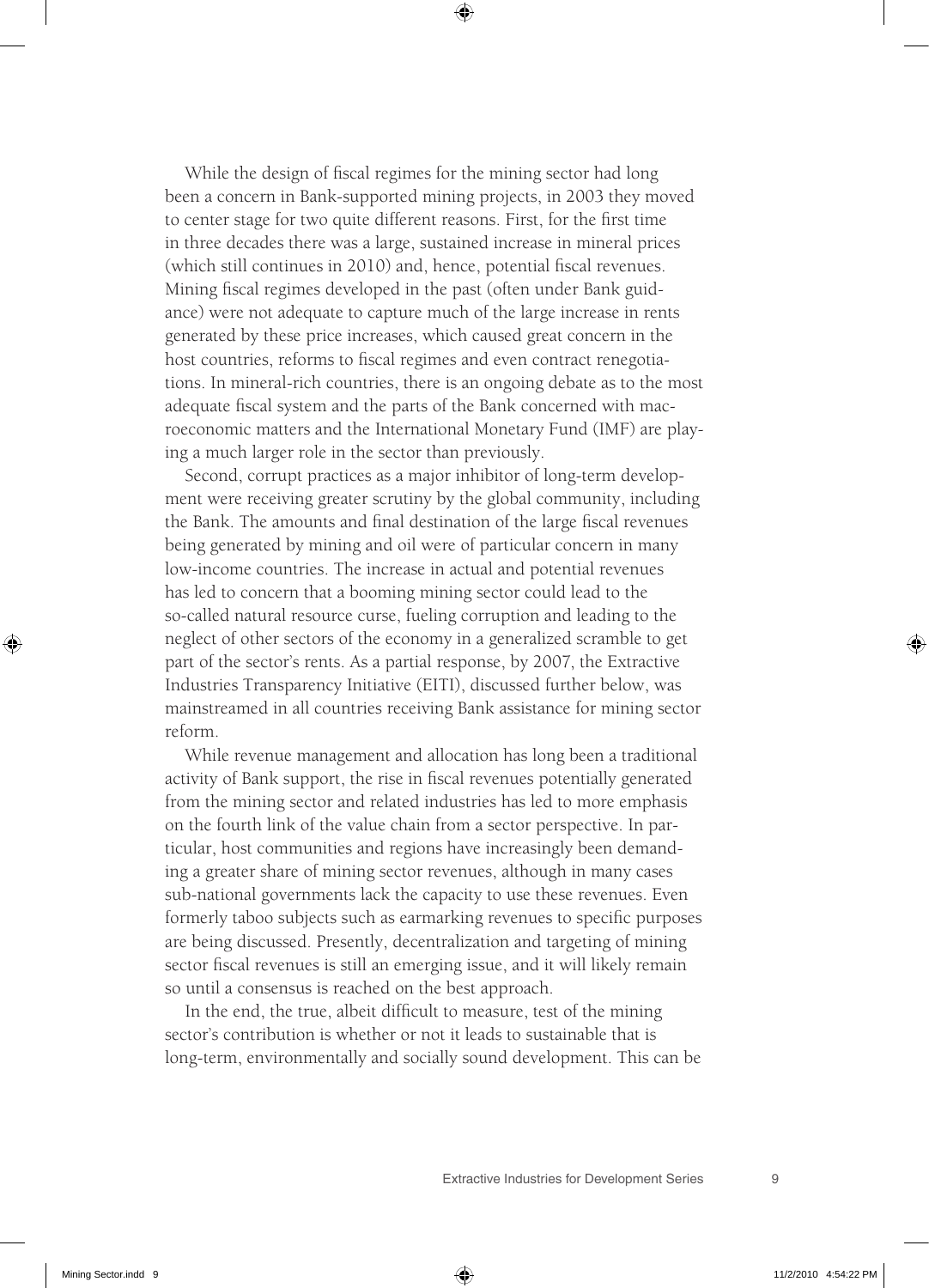evaluated from two different perspectives: host communities or national/ regional development. The first question is whether a mining operation leads to the development of human and institutional capacities in its host community so that the local area will continue to thrive when the operation is inevitably closed. The second question is whether a mining operation or, more usually, a number of mining operations in a region of a country lead to an integrated development platform with shared infrastructure, a mining sector industrial cluster, and subsequently the development of other industrial activities or clusters. In the extreme, this happens at the national level and the mining sector becomes an engine of growth for the country as a whole. An alternative version of this second perspective is that the fiscal revenues generated by the sector are very large and transformed into other forms of capital that are used as a springboard for socio-economic growth in the country. Clearly, both alternatives can occur simultaneously.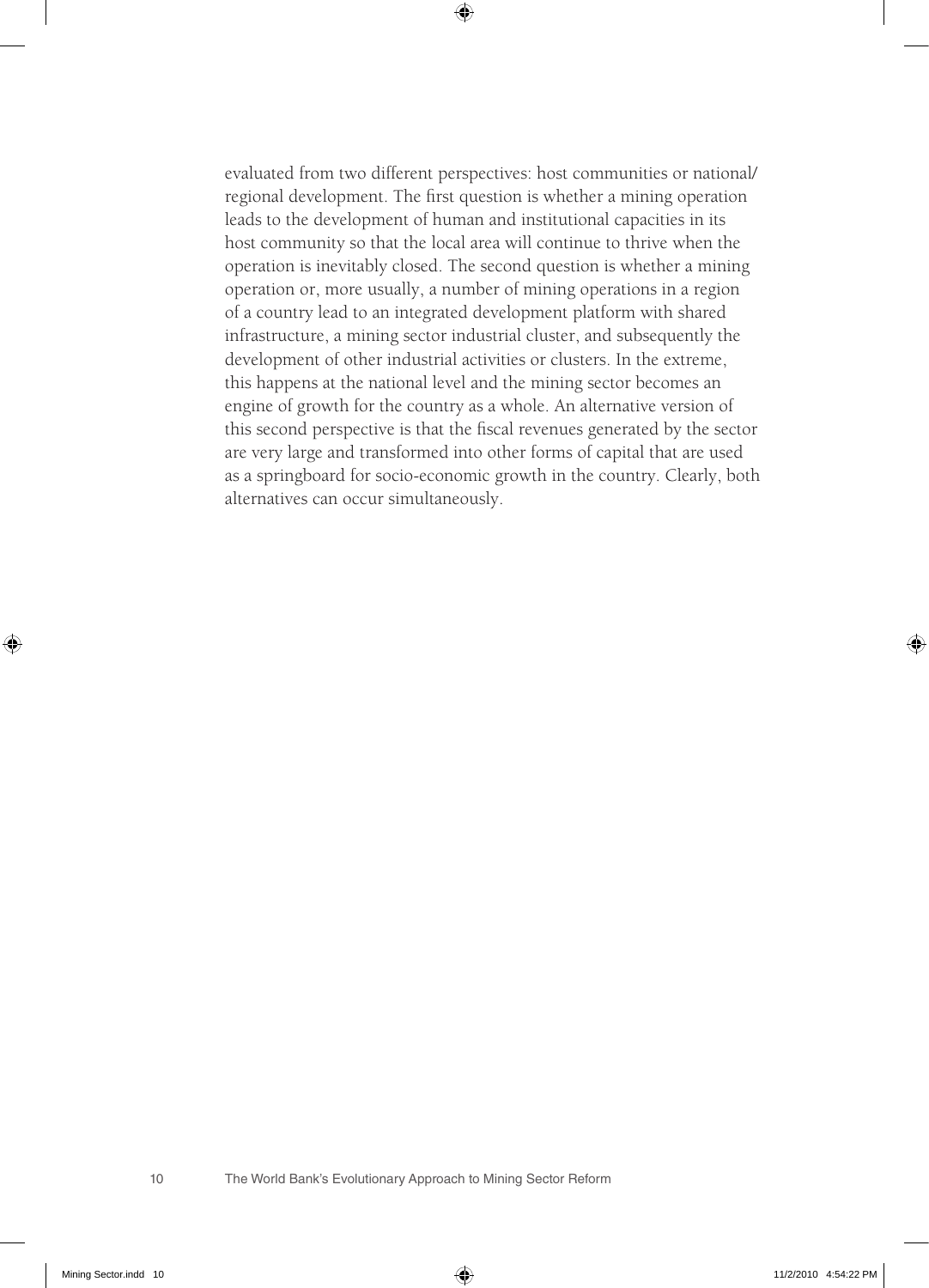## **Chapter 3 The Results of Mining Sector Reform**

The reforms of the 1990s and early 2000s, which focused on increasing investment and building regulatory capacity (links 1 and 2 of the value chain), have often had spectacular results with respect to investment and good results with respect to institution building. In the 2000s, the focus expanded, as described above, to include transparency, revenue management, and sustainable development from both the community and national perspectives. While the further one moves down the value chain, the more difficult it is to attribute results solely to mining sector reform, work on increasing the efficiency and transparency of fiscal regimes (link 3) has also achieved significant success, although it is still too early to make a final assessment. Although the mining sector-specific aspects of the management and allocation of fiscal revenues (link 4) are still in their early days, there do seem to have been some important impacts on sustainable development (link 5) in a number of countries that have undergone mining reform, although there are both problems of attribution and an insufficient passage of time to make definitive judgments.

### **Mining Reform and Investment**

The impact on mining investment in selected countries undertaking mining sector reform with World Bank support can be seen in Table 2.

Given the relatively small size of the mining technical assistance loans—generally between \$10 million to \$50 million—they have had a phenomenal return when their impact is measured by the increase in investment. While the impact on other variables is discussed further below, none has likely been as dramatic as Argentina, a country which, other than construction materials, had no mining industry to speak of at the turn of the century. As described in Box 1, the impacts on investment, production, employment and exports have all been enormous.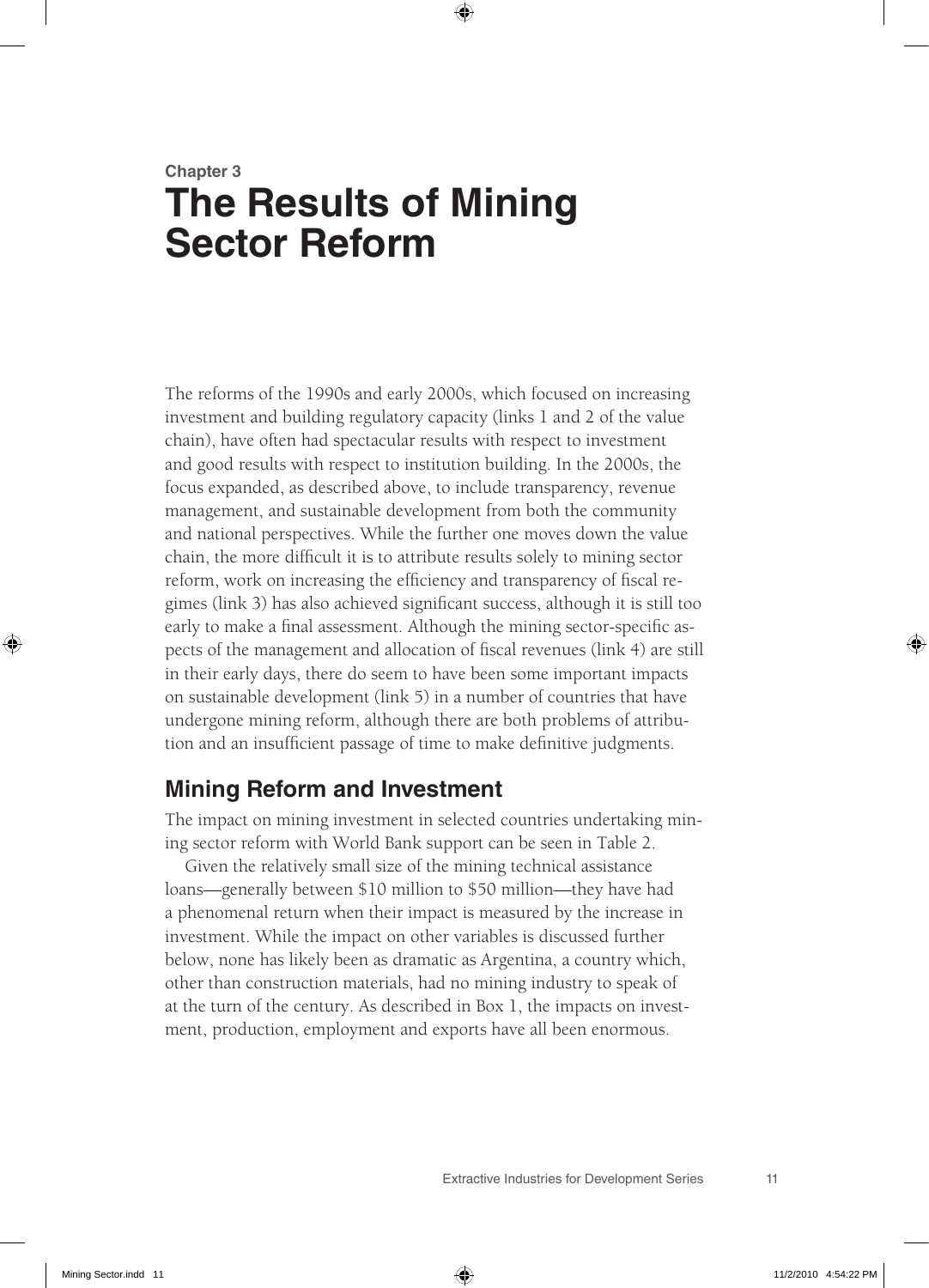| Country             | <b>Year Reform</b><br><b>Completed</b> | <b>Amount of Mining</b><br><b>Investment</b>                                                                                      | Comments                                                                                               |
|---------------------|----------------------------------------|-----------------------------------------------------------------------------------------------------------------------------------|--------------------------------------------------------------------------------------------------------|
| Argentina           | 1995                                   | 2008: \$2.4 billion:<br>cumulative increase<br>from 2003-08 was<br>1014%                                                          | Based on ongoing<br>developments, invest-<br>ment expected to<br>double again by 2015                  |
| Liberia             | Still ongoing;<br>began in<br>2006     | Approximately<br>\$7 billion of investment<br>agreements have been<br>signed                                                      | Potential to reach<br>\$10 billion of total<br>investment by 2015                                      |
| Madagascar          | 2005                                   | Approximately \$5.5<br>billion of investment<br>agreements were                                                                   | Both have links with<br>the Bank work, but<br>differently:                                             |
|                     |                                        | signed for 2 projects in<br>2005 and 2006                                                                                         | QMM (\$1 billion) ben-<br>efited from a loan from<br>the Bank to build a port                          |
|                     |                                        |                                                                                                                                   | Ambatovy (\$4.5 billion)<br>benefited from support<br>to a revised law on<br>large-scale investment    |
| Mauritania          | 2003<br>(approx)                       | 2003-08: \$500 million<br>in total<br>(Mining output was<br>\$1.1 billion in 2008)                                                | Mining investment was<br>\$13.5 million in 2001<br>and \$11 million in 2002                            |
| Mongolia            | 1997                                   | 2003-09: \$335 million<br>per year on average                                                                                     | Oyu Tolgoi mine just<br>approved, entails<br>\$4 billion of investment<br>by itself from 2010-13       |
| Mozambique          | 2006                                   | 2008: \$804 million                                                                                                               | Only \$24 million in<br>2002; \$2-3 billion<br>investment in coal<br>expected in the next<br>3-4 years |
| Papua New<br>Guinea | 2003<br>(approx)                       | 2004-09: approx \$1 bil-<br>lion in total; exploration<br>investment rose from<br>\$10 million in 1999 to<br>\$84 million in 2009 | 3 new large scale and<br>2 new medium scale<br>mines expected by<br>2015.                              |
| Tanzania            | 2000                                   | 2001-08: Averaged<br>over \$250 million<br>per year                                                                               | From 1990-99, invest-<br>ment was less than<br>\$10 million per year                                   |

#### **Table 2: Mining Sector Reform and Investment**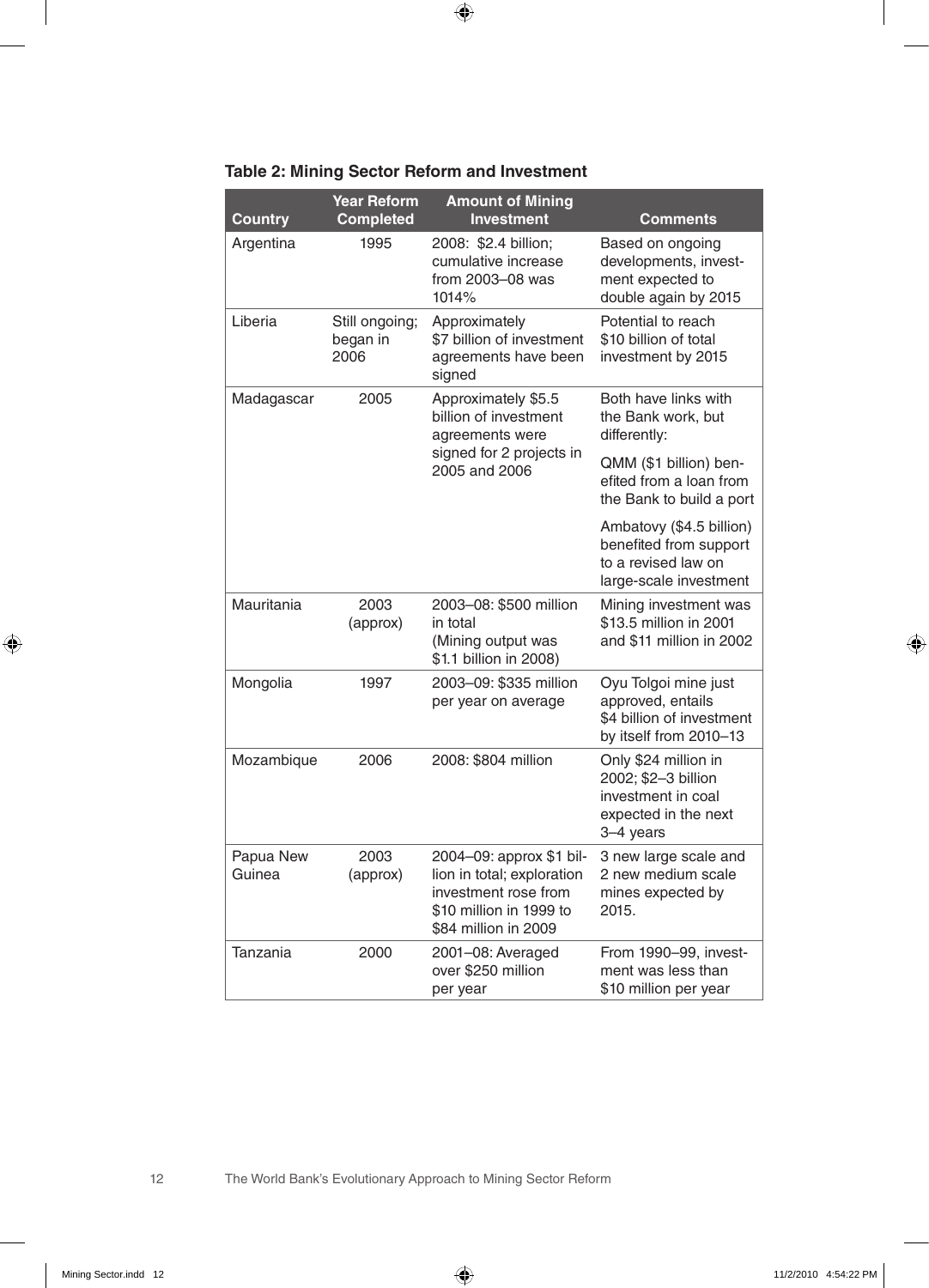#### **Box 1: Argentina Mining Sector Reform and Investment, Production and Employment**

In the mid-1990s, when the World Bank began its support of mining TA to the Government of Argentina, mining activities in the country were mostly limited to quarrying. Mining investment was \$56 million in 1995, but by 2008, 13 years after a complete reform of the mining sector began, investment was \$2.4 billion. From 2003–2008, the cumulative increases of the following key variables were: investment, 1014 percent; exports, 275 percent—\$4.1 billion in 2008; production, 292 percent; employment, 259 percent—256,000 jobs in 2008 not including multiplier impacts; and exploration, 907 percent. Based on ongoing developments, it is projected that investment, exports, and production will at least double by 2015 and employment will increase by 50 percent.

In 1993, a Bank Mining Sector Review of Argentina showed that mining activities, at less than 0.5 percent of gross domestic product (GDP) and 1 percent of exports in 1991, were far below the country's potential. While Argentina had large areas of favorable geology for the discovery of mineral deposits, the potential of the country was largely unknown due to the paucity of geological data, deficient information infrastructure, and little exploration activity. The policy and legal frameworks were obsolete, dating back to the 19th century, and coordination between the 23 provinces (who own the mineral resources) and the federal government was non-existent. While there was some positive response to the report's recommendations, it was quickly ascertained that more in-depth technical assistance would be necessary, which led to mining TA loans in 1995 (PASMA I, \$30 million) and 1998 (PASMA II, \$40 million).

Given that mineral rights are provincially held in Argentina, it was essential to work with sub-national governments. The main objectives of PASMA I and II were very similar, with the former focusing on 6 provinces and the latter on the remaining 17. These objectives were to: (i) revise and modernize the mining legal and regulatory frameworks at the federal and provincial levels; (ii) support institutional capacity development and training at both levels; (iii) develop a modern cadastre and registry systems with harmonization across provinces; (iv) set up an environmental protection system for mining activities, including training as well as effective environmental legal and regulatory frameworks; and (v) define appropriate methodologies

*(continued)*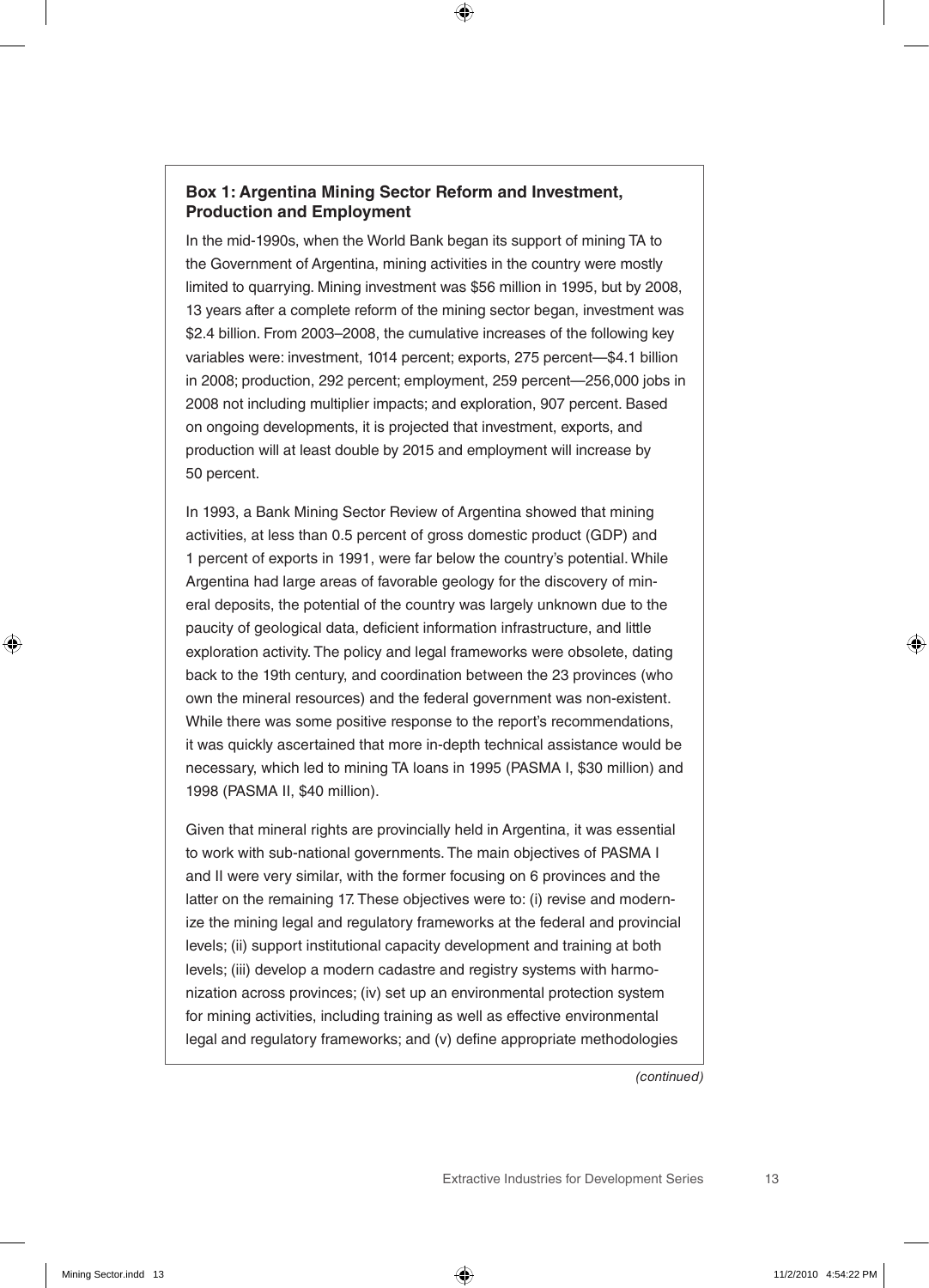**Box 1: Argentina Mining Sector Reform and Investment, Production and Employment** *(continued)*

for baseline studies and undertake them in priority areas. PASMA II also included components on training and institution strengthening in assessment of socio-economic impacts of mining investments and in mining information systems.

While the efforts to increase the benefits of mining activities have been quite successful, with every job in a mine resulting in almost four jobs in companies providing goods and services to the industry, there are concerns that environmental and social management of the sector does not consistently meet international standards, and several provinces are discussing bans on open pit mining. Part of the problem is the lack of understanding by most political authorities of the causes and consequences of environmental and (to some extent) social impacts of mining as well as a lack of political will to address them. Nevertheless, there is now a strong trend for companies to enter into agreements with their host provinces with respect to substantial social funds (on average, about 1 percent of gross sales) that will be primarily used for infrastructure works in the region of the mine.

#### **Mining Reform and Institutional Capacity**

At an early stage of Bank involvement in mining sector reform, a strong emphasis was placed on the capacity of public mining institutions to monitor and enforce regulations as well as promote the sector. While at first the emphasis was on the licensing regime (including the cadastre) and the geological survey, environmental aspects of mining were quickly included and by the early 2000s, social impacts were mainstreamed, in part as a response to the Extractive Industries Review completed in 2004 (see Box 2 for more information). Bank TA on mining institutional capacity places a heavy emphasis on 'hands-on' assistance. The TA often includes a number of external experts based in the country to provide the required immediate assistance and train their national counterparts over the medium term. At the same time, efforts are made in most countries to increase the amount of training available at polytechnics and universities to ensure a steady stream of qualified individuals to work in the industry.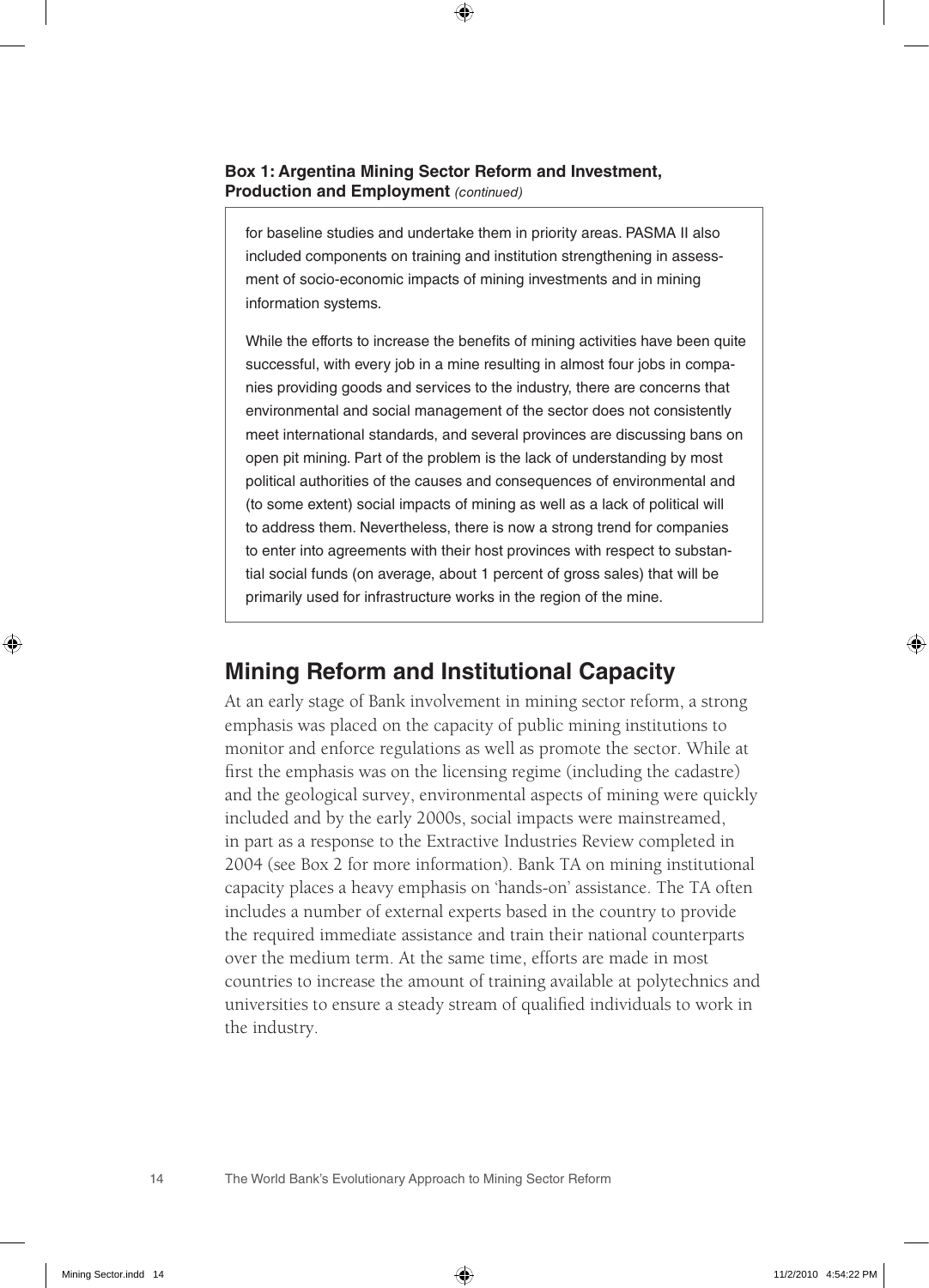#### **Box 2: Extractive Industries Review (EIR) – Implementing Reforms, Achieving Sustainability**

In 2004, the World Bank Group (WBG) concluded a major review of its activities and its approach to the extractive industries. The review consisted of a number of parts that became collectively known as the Extractive Industries Review. The World Bank Group's independent evaluation units conducted an evaluation of the outcomes of past WBG programs and projects in EI. The International Finance Corporation's (IFC) Compliance and Ombudsman's Office (CAO) conducted a parallel review of how sustainability issues had been addressed in recent IFC EI projects. And, in addition, an independent, global consultation with stakeholders was led by an "Eminent Person", Dr. Emil Salim-an economist and former Minister of Indonesiathat produced an extensive stakeholder report summarizing views and providing recommendations going forward.

The Bank Group's Management responded to the three reports and their recommendations with a series of reforms and refinement to its approach in EI to better ensure that projects contribute to development (Management Response to the Extractive Industries Review - MR). The approach set out in the MR for WBG engagement in EI continues to guide the WBG. In general, the new approach gives greater focus to assessing and working to ensure the ultimate sustainability of the development impacts of EI in WBG member countries. Examples of the new approach include: extractive industry investment projects now require full disclosure of revenues; projects' development impacts are tracked more thoroughly; and a WBG EI advisory group was established to help ensure WBG remained engaged with stakeholders going forward. Reports of the meetings of the Advisory Group are made public. The MR also influenced the WBG approach more widely. A revision of the World Bank's Indigenous Peoples policy was approved in 2006 that reflected some of the key approaches adopted by the MR such as its requirement for "broad community support" for all EI projects supported by the WBG. IFC updated its environmental and social performance standards in 2006 and some of the key recommendations of the MR were adopted in its policy.

Each year beginning in 2006, staff report to the WBG Board on the implementation of the MR and these reports are accessible to the public on the WBG web site.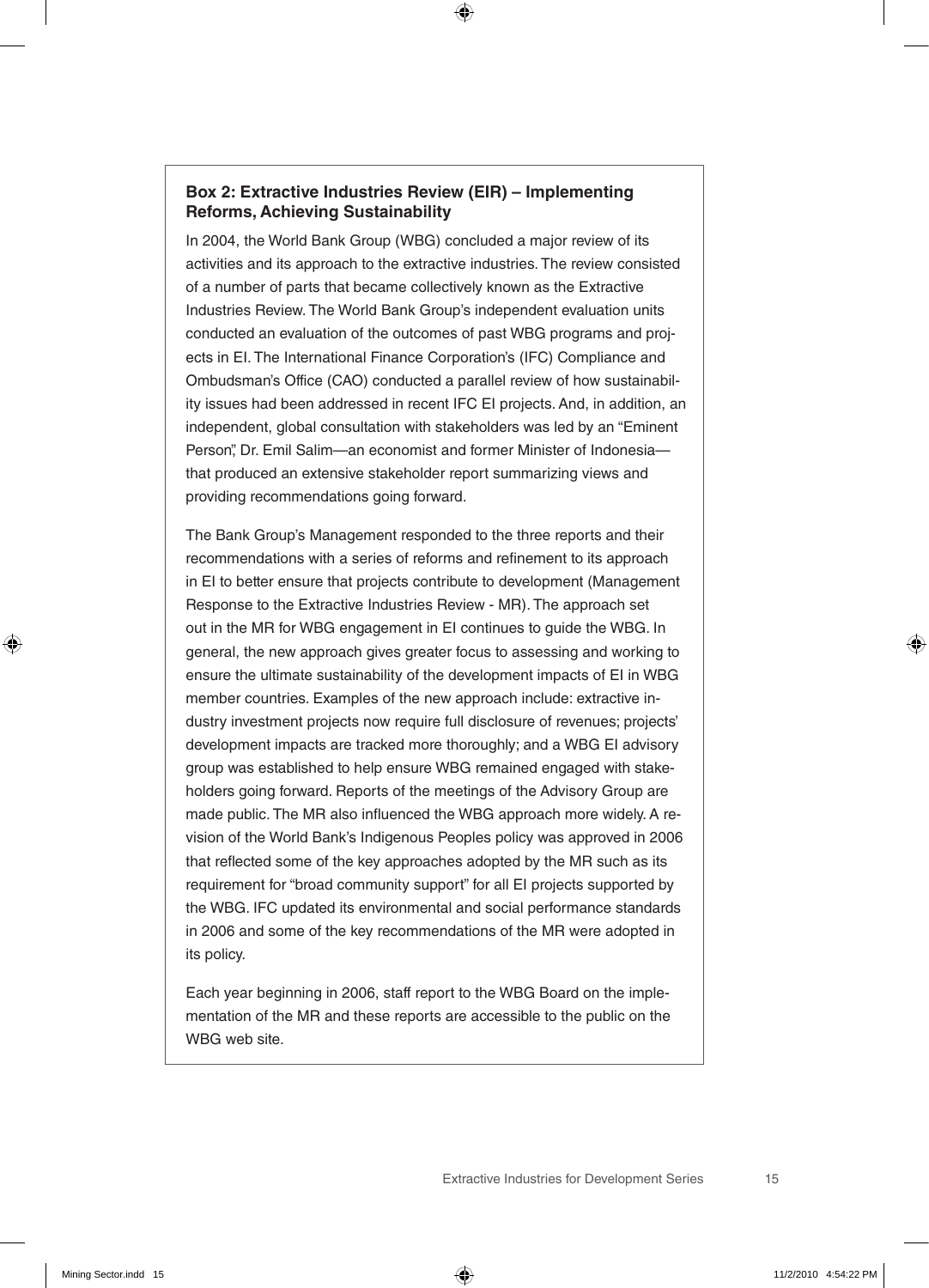In most cases, Bank TA has had strong success in building up the institutional capacity of the relevant mining institutions to perform their licensing, cadastral, and geological survey duties. Progress has been slower on the ability of these institutions to monitor and enforce their environmental and social responsibilities due to difficulties in building up and financing the required human capacity. Perhaps the biggest challenge facing mining sector institutions is what could be called the 'catch 22 of mining sector reform.' That is, if the reform is successful at attracting investment, the public institutions cannot hire more staff or even keep their own people due to the large demand from much higher paying private companies. As wages are tied to civil service salaries, it is very difficult to make them more competitive. Both Mali and Papua New Guinea (see Box 3), recipients of Bank TA for mining sector reform, have earmarked part of the revenues paid by the mining companies to the responsible sector institutions and have also overcome civil service restrictions on salaries through the creation of independent legal entities. Accordingly, they have been able to build up relatively much more capacity than in other countries.

#### **Box 3: Papua New Guinea Mining Sector Reform and Institutional Capacity for Monitoring and Enforcement**

After the development of the Bougainville copper deposit in the late 1960s, Papua New Guinea (PNG) benefited from an active mineral exploration and mining industry. Although four more world class mines opened in the next 25 years, there was a significant decline in investor interest in the early 1990s due to a lack of confidence in sector policies (growing resource nationalism and institutionalized state equity requirements) and the ability of the Government of PNG (GoPNG) to manage the sector. The closure in 1990 of the Bougainville copper mine over disputes concerning community benefits greatly increased the political risk of operating in PNG.<sup>5</sup> As a result, investment in exploration fell from \$83.2 million in 1988 to \$10 million in 1999 and the pipeline of new projects dwindled apart from the Lihir Gold project, which commenced operations in 1997.

In 2000, the Bank began a TA project in order to help the GoPNG to (i) revitalize the sector through modernizing the mining law, regulations,

*(continued)*

<sup>&</sup>lt;sup>5</sup>In one sense the Bougainville islanders were the leaders of the modern revolt of communities against mining operations when they perceived that they were receiving all of the social and environmental costs but little of the economic benefits. Since that time, PNG has been a world leader in the development of local community rights and benefits as well as processes for resolving conflicts in the areas of mining operations.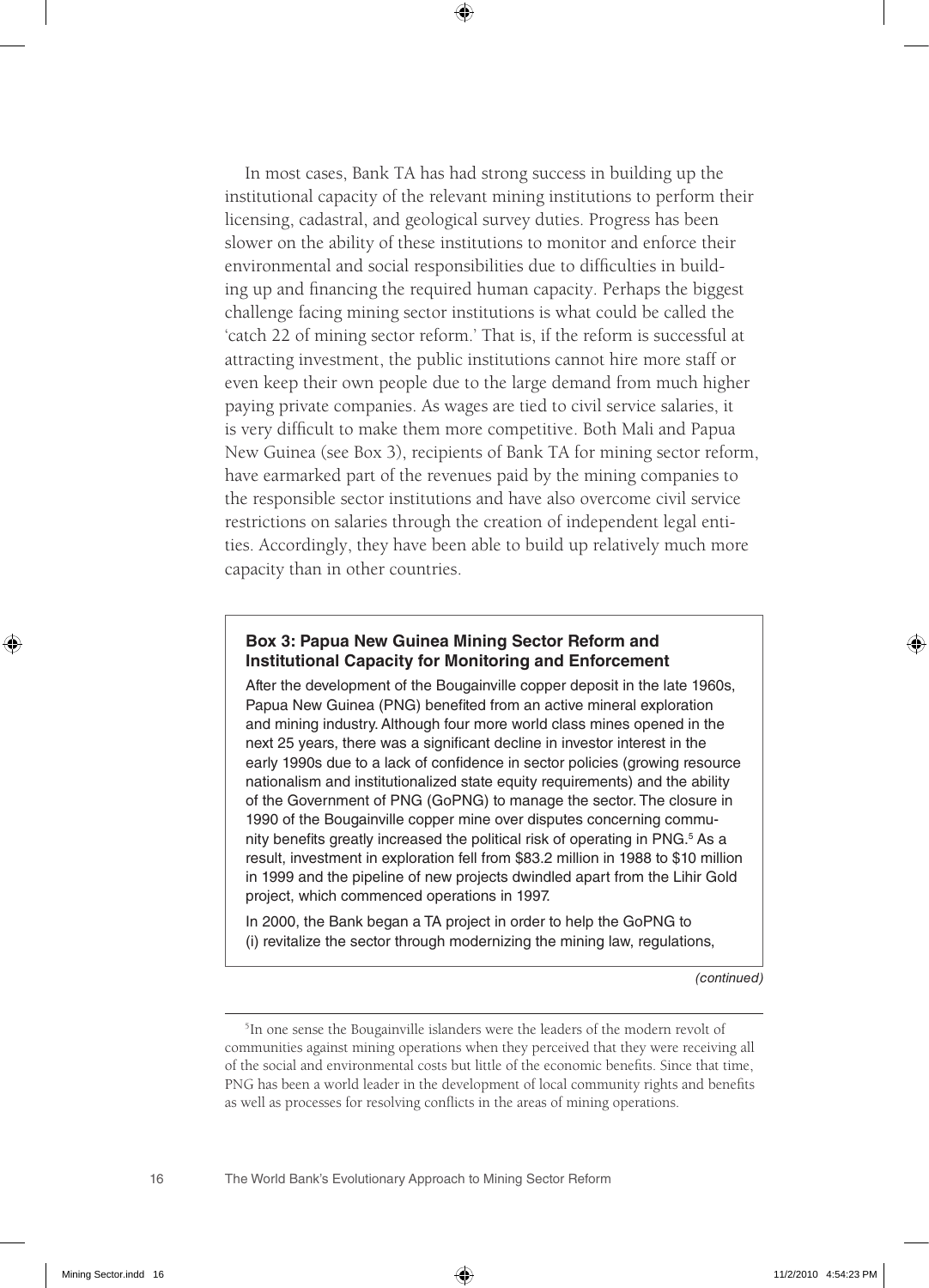#### **Box 3: Papua New Guinea Mining Sector Reform and Institutional Capacity for Monitoring and Enforcement** *(continued)*

tax provisions, and geological data; (ii) increase the sector's contribution to community development, including through revisions to a draft standard mining contract; and (iii) increase the institutional and human capacity for social, environmental, and fiscal monitoring and enforcement. In addition, shortly after the project began, a 'women in mining' sub-component was also added when it became apparent that sustainable development of the mining sector would be impossible without the full participation of women.

The impacts of the reforms on the mining sector have been significant with respect to exploration and exploitation. Exploration investment increased from \$10 million in 1999 to \$84 million in 2009, and three new mining developments were approved with a combined capital value of \$1.2 billion. In 2006, mining accounted for 58 percent of exports and between 2 percent and 30 percent of fiscal revenues. By 2010 new medium- and large-scale mines were operating, and by 2015, it is expected that there will be two additional large mines in operation, one medium-scale mine, one major upgrade, and the world's first large-scale deep seabed mine. In addition, there has been a large improvement in the capacity of the Internal Revenue Commission, which recovered nearly \$25 million in its first two field audits of mining companies.

In 2006 a new statutory authority, the Mineral Resource Authority (MRA), was established to administer the mining sector. The MRA raises its own funding from sector levies and fees and is not subject to funding shortages or staffing restrictions like the former Department of Mining. A new agency was created to maintain the regulatory framework, the Department of Mineral Policy and Geohazard, and its institutional capacity has been built up substantially.

With respect to sustainable development, much more attention is being paid to community benefits and a significant number of spin-off businesses and joint ventures between local and foreign companies have developed as a result of new arrangements in the memorandums of agreements between mining companies and their host communities. The most dramatic change has been in the area of women and mining, where, with support of the GoPNG and mining companies, Women in Mining Action Plans and gender desks were set up for each large mine. These in turn feed into the National Action Plan for Women in Mining. Women in mining areas are now much more well-informed, have obtained a voice, and are capable of establishing and managing community development programs. In two of the most important mining areas—Ok Tedi and Lihir—women were very involved in the renegotiation of community benefits in the memorandums of agreement.

A second Bank mining TA project began in 2008, which includes components on the implementation of the action plan for Women in Mining, the participatory preparation of local community development plans, and support to the GoPNG to finalize its broader Sustainable Development Policy, which will feed into all future community benefits agreements.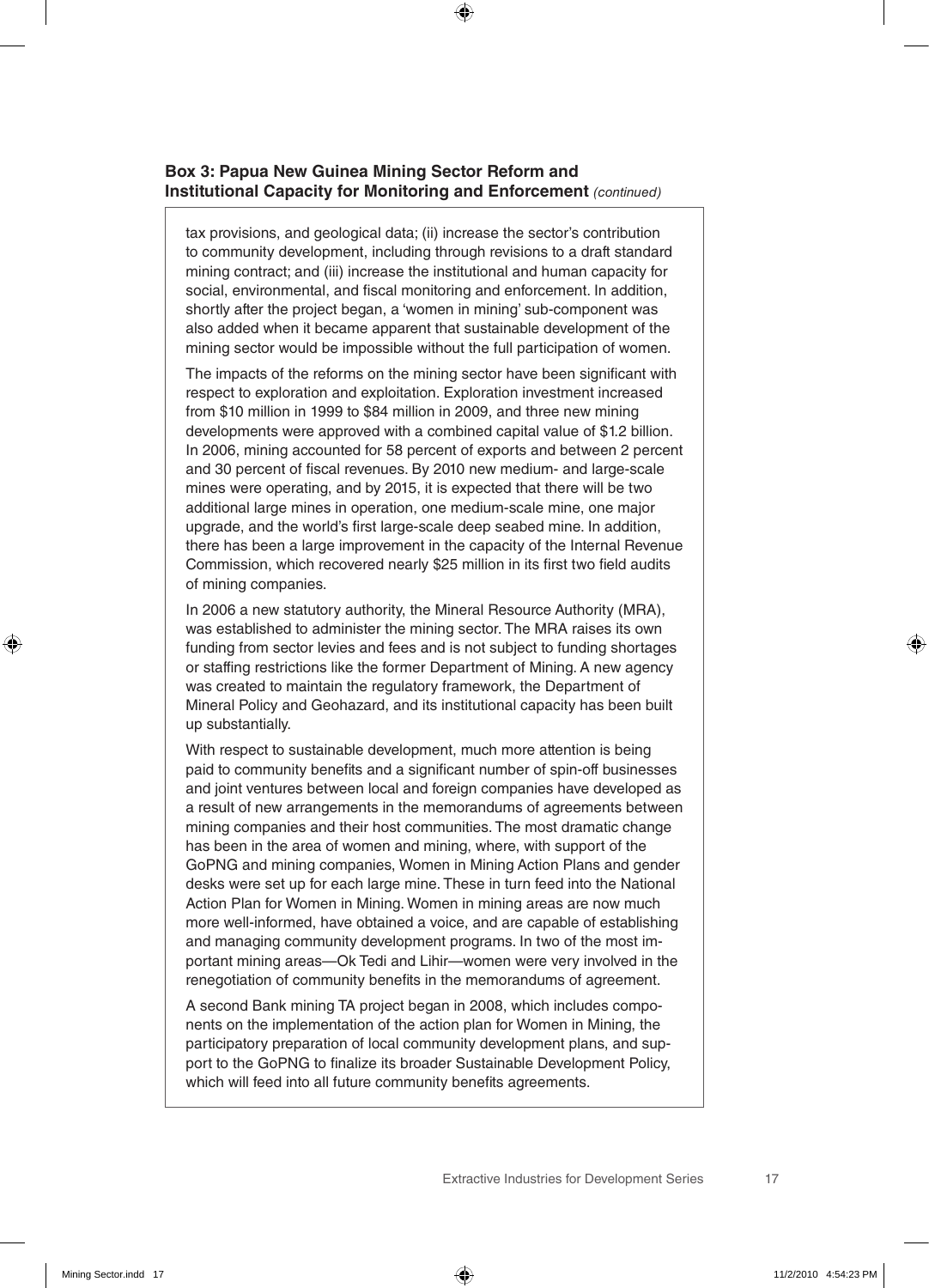#### **Fiscal Regimes and Transparency**

Up until the last five years, most Bank work on mining fiscal regimes focused on a country's mining law reform and was part of a package aimed at increasing investment in the sector. Accordingly, the regimes emphasized simplicity, stability, and relatively low rates to offset the years of uncertainty and political risk. As noted above, a rethink of the mining fiscal regimes is currently underway and a consensus is yet to be reached, which is not surprising given the large increase in the stakes if prices over the last seven years reflect a long-term trend. In Box 4 the Tanzanian experience is outlined.

The biggest change in the Bank's approach to fiscal management of the mining sector has been the move to encourage all of the countries receiving mining TA from the Bank to adopt the Extractive Industries Transparency Initiative (EITI) standards. The overall objective of the EITI is to increase transparency in governance by carefully monitoring and publicizing the flow of revenues between extractive industries firms and recipient governments. It is a process entered into voluntarily, in which the government of an 'EITI candidate' country publishes all the revenues it receives from mining companies and the companies publish all the revenues they pay to the government. An independent administrator reconciles the two accounts to make sure the money paid in matches the money received. The process is monitored by a multi-stakeholder committee, consisting of government, private company, and civil society representatives, which is responsible for disclosure and dissemination of the reconciliation report. The Bank, with the support of a multi-donor trust fund, has supported 29 mineral-rich (non-oil) countries trying to join EITI either as part of sector TA or through stand-alone assistance (see Table 3).

Most countries in the second column of Table 3 are close to compliance, and it is expected that there will be about 10 EITI compliant countries by the spring of 2011. Experience has shown that in addition to its primary purpose of increasing transparency, the EITI process has been very successful in mobilizing civil society on all aspects of extractive industries in countries where there had previously been little information or understanding. In particular, it makes stakeholders aware of how much (or how little) fiscal revenue is being paid by the mining companies and, indirectly, how many (or few) benefits they are receiving. The objectives of the EITI recently received a large boost when, in July 2010, the United States signed legislation requiring energy and mining companies registered with the U.S. Securities and Exchange Commission to disclose how much they pay to foreign countries and the U.S. government for oil, gas, and minerals.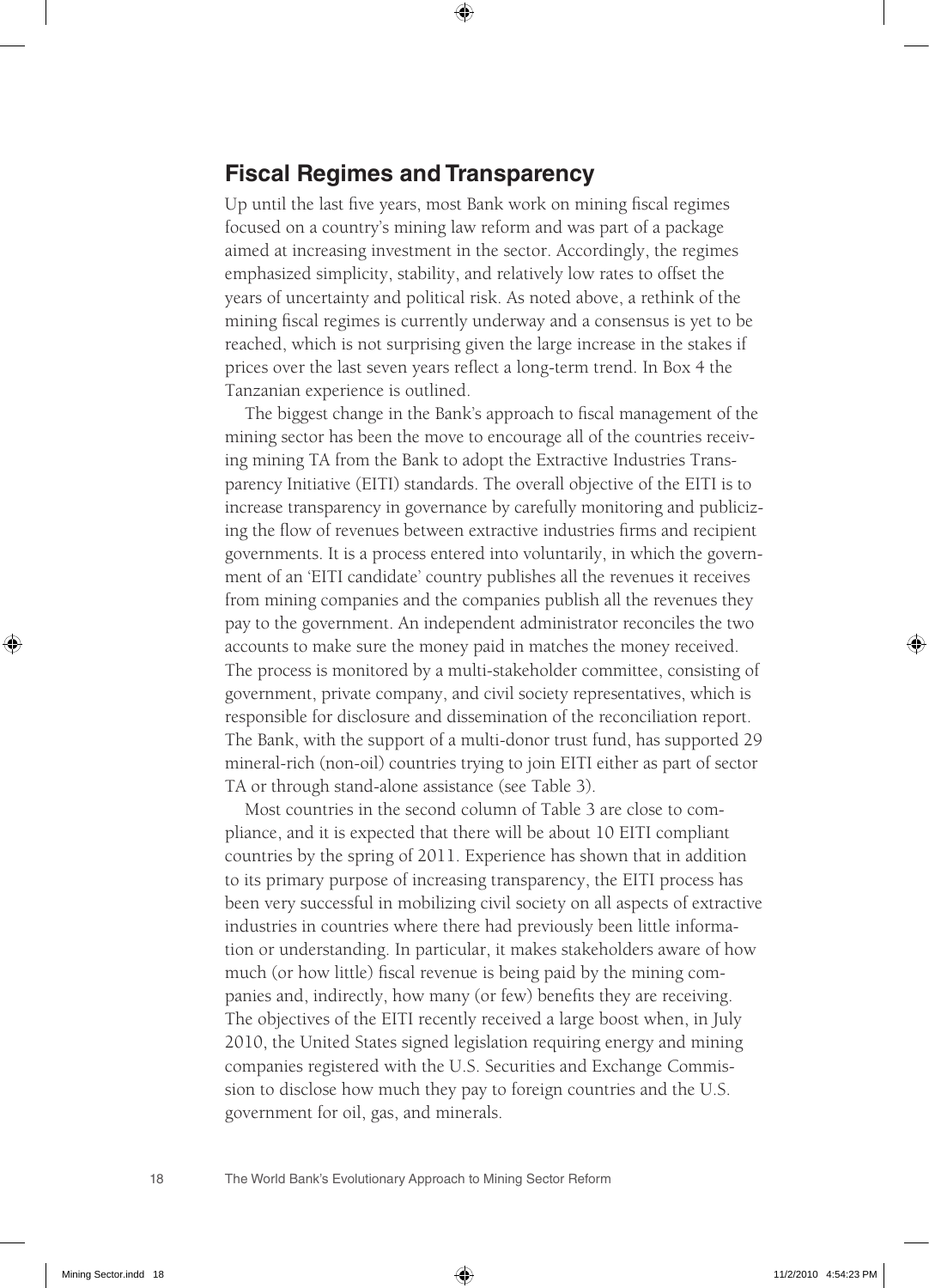| <b>EITI Compliant</b>                                                   | <b>EITI Candidate:</b><br>published 1 or more EITI<br>reports                                                                                                                                                               | <b>EITI Candidate:</b><br>working toward 1st<br><b>EITI report</b>                                                     |
|-------------------------------------------------------------------------|-----------------------------------------------------------------------------------------------------------------------------------------------------------------------------------------------------------------------------|------------------------------------------------------------------------------------------------------------------------|
| Azerbaijan-oil & gas<br>Ghana, Liberia,<br>Mongolia,<br>Timor Leste-oil | Cameroon.<br>Central African Republic,<br>Cote d'Ivoire,<br>Democratic Republic of Congo,<br>Republic of Congo,<br>Guinea, Kazakhstan,<br>Kyrgyz Republic,<br>Madagascar, Mali,<br>Mauritania, Niger, Peru,<br>Sierra Leone | Afghanistan,<br>Burkina Faso,<br>Chad.<br>Indonesia.<br>Iraq,<br>Mozambique,<br>Tanzania.<br>Togo,<br>Yemen.<br>Zambia |

#### **Table 3: EITI Status of Mineral Rich or Dependent Countries\***

\*As of October 2010

#### **Box 4: Tanzania Mining Sector Reform and Fiscal Revenues**

Prior to independence in 1961, mining played an important role in Tanzania's development. Its share of GDP was as high as 10 percent in the 1950s and, with agriculture, provided the bulk of government tax and foreign exchange revenues. In the 1960s, the mineral industry was nationalized and most foreign investors left, with a state-owned company, STAMICO, taking over the remaining mines in 1972. Over the next 20 years, production declined in these mines and all of STAMICO's new ventures were unviable. By 1992 industrial mining only employed about 3,000 people and had total exports of \$8 million. The only prosperous sub-sector was artisanal mining of gold and gemstones, where employment was at least 100,000 miners and exports were between \$50 and \$100 million per year.

Mining sector reform in Tanzania was part of a large but gradual adjustment program that began in 1986 with the objective of moving the country from a control economy to one led by the private sector. The first important step for mining was the 1990 National Investment Promotion Policy, which, among other things, removed the requirement for government equity

*(continued)*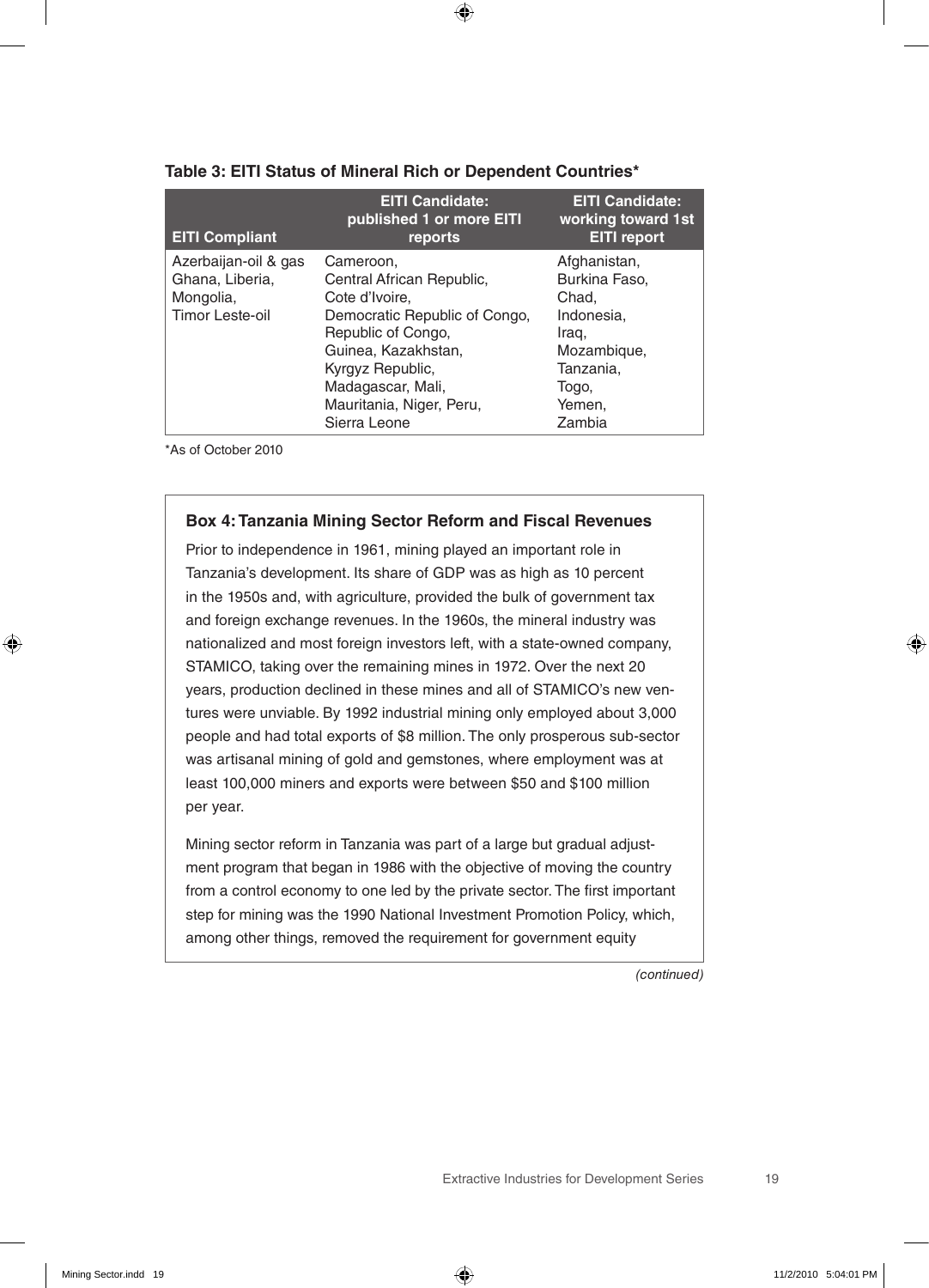#### **Box 4: Tanzania Mining Sector Reform and Fiscal Revenues**  *(continued)*

participation in mining ventures. A Mining Sector Review undertaken by the Government of Tanzania (GoT) with Bank assistance in 1990 led to a Mining Sector Policy Framework in 1994. Its key areas of reform were: reforming mining laws; overhauling the regulatory framework; instituting a fiscal regime that would encourage exploration and exploitation of minerals; formulating environmental policies, standards, and monitoring arrangements for large-scale and artisanal mining; divesting the state-owned mining companies; and strengthening the institutional and human capacity of the Mineral Resources Department. In 1994 the Mining Sector TA Project was launched in order to help the GoT fulfill these goals.

By 2004, four years after the project ended, gold production was 1.4 million ounces and total mining export revenues were \$674 million. Six large industrial mines were in production or construction and there were over 3,000 large-scale prospecting licenses. Private investment in mining from 2001 to 2008 averaged over \$250 million per year. In 2007, the mining sector's contribution to gross domestic product (GDP) was 3.5 percent (versus 1.5 percent in 2000) and export revenues were over \$1 billion. Direct employment in the formal mining sector was 13,000 in 2007. Direct tax revenues from the mining sector were about 4 percent of total fiscal revenues in 2007 and are projected to be about 7 percent by 2017 (\$284 million). Finally, from 2000 to 2007, the Human Development Index for Tanzania improved from .458 (compared to an average sub-Saharan Africa (SSA) of .471) to .530 (average SSA .514).

Currently, the main concerns about mining in Tanzania are: (i) it is not generating enough fiscal revenues at the national level or enough benefits to local communities; and (ii) there is inadequate institutional capacity to monitor and enforce mining regulations and laws, particularly with respect to the environment. In May 2009, the Bank and GoT entered into a new TA project for \$50 million with the objective to strengthen capacity in managing the mineral sector to improve the socio-economic impacts of large and small-scale mining and enhance private investment. The GoT has recently passed a new mining law that increases the rate of royalty paid on minerals from 3 to 4 percent and allows for the participation of the government in all future mining projects. These provisions are projected to double fiscal revenues from the sector. The GoT is also actively pursuing candidate status for the EITI.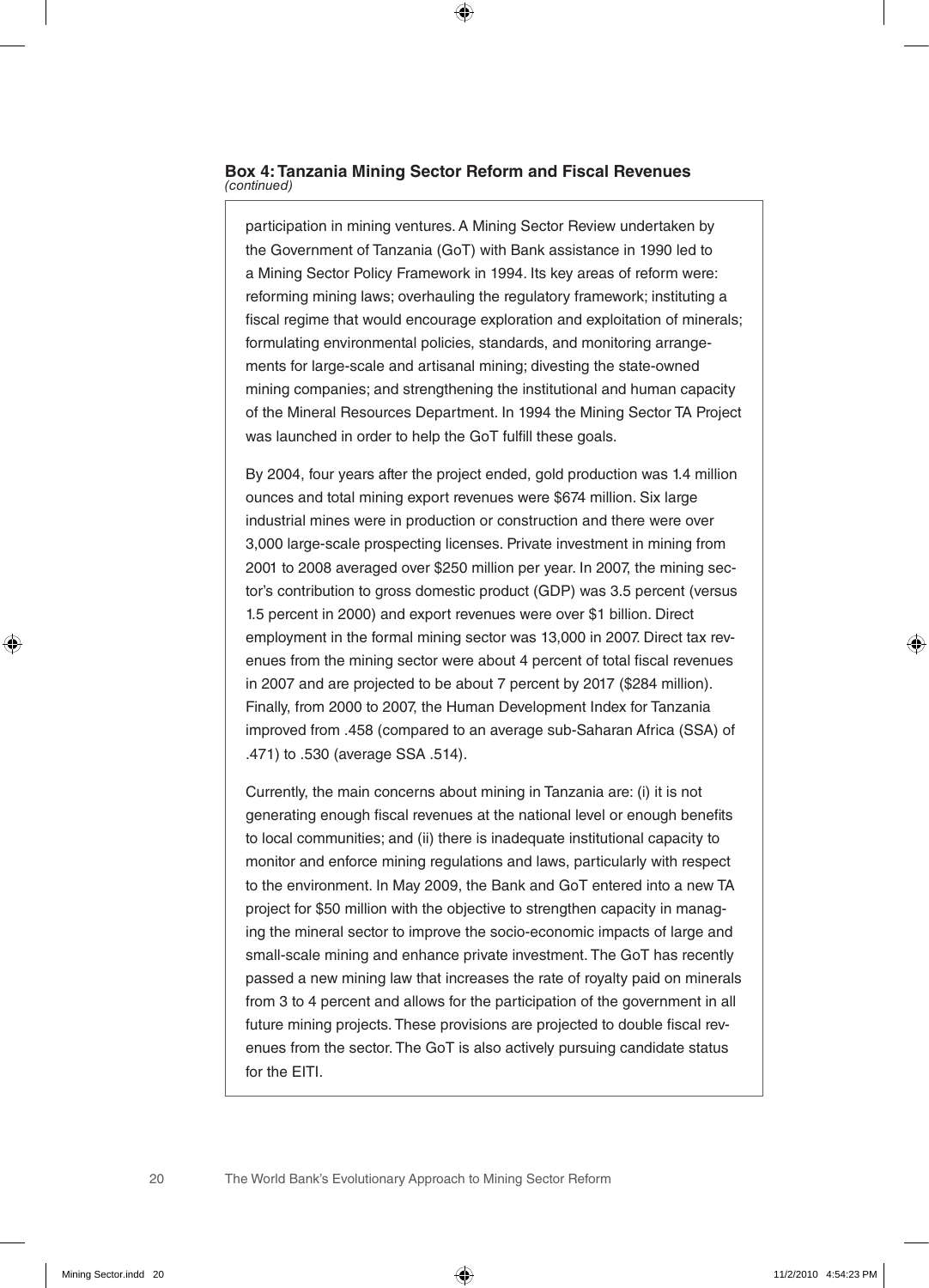#### **Long-term Growth and Sustainable Development**

The mining sector, if sufficiently large, can have a strong impact on long-run sustainable development of a country by: (i) using the fiscal revenues generated by the natural capital to produce other forms of capital, or by (ii) being a leading sector or engine of growth through the spin-off firms and industries it creates and the opportunities opened up by non-dedicated infrastructure and other externalities. At the same time, it is important to account for the concerns of the communities located in the areas of mines or they will often sabotage mining operations if they perceive that they are not receiving their fair share. In recent years, the emphasis has been changed from 'fair share' to initiatives that will enable sustainable development for the communities, particularly after mine closure. This is a relatively new area of focus for Bank TA in the mining sector but it is receiving a great deal of attention. The most difficult challenge may be how to effectively build up the (eventually) necessary local governance in a country with generally weak sub-national governance. Box 5 describes the ongoing multi-faceted approach being taken in Madagascar to enable the host communities and regions of large mining developments to benefit from their operations.

Mining sector reform has had a large impact on fiscal revenues and economic growth in many countries, but whether these will lead to a higher growth path and sustainable development is still an open question given the historically recent nature of the reforms and the difficulty in untangling the impacts of the reforms from the higher prices in recent years. In columns 3 and 4 of Table 4, economic growth rates of miningrich/dependent reformers in the 1990s are compared with growth rates of the 2000s, while columns 5 and 6 do the same for the Human Development Index (HDI). Average growth rates are up nearly 6 percent for mining sector reform countries (5 percent if weighted by population) versus 1.1 percent for the world as a whole. Similarly, the HDI has risen 0.69 points (17 percent) for the 12 countries for which there is data before and after mining sector reform. These figures suggest that countries are benefiting in a sustainable way from their mining sectors.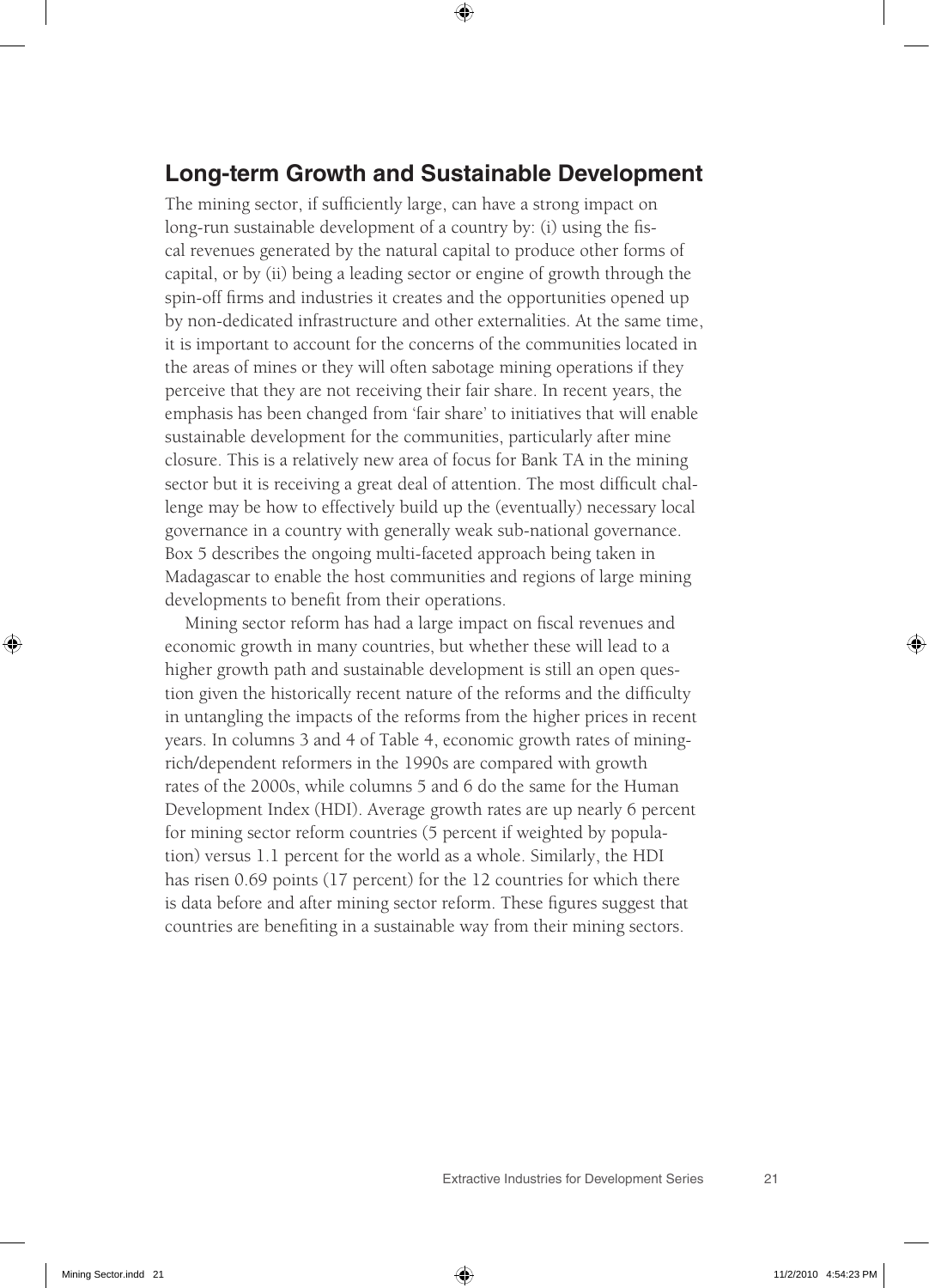#### **Box 5: Madagascar Mining Sector Reform and Community/ Regional Development**

In 1998, with Bank support, the Government of Madagascar (GoM) began mining sector reforms that eventually led to a large increase in activity, including the development of large mining operations in ilmenite and nickel/ cobalt as well as several other strong possibilities. Given the widespread poverty in the country, the GoM realized that sustainable development of mining could not be undertaken without a decentralized administration and a deep involvement of affected communities. Its strategy, which is being implemented with Bank support, calls for: (i) building the capacity of the local and regional mining administration; (ii) increasing fiscal revenues to the communes, including the decentralization of tax collection; and (iii) defining effective ways and means for community empowerment and participation, including establishing public/private partnerships with responsible mining companies willing to invest part of their profits in human resources capacity building, and social and physical infrastructure. A key element of this strategy is the provision of technical assistance to community associations and municipal governments for the integration of mineral resources management in their participatory development plans.<sup>6</sup>

In short, mining companies and communities and regions must work together to integrate their respective development plans. In order to move responsibility to lower levels of government and increase the capacity of local populations to benefit from the opportunities afforded by the mining developments, a number of initiatives were undertaken, including: (i) training nationals to work, as employees or suppliers, in the mining industry in both the short term and long term; (ii) establishing programs to increase the capacity of local governments to manage fiscal resources; (iii) promoting community participation in decision making for regional and local development—including land use planning and biodiversity—and budgeting; and (iv) ensuring that infrastructure built to support the mining operations is integrated as much as possible with regional development plans, using public/private partnerships if necessary.

*(continued)*

<sup>&</sup>lt;sup>6</sup>In light of the political upheavals in Madagascar since March 2009, continued Bank support in mining is dependent on maintaining a consistent long-term strategy for the sector.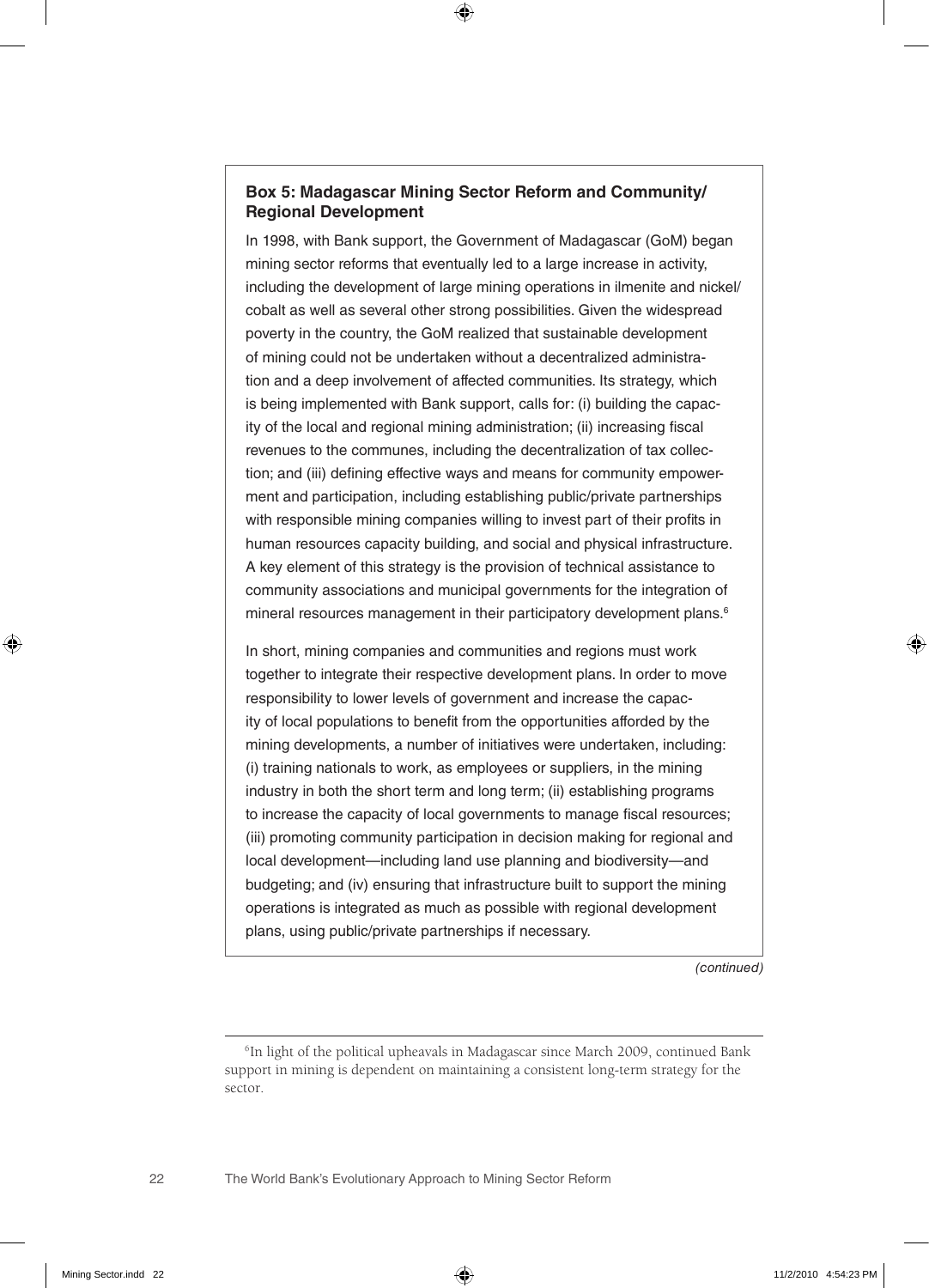#### **Box 5: Madagascar Mining Sector Reform and Community/ Regional Development** *(continued)*

While there is still much to be done, particularly with respect to capacity building of local governments, important progress has been made: 12,000 domestic jobs were created during construction of the two mines, and 5,000 full time jobs are expected at the two operations during exploitation. The ilmenite mine opened in 2009 and the nickel/cobalt mine is expected to open in early 2011. Mine forestry committees have been established to assist with biodiversity and land use planning. Both mining companies have provided extensive short-term training and some long-term training for workers in the mine. Both have taken very proactive stances in enabling local small and medium enterprises (SMEs) to take advantage of business opportunities arising from the requirements of the mining operations during construction and exploitation. With Bank-guaranteed finance, a new multi-use port has been built near the ilmenite operation, while the nickel/cobalt operation has done a major port upgrade. Both operations are providing power to their local areas. Finally, a foundation was proposed in connection with the ilmenite mine that would provide local communities with a source of income far beyond mine closure.

It is also worth noting that a sub-project of the Bank-supported project addressed poverty from a very different direction, providing assistance to the development of the Gemological Institute of Madagascar (GIM: www. igm.mg). The GIM, which opened in 2004, has been very successful in increasing employment, value added, and contribution to fiscal revenues in Madagascar of its large gemstone sector. With roughly 500,000 part-time and full-time artisanal miners in the country, there is great scope for the downstream gemstone industry to flourish. Students at GIM are trained in different aspects of gemology—including training of trainers—both to increase the value received for the gems and reduce the percentage of stones that leave the country in a rough state, estimated at 97 percent in 2001. The institute provides the skills that are needed to increase domestic value added, including cutting, valuation, and marketing. Training is offered at different levels, even one-day courses on gemology in remote villages. In 2005, the first regional cutting school was opened in Antsirabe. In 2007, a jewelry making school was opened, further enhancing the development of forward linkages. Many graduates of GIM now run their own businesses or work for one of the foreign-owned gem-cutting factories that have opened in Madagascar. It is estimated that 95 percent of the gems produced by weight now leave the country legally.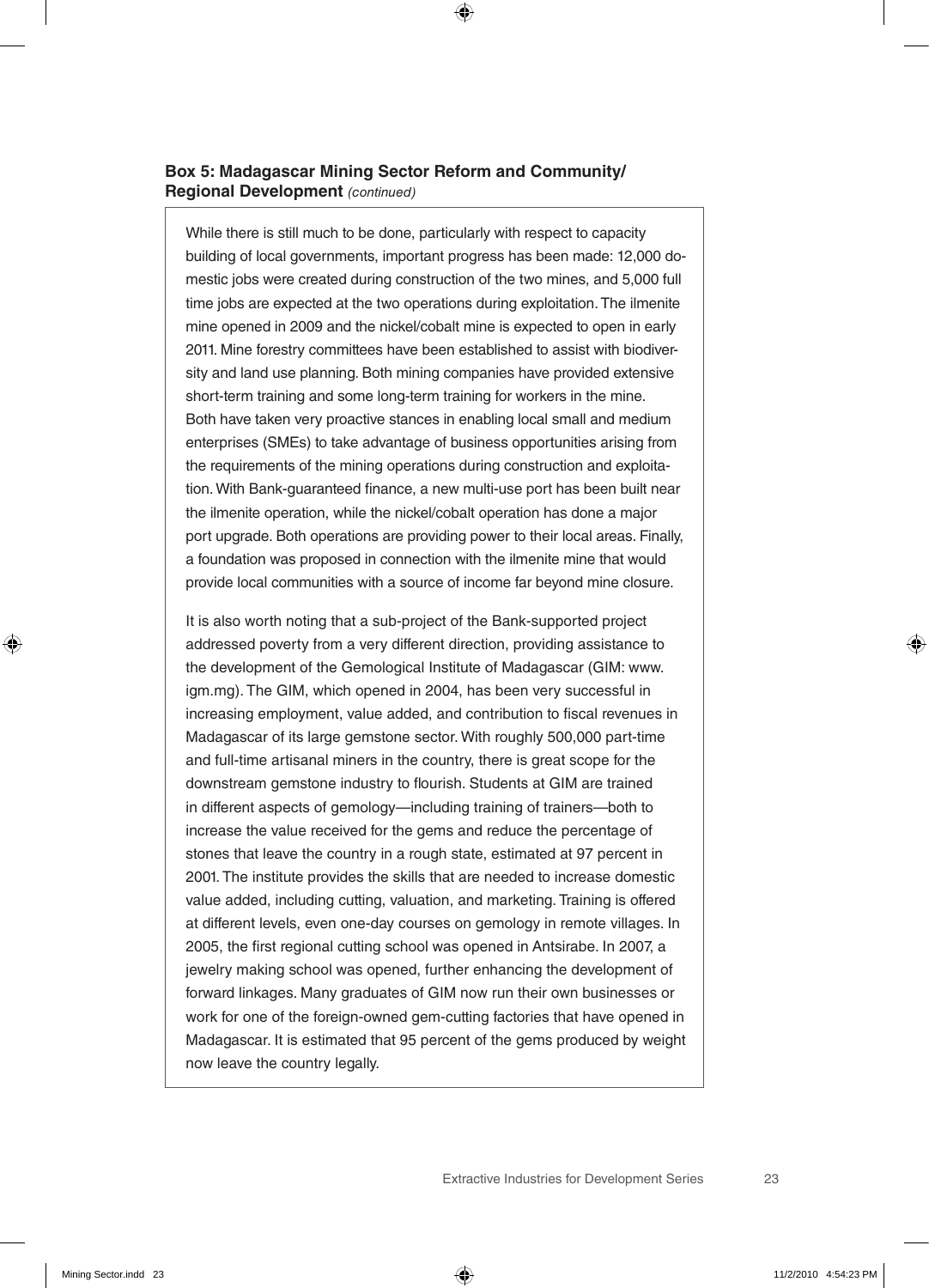| <b>Country</b>                         | <b>Mineral</b><br>export<br>revenues<br>(% of total<br>exports<br>of goods,<br>$2000 - 7$ ) | <b>GDP</b><br><b>Annual</b><br><b>Growth</b><br>Rate,<br>1989-1998 | <b>GDP</b><br><b>Annual</b><br><b>Growth</b><br>Rate,<br>1999-2008 | <b>HDI, 1995</b><br>(or closest<br>year) | <b>HDI, 2008</b>                          |
|----------------------------------------|---------------------------------------------------------------------------------------------|--------------------------------------------------------------------|--------------------------------------------------------------------|------------------------------------------|-------------------------------------------|
| <b>Burkina</b><br>Faso*                | <b>NA</b>                                                                                   | 4.4                                                                | 5.4                                                                | .297                                     | .389                                      |
| Congo,<br>Democratic<br>Republic of    | 54.0                                                                                        | $-5.9$                                                             | 3.2                                                                | .353 (2000)                              | .389                                      |
| Ghana                                  | 34.5                                                                                        | 4.3                                                                | 5.2                                                                | .495 (2000)                              | .526                                      |
| Guinea                                 | 85.6                                                                                        | 4.2                                                                | 3.2                                                                | <b>NA</b>                                | .435                                      |
| Kyrgyz<br>Republic                     | 31.8                                                                                        | $-6.4$                                                             | 4.4                                                                | .687 (2000)                              | .710                                      |
| Liberia                                | 51.9                                                                                        | $-14.3$                                                            | 7.0<br>$(2005 - 8)$                                                | .280                                     | .442                                      |
| Mali*                                  | <b>NA</b>                                                                                   | 3.3                                                                | 5.5                                                                | .267                                     | .371                                      |
| Mauritania                             | 51.6                                                                                        | 2.5                                                                | 4.6                                                                | .495 (2000)                              | .520                                      |
| Mongolia*                              | 53.3                                                                                        | $-0.9$                                                             | 6.6                                                                | .676 (2000)                              | .727                                      |
| Mozambique*                            | <b>NA</b>                                                                                   | 4.7                                                                | 7.7                                                                | .310                                     | .402                                      |
| Niger*                                 | <b>NA</b>                                                                                   | 1.5                                                                | 3.7                                                                | .258 (2000)                              | .340                                      |
| Sierra Leone                           | 64.1                                                                                        | $-4.2$                                                             | 9.9                                                                | <b>NA</b>                                | .365                                      |
| Tanzania*                              | <b>NA</b>                                                                                   | 2.8                                                                | 6.5                                                                | .425                                     | .530                                      |
| Zambia                                 | 66.2                                                                                        | $-0.1$                                                             | 4.9                                                                | .454                                     | .481                                      |
| Average<br>(Unweighted)                |                                                                                             | $-0.3$ (w/o<br>Liberia:<br>(0.8)                                   | 5.6 (w/o<br>Liberia:<br>5.5)                                       | .416                                     | .473<br>.485 w/o<br>Guinea &<br><b>SL</b> |
| Average<br>(Weighted by<br>population) |                                                                                             | $0.1$ (w/o<br>Liberia:<br>$0.3)$ (w/o<br>DRC: 2.2)                 | $5.1$ (w/o<br>Liberia:<br>5.1) (w/o<br>DRC: 5.8)                   | .360                                     | .44<br>.42 w/o<br>Guinea &<br><b>SL</b>   |
| Global<br>Average                      |                                                                                             | 2.0                                                                | 3.1                                                                |                                          |                                           |

#### **Table 4: Mining Reform Countries: Growth Rates and Human Development Index—1990s vs. 2000s**

\*New mineral-dependent country in 2000s

*Source:* IMF (column 2), World Development Indicators (columns 3 & 4), Human Development Report (columns 5 & 6)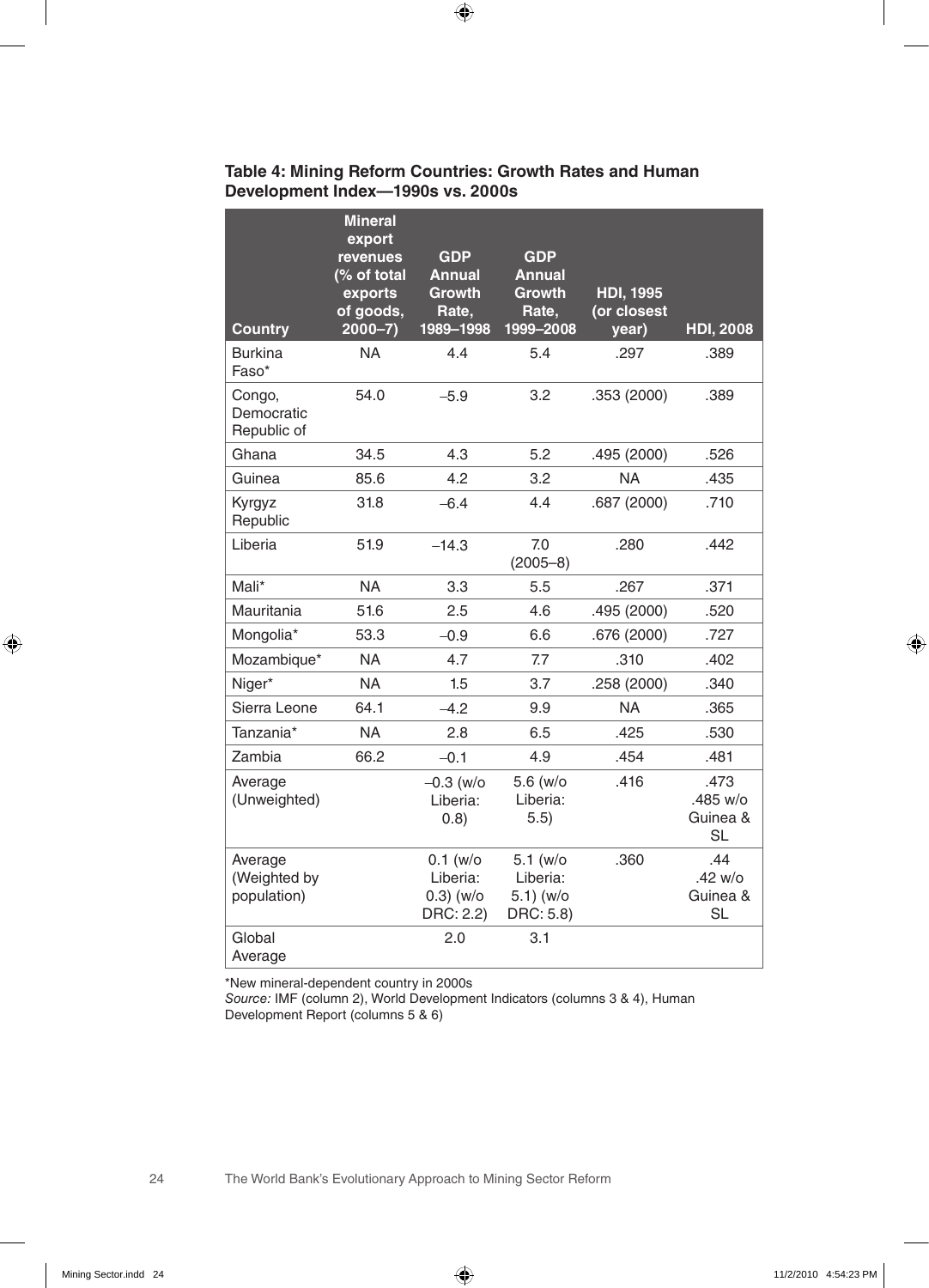Mongolia is an interesting case, having become one of the world's most mineral rich and dependent economies in the last seven years. Fiscal revenues from the sector are already over 30 percent of total government revenues and are projected to be close to 75 percent by 2019. Given the small population of the country, this is an unprecedented opportunity to build up its human and physical capital and move toward a much more robust path of sustainable development. Box 6 describes some current efforts to meet this goal.

#### **Box 6: Mongolia Mining Sector Reform and Sustainable Development**

Important components of the Bank's initial projects in Mongolia to aid its transition to a market-oriented system in the early 1990s were the stabilization of the Erdernet copper exporter, rehabilitating the Baganuur coal mine—the only source of heating for Ulaanbaatar at the time—and reforming mining sector policy. In 1997 the latter resulted in a modern mining law that soon led to large increases in mineral exploration as well as exploitation of deposits discovered earlier during the socialist era with support from Russian geologists. The mining sector has been the leading sector behind gross domestic product (GDP) growth of 7.8 percent per year from 2000–08. From 2003–09, the mining sector accounted for about 60 percent of private investment, which averaged \$335m/yr, equivalent to 10 percent of GDP. The sector also produced between 30 and 40 percent of government revenues from 2005–09. In 2009 mining directly accounted for about 22 percent of GDP, 70 percent of exports, and 30.6 percent of government revenue. In the first three months of 2010, mineral exports rose sharply again and accounted for over 90 percent of total exports.

Exploration has also been very successful with important discoveries of copper, gold, coal, zinc, and uranium, the most prominent of which are the world class Oyu Tolgoi copper/gold and Tavan Tolgoi coal deposits in the South Gobi desert. An agreement has been reached with Ivanhoe Mines (Canada) and Rio Tinto (United Kingdom) to develop Oyu Tolgoi, and construction of the mine and ancillary facilities is about to begin. Total investment will be \$4 billion over 3½ years; the Government of Mongolia will hold 34 percent of the ownership. It is projected that at its peak in 2019, this mine alone will provide 55 percent of Mongolia's fiscal revenues and 20 percent of GDP.

*(continued)*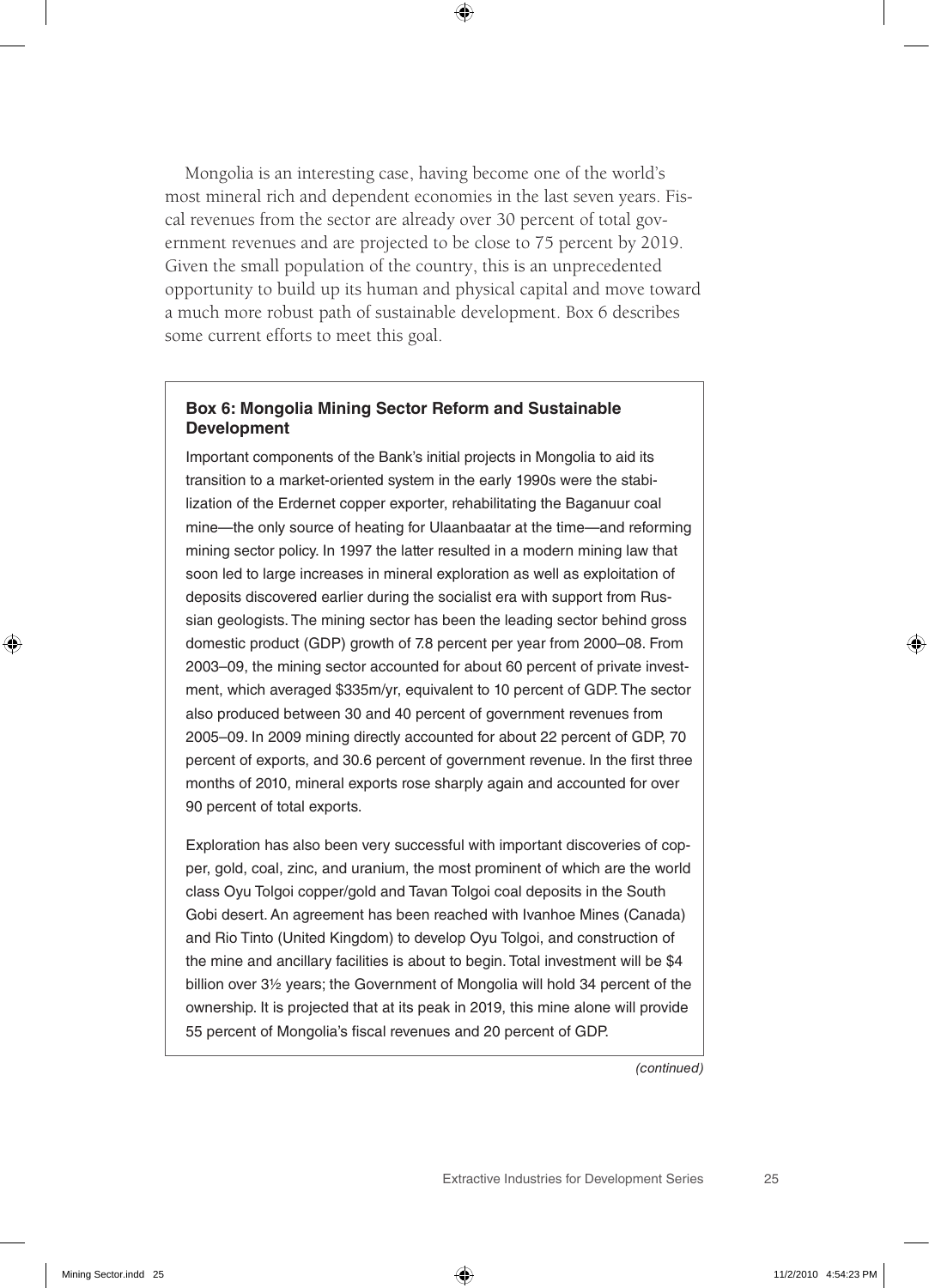#### **Box 6: Mongolia Mining Sector Reform and Sustainable Development** *(continued)*

Finally, it should be noted that the sector's impact on economic growth has led to success where it really counts the most, poverty reduction. Consumption-based headcount poverty fell from 61.1 percent in 2003 to 35.2 percent in 2008, while from 2000–08, under-5 infant mortality fell from 6.3 to 3.4 percent and life expectancy rose from 64 to 67 years.

The Bank support to Mongolia is now focused on helping it use mininggenerated resources for sustainable development. On the sector side, there have been two TA projects (2004 and ongoing since 2008) to support institution building in Mongolia's mining sector. A new, more transparent cadastre system is on-line and Mongolia is well on its way to becoming EITI compliant. Technical assistance continues to build up the sector's regulatory capacity, particularly on environmental and social issues. Other sector work focuses on education, financial markets, and environmental protection. With respect to institutions, there are projects on public investment planning and a country infrastructure diagnostic. On the macroeconomic side, a major challenge confronting the country is managing the large fluctuations in fiscal revenues that follow the mining price cycles. The Bank is currently preparing a project to support the Government of Mongolia in establishing a stabilization fund similar to the one used in Chile.

Mining is the only sizable industry for many countries that have undertaken mining sector reform in the last two decades and have successfully attracted large amounts of investment. Hence, it is valued as much for its ability to directly kick start industrialization as for its fiscal revenues. This is particularly the case for base metals like copper and iron ore that demand large amounts of infrastructure that can be used for other purposes, including the development of firms that provide goods and services to the mining industry. Liberia is one of the best examples of a country that is trying to use the mining sector (mainly iron ore) to develop resource corridors around which services and other industries can flourish. Moreover, the infrastructure could connect to Guinea and possibly other countries in the region such as Sierra Leone and Cote d'Ivoire. Box 7 describes Liberia's mining sector reforms and resource corridors.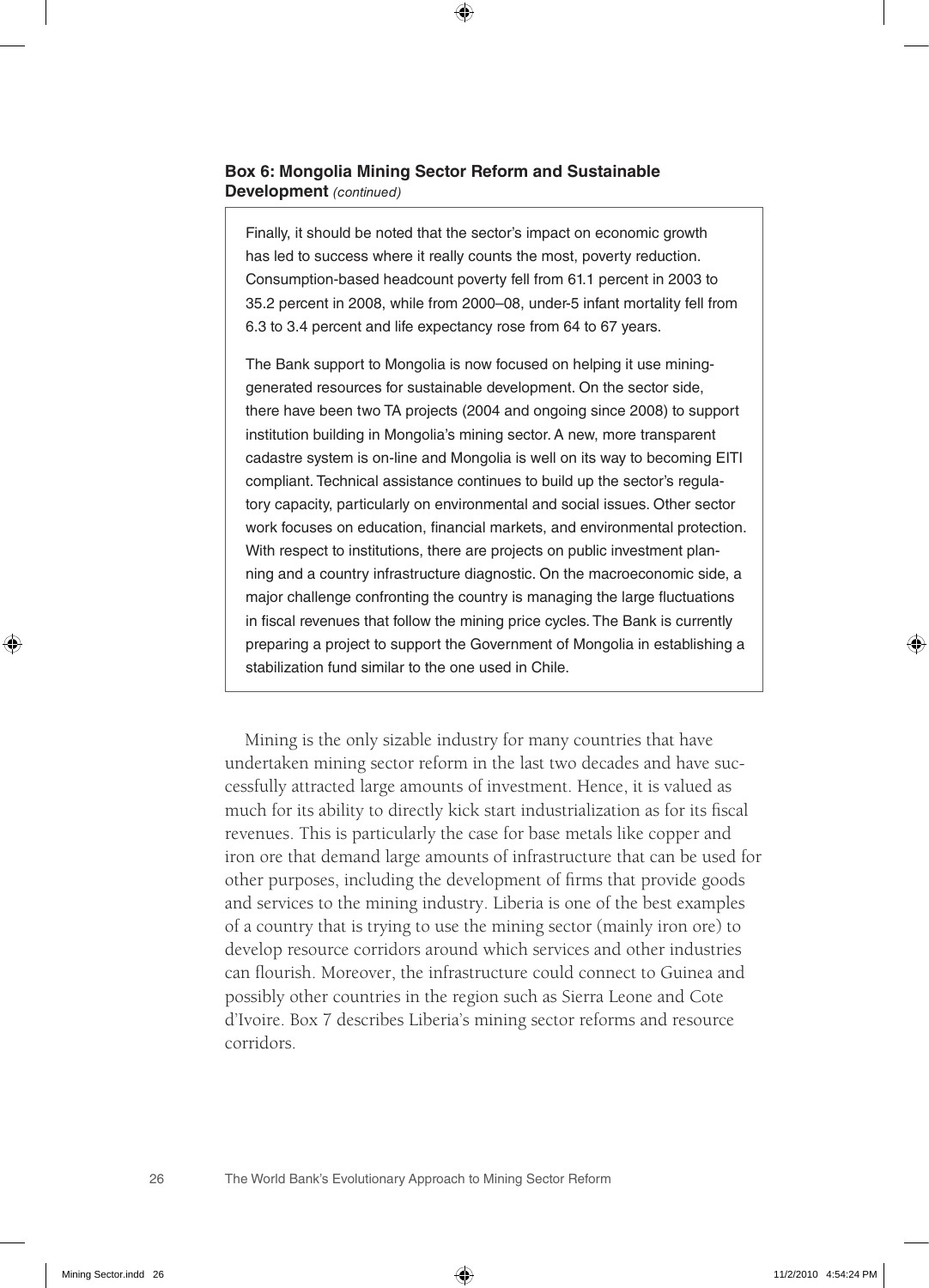#### **Box 7: Liberia Mining Sector Reform and Resource Corridors**

When the first civil war broke out in Liberia in 1989, the mining sector contributed about 25 percent of exports and the country ranked as the world's fifth largest iron ore producer. By the end of the second civil war in 2003, the mines and the infrastructure on which the country heavily depended were devastated. When President Sirleaf took power in 2006, it was not surprising that mining became the centerpiece of the country's recovery program, given its potetial and the need to revitalize both industry and infrastructure. Nevertheless, it was not only the mines and infrastructure that needed to be revitalized but the outdated legal and regulatory framework and the decapitalized sector institutions.

Given the interest of other donors in contributing to the rebuilding of Liberia—the United States in particular—the Bank's approach to TA in the Liberian mining sector has been different than in other countries. For the most part, the Bank has played an advisory role, explaining what needs to be done and providing guidance to the Government of Liberia (GoL), rather than being involved in the rebuilding of the regulatory and institutional frameworks. The 'heavy' lifting has mostly been done by USAID with significant roles played by the IMF in fiscal reform of the mining sector and United Nations Development Plan (UNDP) in the artisanal mining sector.

Two striking aspects of mining TA in Liberia have been how well the various players, including the GoL and other groups in the Bank, have cooperated and how much has been accomplished in such a short time with respect to both outputs (such as draft minerals policy and regulations, cadastre system, EITI validation, model development agreement) and impacts (such as investment in world class mines). With support from the Bank, Liberia became the second country in the world to be EITI validated. A large known property, the Bong iron ore mine, was successfully auctioned off to China Union for \$2.6 billion, including a \$40 million signature fee along with a commitment to reconditioning Monrovia's port and providing sufficient hydropower for the mine and the city. The investment is expected to create 3,000 to 4,000 jobs directly and 15,000 indirectly. ArcelorMittal is undertaking a \$1.5 billion investment in the western part of the country with significant infrastructure rehabilitation and construction. In February 2010 Elenilto (Israel) won a Western Cluster iron bid, with expected investment of

*(continued)*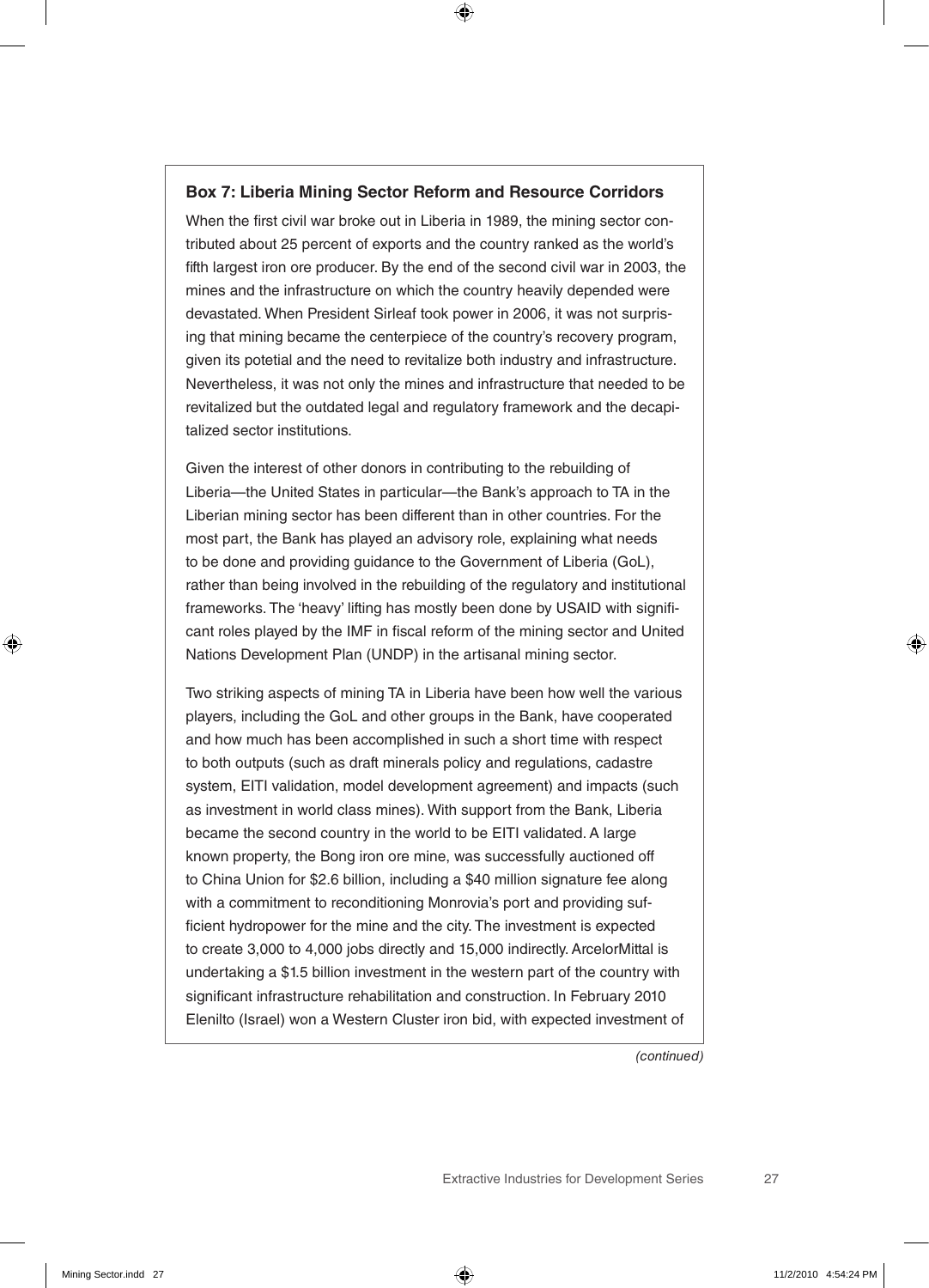#### **Box 7: Liberia Mining Sector Reform and Resource Corridors**  *(continued)*

\$2.4 billion and \$3.1 million per year for community development. All these contracts were done with the assistance of various partners, including UNDP, the Soros Foundation and Revenue Watch.

The Bank's current involvement in Liberia's mining sector is focused on moving along the value chain. The Bank is improving the ability of the GoL to negotiate with powerful actors on the opposite side of the table as well as assisting in ongoing negotiations, particularly concerning bids. The funding is coming from a new financing window in the Bank, the Extractive Industries Technical Advisory Facility (EI-TAF); the GoL is the first client to use this window.

In some ways, all of the above is just the beginning. With assistance from USAID, the GoL has recently produced Liberia's 'Vision for Accelerated Growth—Development Corridors,' in which three of the five proposed growth corridors follow mineral deposits. Through EI-TAF, the Bank is assisting the GoL to negotiate optimal shared ancillary infrastructure. This could be the starting point for a regional corridor approach where Liberian infrastructure to be developed in support of mining operations can link into Guinea, Sierra Leone, and Cote d'Ivoire. The corridor approach would receive a considerable boost if BHP and ArcelorMittal could come to an agreement about combining their iron ore interests in Liberia and Guinea and developing the infrastructure to link their operations to the Liberian port of Buchanan. The Ministry of Lands, Mines, and Energy has also recently indicated its support to enter the Bank-funded West Africa Mineral Governance Project, which supports the overarching goal to coordinate institutions and infrastructure in the mining sectors of West African countries.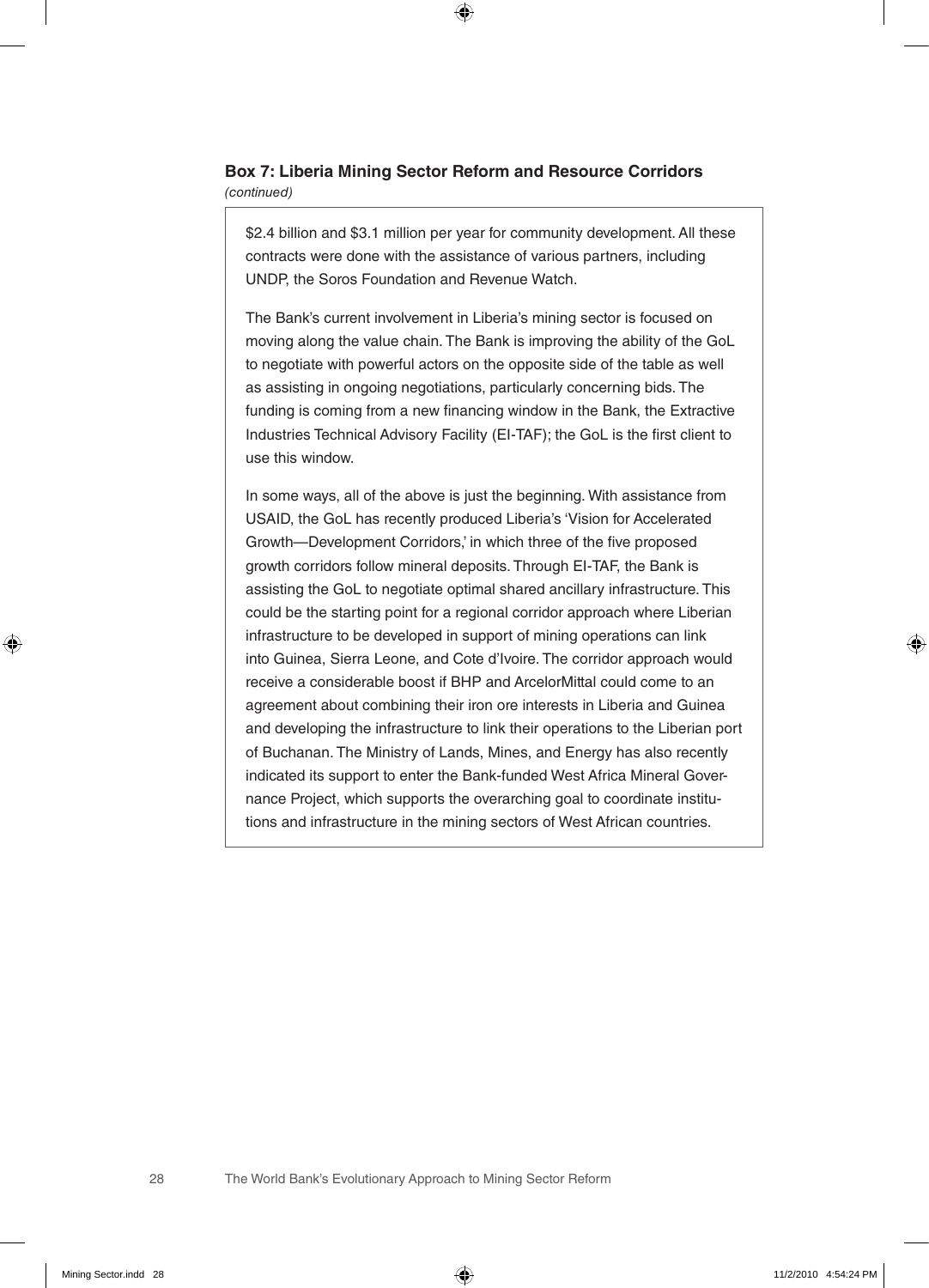## **Chapter 4 Final Observations and Next Steps**

The World Bank has played an important role in helping to rejuvenate the mining sector in many low- and middle-income countries around the world in the last two decades. These reforms often quickly led to large increases in investment in mineral investment and exploitation. When mineral prices rose in the early 2000s, the return on these reforms rose substantially. Over time, the complexity of the reform efforts increased rapidly as the issues to be faced and the objectives to be met increased. The approach used by the Bank has been to adapt in an evolutionary manner, as new issues did not replace old ones but were added on top of them. The objectives of most mining reform efforts around the world now include: (i) increase investment and exports; (ii) increase the capacity to monitor the sector and enforce regulations, particularly on environmental, social, and cultural issues; (iii) increase the share and transparency of rents returning to host countries as fiscal revenues; (iv) increase the capacity of national and sub-national governments to manage and use these rents; (v) ensure that host communities benefit from the mining operations; (vi) maximize the amount of employment and income generated by mining operations both directly and indirectly through linkages; and (vii) use the mining sector and its associated rents and infrastructure to foster industrialization through the development of clusters and resource corridors.

Each of these objectives is a considerable challenge and much progress has been and is being made through the efforts of national governments, mining companies, civil society organizations (CSOs), donor countries, and international institutions like the World Bank. Staff members from various parts of the Bank are actively involved in deepening the analysis of the impacts of the mining sector at the micro, institutional, and macro levels. Bank work is being undertaken on the roles of foundations and community development agreements in furthering sustainable development around mining communities. It continues on increasing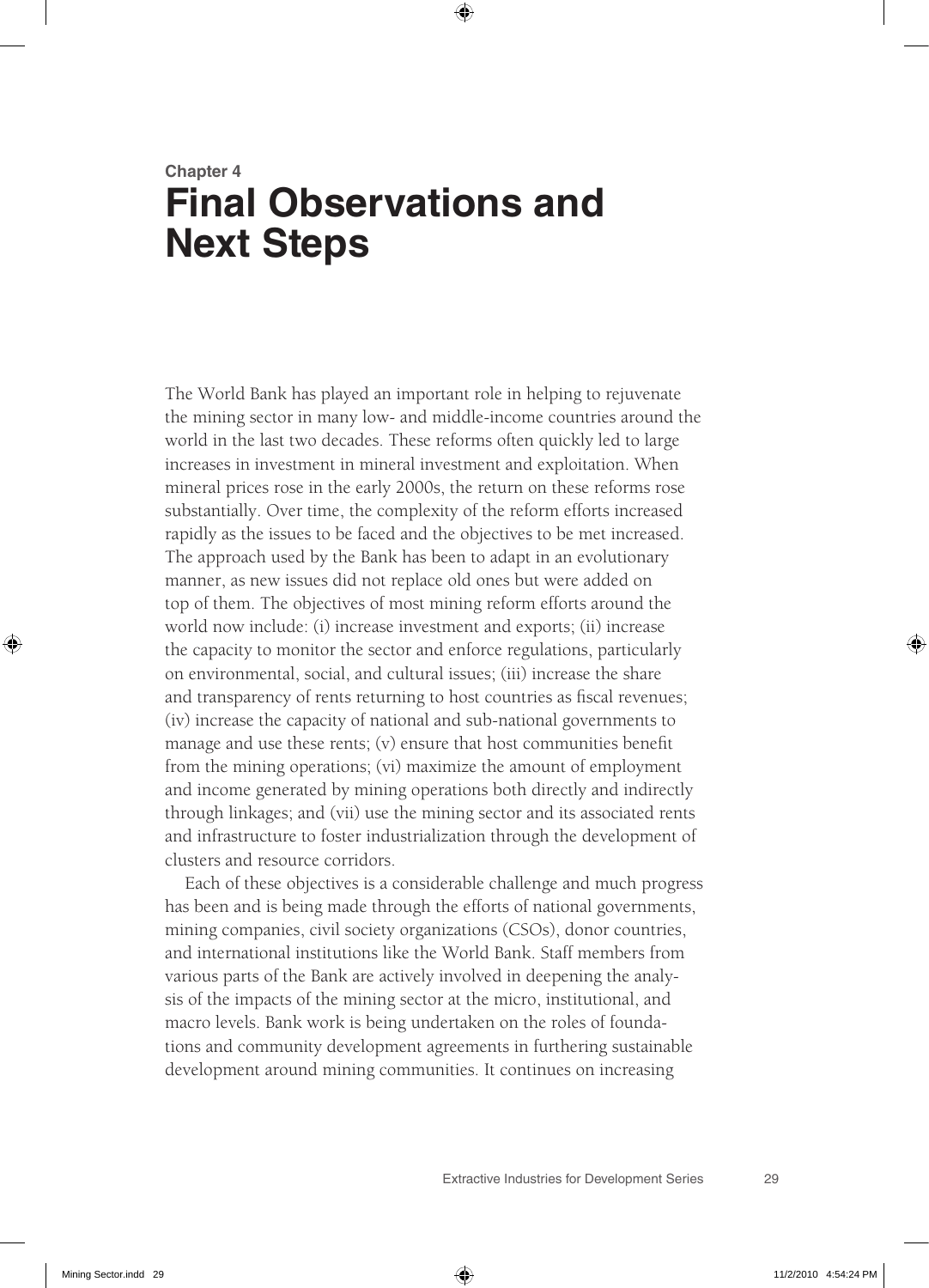the capacity of local governments to manage increased revenues from EI. Major initiatives are underway on governance and extractive industries and the political economy of extractive industries. Work on the value chain, particularly managing fiscal revenues (link 4) and enhancing the contribution of the mining sector to sustainable development (link 5), continues throughout the Bank, both in operations and analytical studies.

The objective of all these efforts—including many others outside the Bank—is to strengthen each link in the value chain but even more so to strengthen the 'links across the links.' It has been a difficult, although mostly successful challenge to increase investment in mining in lowincome, often conflict-torn countries. It has been even more difficult to increase the benefits to host countries and communities but significant and increasing success is being achieved in several dimensions. The outstanding challenge in mineral-rich countries is to leverage the various benefits brought by the sector to achieve a sustainable development path that is on a much higher secular trend and broadly shared by the population.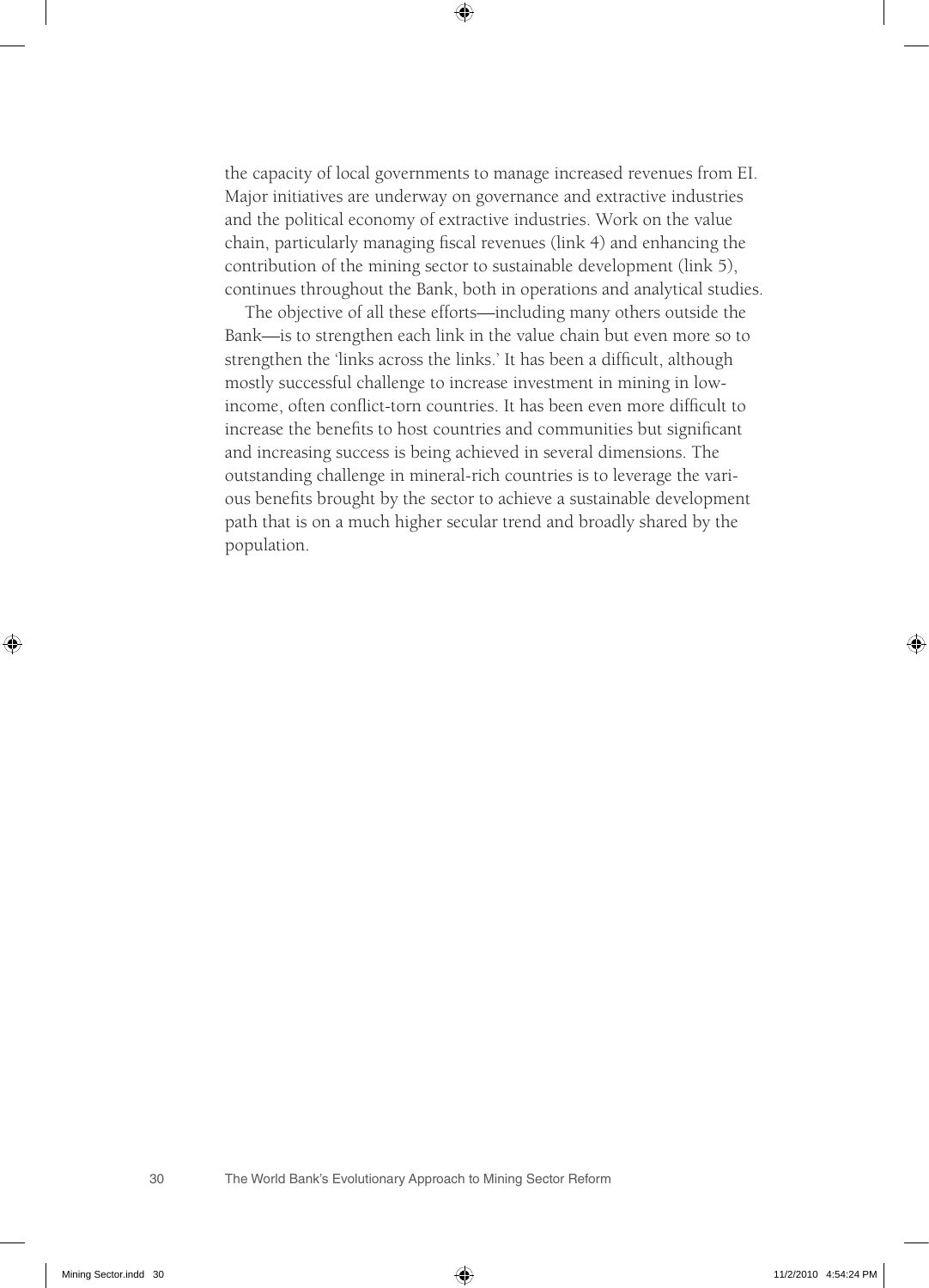#### **Annex 1:**

## **Mining Sector Projects supported by World Bank to Governments**

In Table A1-1, all Bank-supported projects in the mining sector from 1988–2011 with at least a \$1 million contribution are listed. There are 36 projects (in bold), including a project under preparation for Malawi, that are designated as principally focused on mining sector reform or related capacity building.

| <b>Fiscal</b><br>Year | <b>Country</b>  | <b>Project Name</b>                                                | <b>Financing</b><br>(SUSm) |
|-----------------------|-----------------|--------------------------------------------------------------------|----------------------------|
| 1988                  | Ghana           | <b>Mining Sector Rehabilitation Project</b>                        | 40                         |
| 1989                  | China           | Hubei Phosphate Project                                            | 137                        |
| 1989                  | Jamaica         | Clarendon Aluminum Project                                         | 15                         |
| 1989                  | <b>Bolivia</b>  | <b>Mining Sector Rehabilitation Project</b>                        | 35                         |
| 1991                  | <b>Mexico</b>   | <b>Mining Sector Restructuring Project</b>                         | 200                        |
| 1993                  | Mali            | <b>Mining Sector Capacity Building</b><br><b>Project</b>           | 6                          |
| 1993                  | India           | Jharia Mine Fire Construction                                      | 12                         |
| 1994                  | Ecuador         | <b>Mining Technical Assistance</b>                                 | 14                         |
| 1994                  | Peru            | <b>Energy and Mining TA Program</b>                                | $12 \overline{ }$          |
| 1994                  | Mongolia        | <b>Economic Transition Support</b>                                 | 20                         |
| 1995                  | Ghana           | <b>Mining Sector Development &amp;</b><br><b>Capacity Building</b> | 12                         |
| 1995                  | <b>Tanzania</b> | <b>Mineral Sector Development</b>                                  | 13                         |
| 1996                  | Guinea          | Mining Sector Investment Promotion                                 | 12                         |
| 1996                  | Zambia          | <b>Economic Recovery &amp; Investment</b><br><b>Promotion TA</b>   | 23                         |
| 1996                  | India           | Coal Environmental & Social Mitigation                             | 63                         |

**Table A1-1: World Bank Projects with Mining Sector Activities (>\$US 1m): 1988–2011**

*(continued)*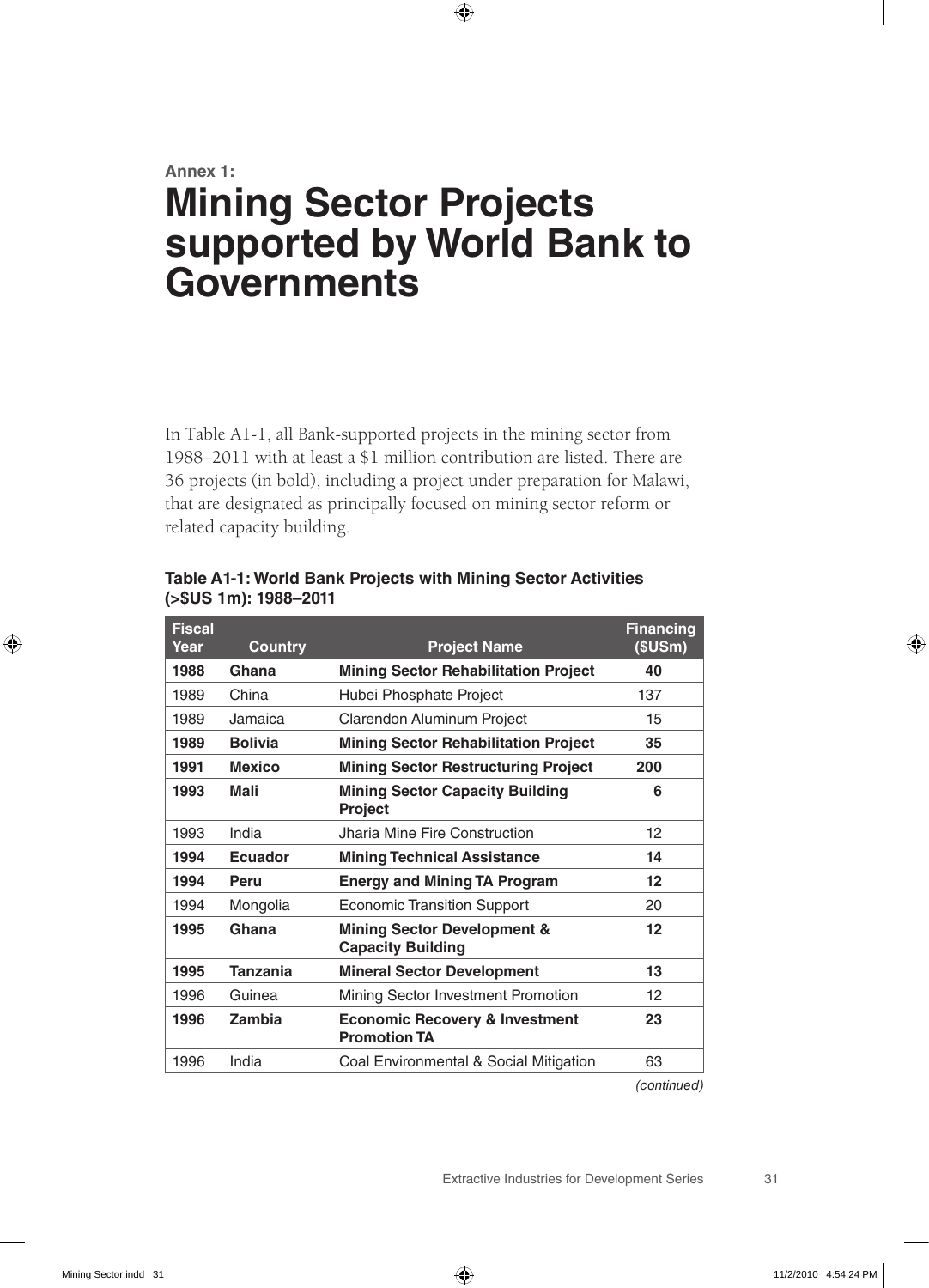#### **Table A1-1: World Bank Projects with Mining Sector Activities (>\$US 1m): 1988–2011** *(continued)*

| <b>Fiscal</b><br>Year | <b>Country</b>             | <b>Project Name</b>                                                                     | <b>Financing</b><br>(\$USm) |
|-----------------------|----------------------------|-----------------------------------------------------------------------------------------|-----------------------------|
| 1996                  | Mongolia                   | Mongolia Coal Project                                                                   | 35                          |
| 1996                  | Russia                     | Coal Secal (Coal Mine Closure)                                                          | 500                         |
| 1996                  | Ukraine                    | <b>Coal Pilot</b>                                                                       | 16                          |
| 1996                  | Argentina                  | <b>Mining Sector Development</b>                                                        | 30                          |
| 1997                  | <b>Burkina Faso</b>        | <b>Mining Sector Capacity Building &amp;</b><br><b>Environmental Management Project</b> | 21                          |
| 1997                  | Ukraine                    | Coal Secal (Mine Closure)                                                               | 300                         |
| 1998                  | Madagascar                 | Mining Sector Reform Project                                                            | 5                           |
| 1998                  | India                      | <b>Coal Sector Rehabilitation</b>                                                       | 532                         |
| 1998                  | Russia                     | Coal Secal II (Mine closure)                                                            | 800                         |
| 1998                  | <b>Argentina</b>           | <b>Mining Development TA</b>                                                            | 40                          |
| 1999                  | Mauritania                 | <b>Mining Sector Capacity Building</b>                                                  | 15                          |
| 1999                  | Zambia                     | <b>Public Sector Reform &amp; Export</b><br><b>Promotion</b>                            | 173                         |
| 1999                  | Poland                     | Hard Coal Secal 1 (Mine closure)                                                        | 300                         |
| 1999                  | Romania                    | Mine Closure and Social Mitigation                                                      | 44.5                        |
| 2000                  | Zambia                     | Mine Township Services Project                                                          | 38                          |
| 2000                  | <b>Papua New</b><br>Guinea | <b>Mining Sector Institution</b><br><b>Strengthening</b>                                | 10                          |
| 2001                  | Algeria                    | Energy & Mining TA                                                                      | 18                          |
| 2001                  | <b>Mozambique</b>          | <b>Mineral Resources Project</b>                                                        | 18                          |
| 2001                  | Poland                     | Hard Coal Secal 2 (Mine Closure)                                                        | 100                         |
| 2002                  | <b>DR Congo</b>            | <b>Economic Recovery Credit (Begin</b><br>restructuring of mining sector)               | $100*$                      |
| 2003                  | Madagascar                 | <b>Mineral Resources Governance</b><br>Project                                          | $32 + 8$<br>(2007)          |
| 2003                  | <b>Mauritania</b>          | 2nd Mining Sector Capacity Building                                                     | $18 + 5$<br>(2006)          |
| 2003                  | Zambia                     | Copperbelt Environment Project                                                          | 40                          |
| 2003                  | <b>Ethiopia</b>            | <b>Energy Access Project</b><br>(Mining Sector Reform)                                  | $2.5*$                      |
| 2003                  | <b>Burkina Faso</b>        | <b>Competitiveness and Enterprise</b><br><b>Development (Mining Sector Reform)</b>      | $3.9*$                      |
| 2004                  | <b>Uganda</b>              | <b>Sustainable Management of Mineral</b><br><b>Resources</b>                            | $25 + 5$<br>(2009)          |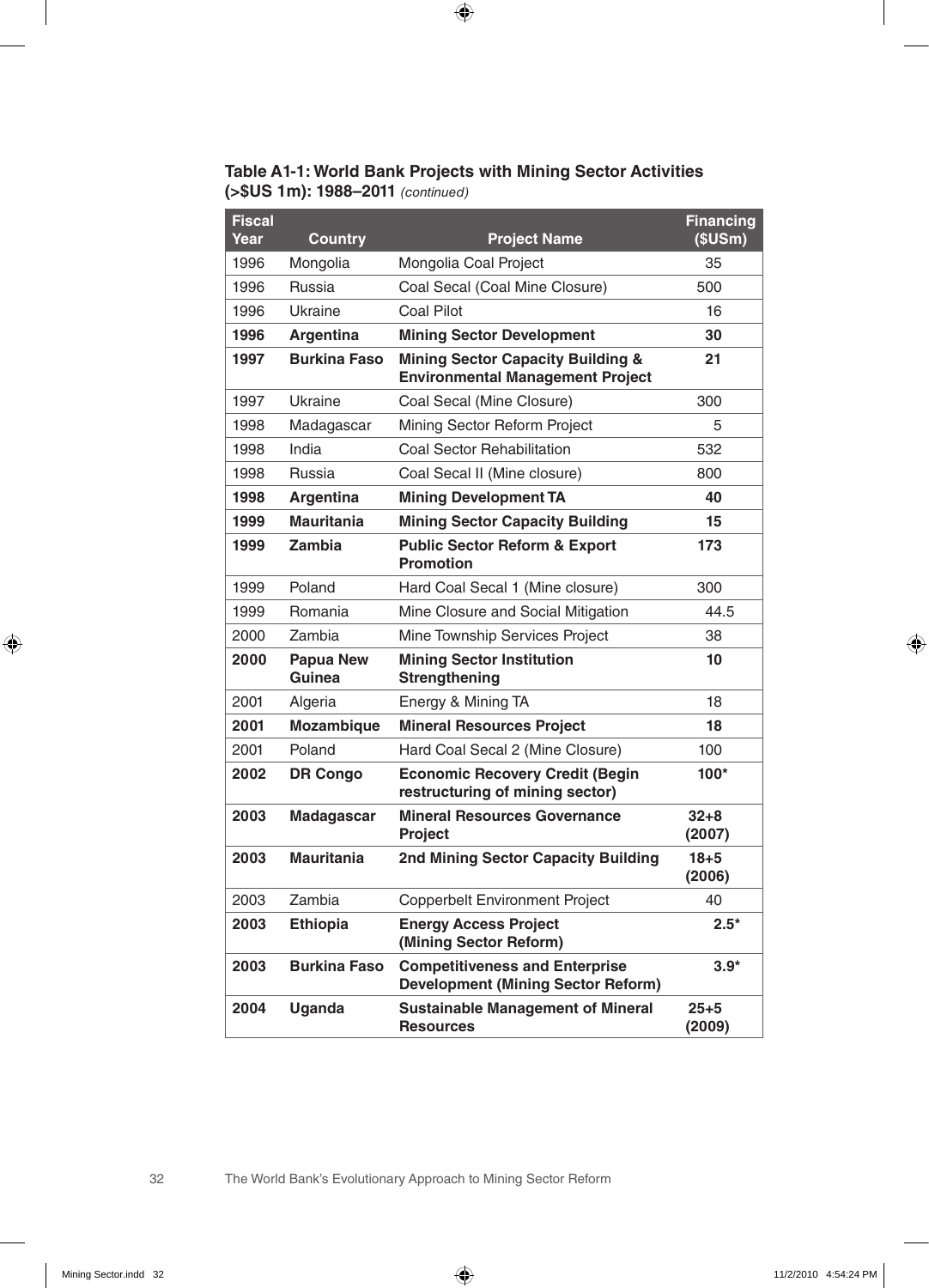**Table A1-1: World Bank Projects with Mining Sector Activities (>\$US 1m): 1988–2011** *(continued)*

| <b>Fiscal</b><br>Year | <b>Country</b>                 | <b>Project Name</b>                                                                                                 | <b>Financing</b><br>(SUSm) |
|-----------------------|--------------------------------|---------------------------------------------------------------------------------------------------------------------|----------------------------|
| 2004                  | Poland                         | Hard Coal Social Mitigation<br>(Mine Closure)                                                                       | 200                        |
| 2005                  | <b>Nigeria</b>                 | <b>Sustainable Management of Natural</b><br><b>Resources</b>                                                        | 120                        |
| 2005                  | Mali                           | <b>Growth Support Project</b><br>(Infrastructure for Mining)                                                        | $3.9*$                     |
| 2005                  | Zambia                         | Economic Expansion & Diversification<br>(Gemstones)                                                                 | $4.2*$                     |
| 2005                  | <b>Sierra Leone</b>            | 4th Economic Rehabilitation &<br><b>Recovery Project (Capacity Building &amp;</b><br><b>Regulatory Reform)</b>      | $3.8*$                     |
| 2005                  | Romania                        | Mine Closure, Environment, &<br>Socio-Economic Regeneration                                                         | 120                        |
| 2006                  | <b>DR Congo</b>                | <b>Transitional Support for Economic</b><br><b>Recovery (Improve mining sector</b><br>governance)                   | $13.5*$                    |
| 2006                  | Serbia &<br><b>Montenegro</b>  | <b>Programmatic Private &amp; Financial</b><br><b>Development Policy (Strengthen</b><br>mining legal framework)     | $2.2*$                     |
| 2006                  | Kosovo                         | Energy Sector Cleanup & Land<br>Reclamation (Environmental Capacity<br>Building in Mining)                          | $1.7*$                     |
| 2006                  | Afghanistan                    | <b>Sustainable Development of Natural</b><br><b>Resources</b>                                                       | $30 + 10$<br>(2010)        |
| 2007                  | Central<br>African<br>Republic | Reengagement and Institution Support<br>Building Program (Mining Sector Reform<br>& Promotion, Artisanal Mining)    | $20*$                      |
| 2007                  | Serbia                         | Bor Regional Development (Environmen-<br>tal and social mining legacy issues)                                       | $21.5*$                    |
| 2007                  | Sierra Leone                   | <b>Programmatic Governance Reform &amp;</b><br><b>Growth (Capacity building)</b>                                    | $2^*$                      |
| 2007                  | Philippines                    | National Program Support for<br><b>Environment and Natural Resources</b><br>Management                              | $5*$                       |
| 2007                  | Kosovo                         | Lignite Power Technical Assistance<br>(Mine technical analysis, capacity<br>building in Ministry of Energy & Mines) | $2.6*$                     |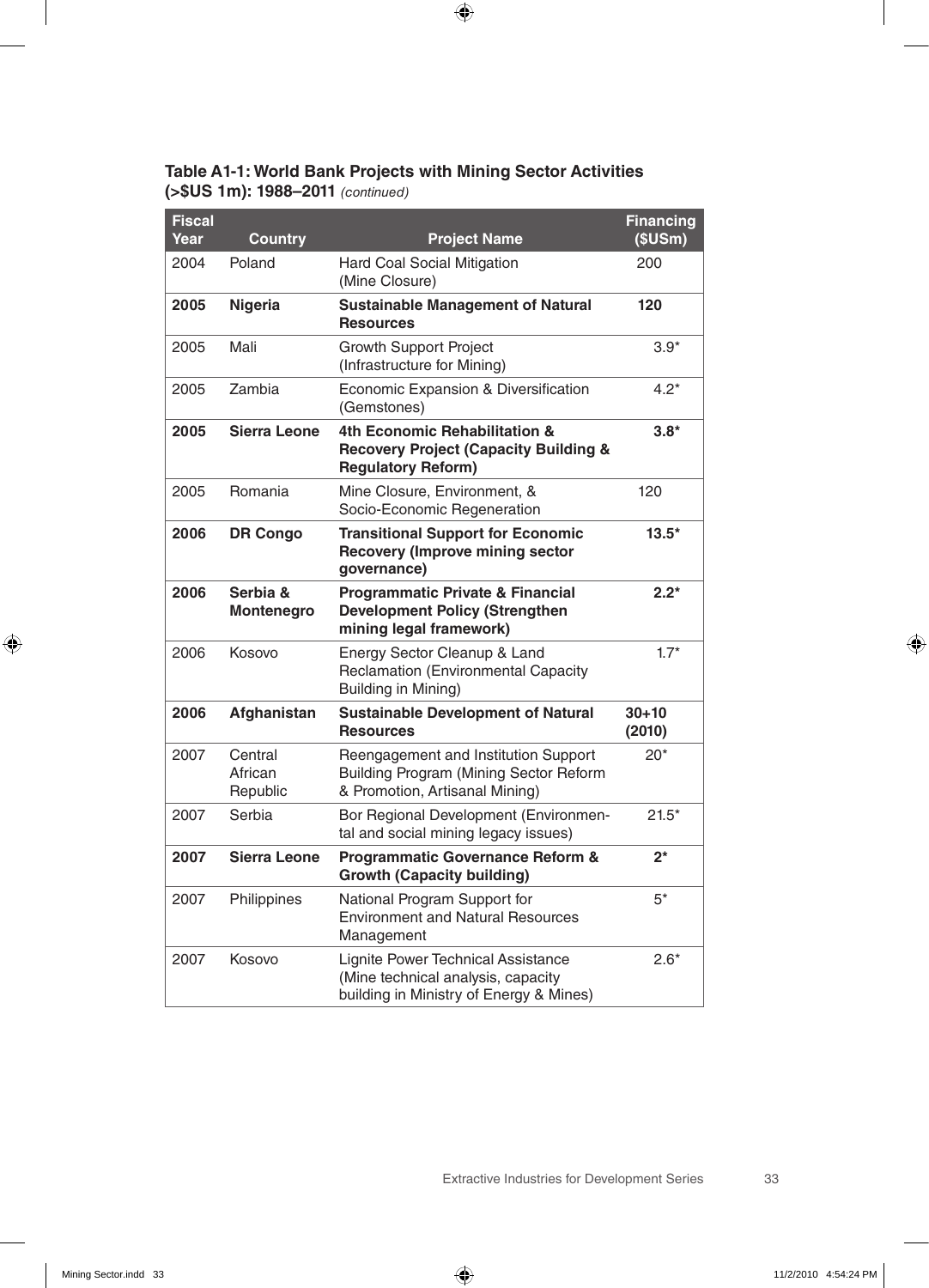#### **Table A1-1: World Bank Projects with Mining Sector Activities (>\$US 1m): 1988–2011** *(continued)*

| <b>Fiscal</b><br>Year | <b>Country</b>             | <b>Project Name</b>                                                                                                     | <b>Financing</b><br>(\$USm) |
|-----------------------|----------------------------|-------------------------------------------------------------------------------------------------------------------------|-----------------------------|
| 2008                  | Ghana                      | Natural Resources and Environmen-<br>tal Governance (Fiscal management,<br>governance, transparency & social<br>issues) | $9.1*$                      |
| 2008                  | Mongolia                   | <b>Mining Sector Institutional</b><br><b>Strengthening TA</b>                                                           | 9.3                         |
| 2008                  | <b>Papua New</b><br>Guinea | <b>2nd Mining Sector Institutional</b><br><b>Strengthening TA</b>                                                       | 17                          |
| 2009                  | Peru                       | 1st Programmatic Environmental DPL<br>(Maintain & improve environmental<br>performance of mining)                       | $82.5*$                     |
| 2009                  | Mongolia                   | Development Policy Credit (Management<br>of fiscal revenues, clarify policy)                                            | $9.6*$                      |
| 2009                  | Sierra Leone               | 2nd Government Reform & Growth<br>Credit (Improve fiscal regime & services<br>for mining)                               | 2*                          |
| 2009                  | <b>Tanzania</b>            | <b>Sustainable Management of Mineral</b><br><b>Resources</b>                                                            | 50                          |
| 2009                  | Togo                       | Economic Recovery & Governance (EITI)                                                                                   | $2^*$                       |
| 2010                  | Lao PDR                    | TA for Capacity Building in the<br><b>Hydropower and Mining Sectors</b>                                                 | $5*$                        |
| 2010                  | <b>Sierra Leone</b>        | <b>Mineral Sector Technical Assistance</b>                                                                              | 4                           |
| 2010                  | Botswana                   | Morupule B Generation and Transmis-<br>sion Project (Coal mine development)                                             | $27.3*$                     |
| 2010                  | Mali                       | Fourth Poverty Reduction Support<br>Credit (Strengthen accountability and<br>transparency in mining sector)             | $9.2*$                      |
| 2011                  | <b>DR Congo</b>            | <b>Growth with Governance in the</b><br><b>Mineral Sector</b>                                                           | 50                          |
| 2011                  | Solomon<br><b>Islands</b>  | <b>Mining Sector Technical Assistance</b>                                                                               | 1                           |
| 2011                  | <b>Malawi</b>              | <b>Mining Growth and Governance</b><br><b>Support (under preparation)</b>                                               | 12.5                        |

**Bold print** = mining sector reform or related capacity building project.

 $*$  In the last column = this amount is the part that was or is for the mining sector activities of a bigger loan. For such projects, a description of the mining component is given in parentheses after the project name in column 3.

Additional financing for a project is captured by +X followed by the year. For example, the Uganda 2004 project received \$5 million of additional finance in 2009.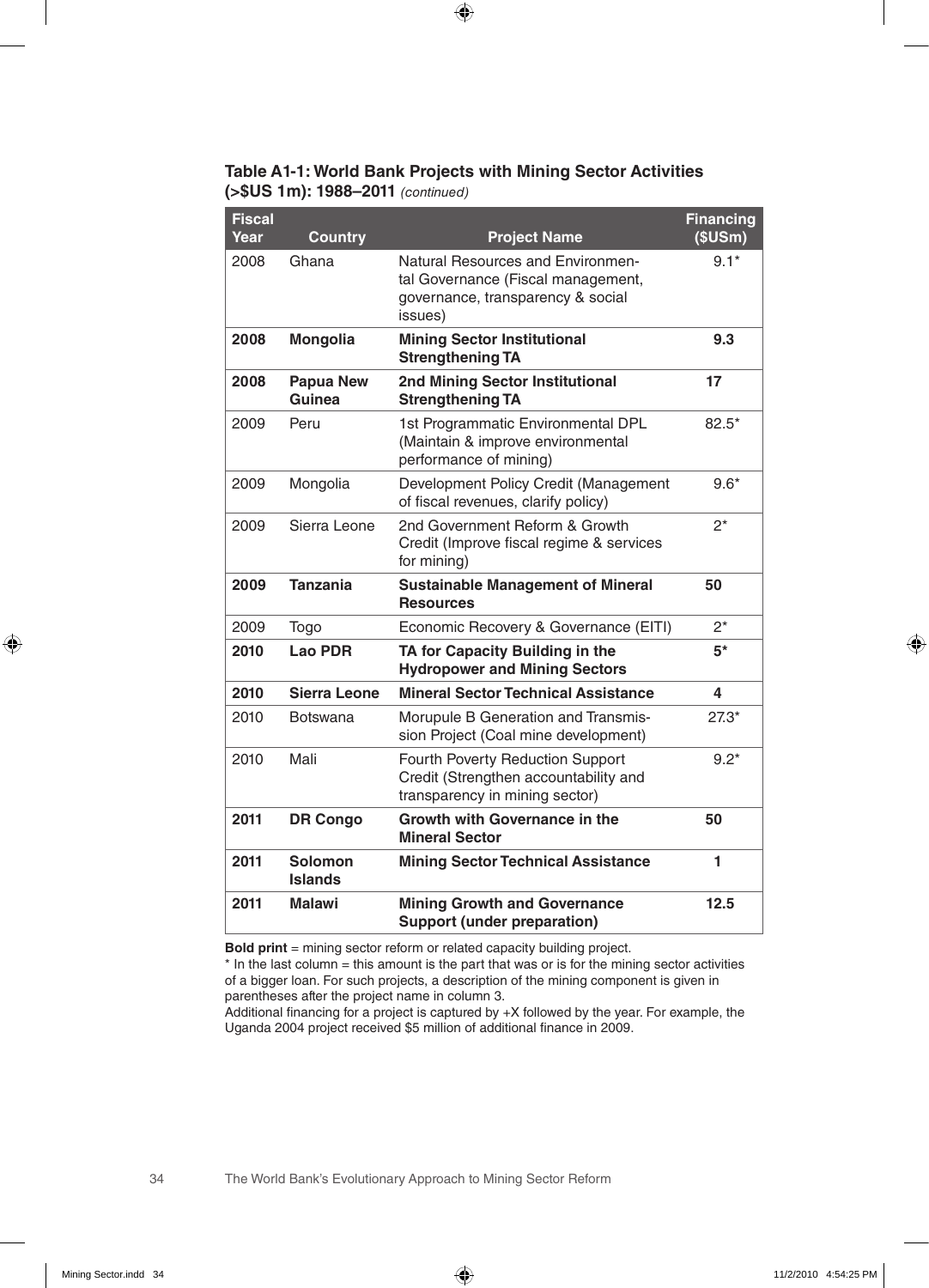## **Suggested Reading Related to Mining Sector Reform**

- Daniel, Philip, Michael Keen, and Charles McPherson (eds), *The Taxation of Petroleum and Minerals: Principles, Problems and Practice*, New York, Routledge, 2010.
- Eftimie Adriana, Katherine Heller, and John Strongman, *Mainstreaming Gender into Extractive Industries Projects: Guidance Note for Task Team Leaders*, Extractive Industries for Development Series #8, Washington, D.C., World Bank, 2009.
- Mayorga Alba, Eleodoro, Extractive Industries Value Chain: A Comprehensive Integrated Approach to Developing Extractive Industries, Extractive Industries for Development Series #3, Washington, D.C., World Bank, 2009.
- McMahon, Gary and Felix Remy, *Large Mines and the Community Socioeconomic and Environmental Effects in Latin America, Canada and Spain*, International Research Development Center (IRDC), Ottawa, Canada, 2001.
- Naito, Koh, Felix Remy, and John P. Williams, "Mining Sector Reform and Investment: Results of a Global Survey, *Mining Journal* article, 2001.
- Naito, Koh, Felix Remy, and John P. Williams, "Review of Legal and Fiscal Frameworks for Exploration and Mining. A detailed analysis of 25 mineralrich developing countries that have updated their mining laws," *Mining Journal* article, 2001.
- Onorato, William T., Peter Fox, and John E. Strongman, *World Bank Group Assistance for Minerals Sector Development and Reform in Member Countries*, World Bank Technical Paper No. 405, World Bank, Washington, D.C., 1998.
- Ortega, Enrique, Alexandra Pugachevsky, and Gotthard Walser, Mining Cadastres: Promoting Transparent Access to Mineral Resources by Extractive Industries for Development Series #5, Washington, D.C., World Bank, 2009.
- Otto, James, Craig B. Andrews, Fred Cawood Michael Doggett, Pietro Guj, Frank Stermole, John Stermole, John Tilton, *Mining Royalties: A Global Study of their Impact on Investors, Government, and Civil Society*, Washington, D.C., World Bank, 2006.
- Sasson, Meredith, *Financial Surety: Guidance Notes for the Implementation of Financial Surety for Mine Closure*, Extractive Industries for Development Series #7, Washington, D.C., World Bank, 2009.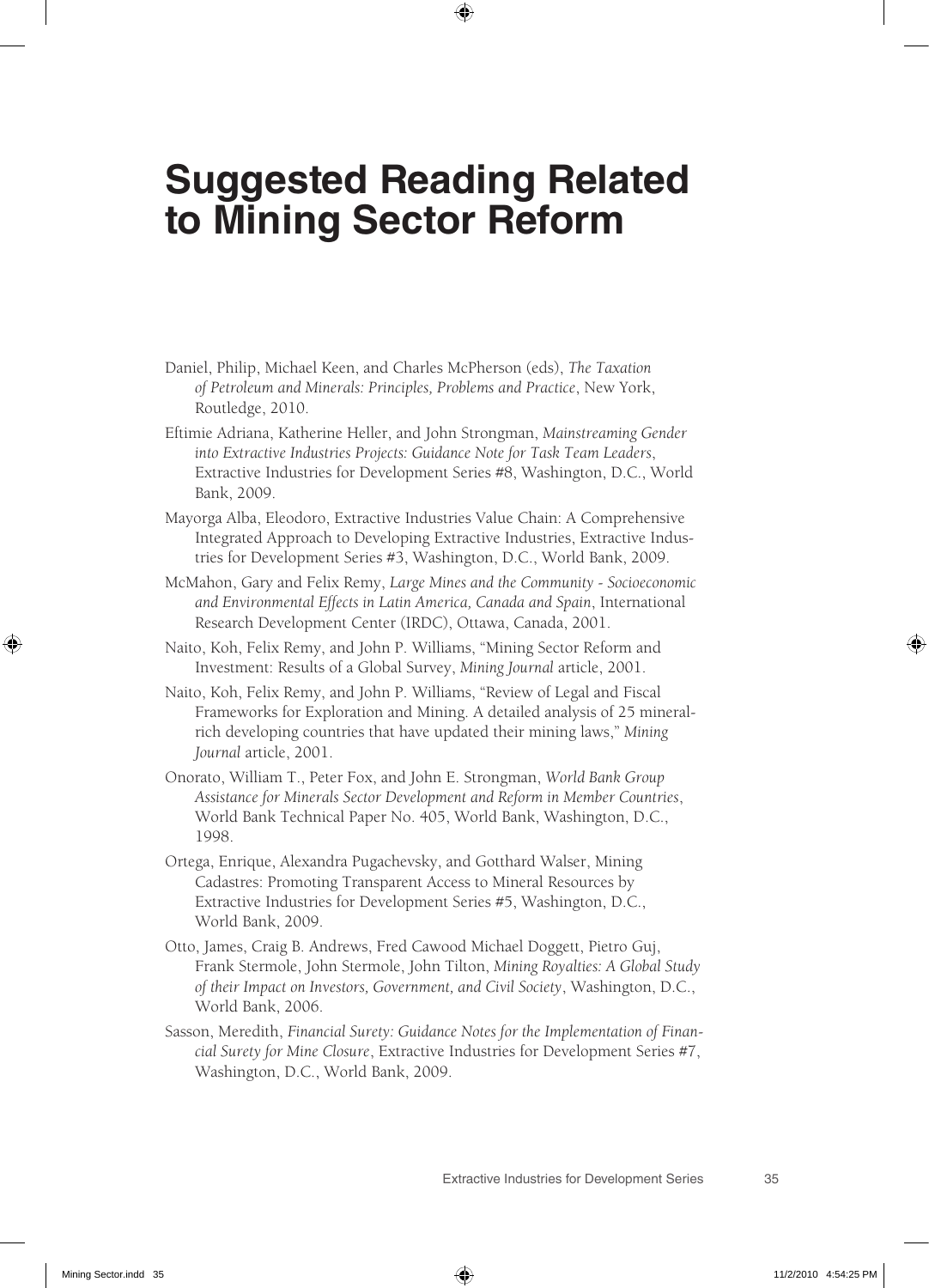- Strongman, John, *Strategies to Attract New Investment for African Region*, World Bank, Washington, D.C., 1994.
- World Bank and ICMM, Community Development Toolkit, ESMAP Formal Report Series, Report No. 310/05, World Bank, Washington, D.C., 2005.
- World Bank, *Characteristics of Successful Mining Legal and Investment Regimes in Latin America and the Caribbean Region*, Mining Staff Working Paper, World Bank, Washington, D.C., 1996.
- World Bank, *It's Not Over When It's Over: Mine Closure Around the World*, Mining and Development Series, World Bank, Washington, D.C., 2002.
- World Bank, Large Mines and Local Communities: Forging Partnerships, Building Sustainability. Mining, and Development Series, World Bank, Washington, D.C., 2002.
- World Bank, *Latin America and the Caribbean: A Mining Strategy*, World Bank Technical Paper No. 345, World Bank, Washington, D.C., 1996.
- World Bank, *Mining Reform and the World Bank: Providing a Policy Framework for Development*, Mining and Development Series, World Bank, Washington, D.C., 2005.
- World Bank, *Strategy for African Mining*, World Bank technical paper number 181, World Bank, Washington, D.C., 1992.
- World Bank, *Towards Sustainable Decommissioning and Closure of Oil Fields and Mines: A Toolkit to Assist Government Agencies*, Washington, D.C., World Bank, 2010 (available online only at: http://www.worldbank.org/oil).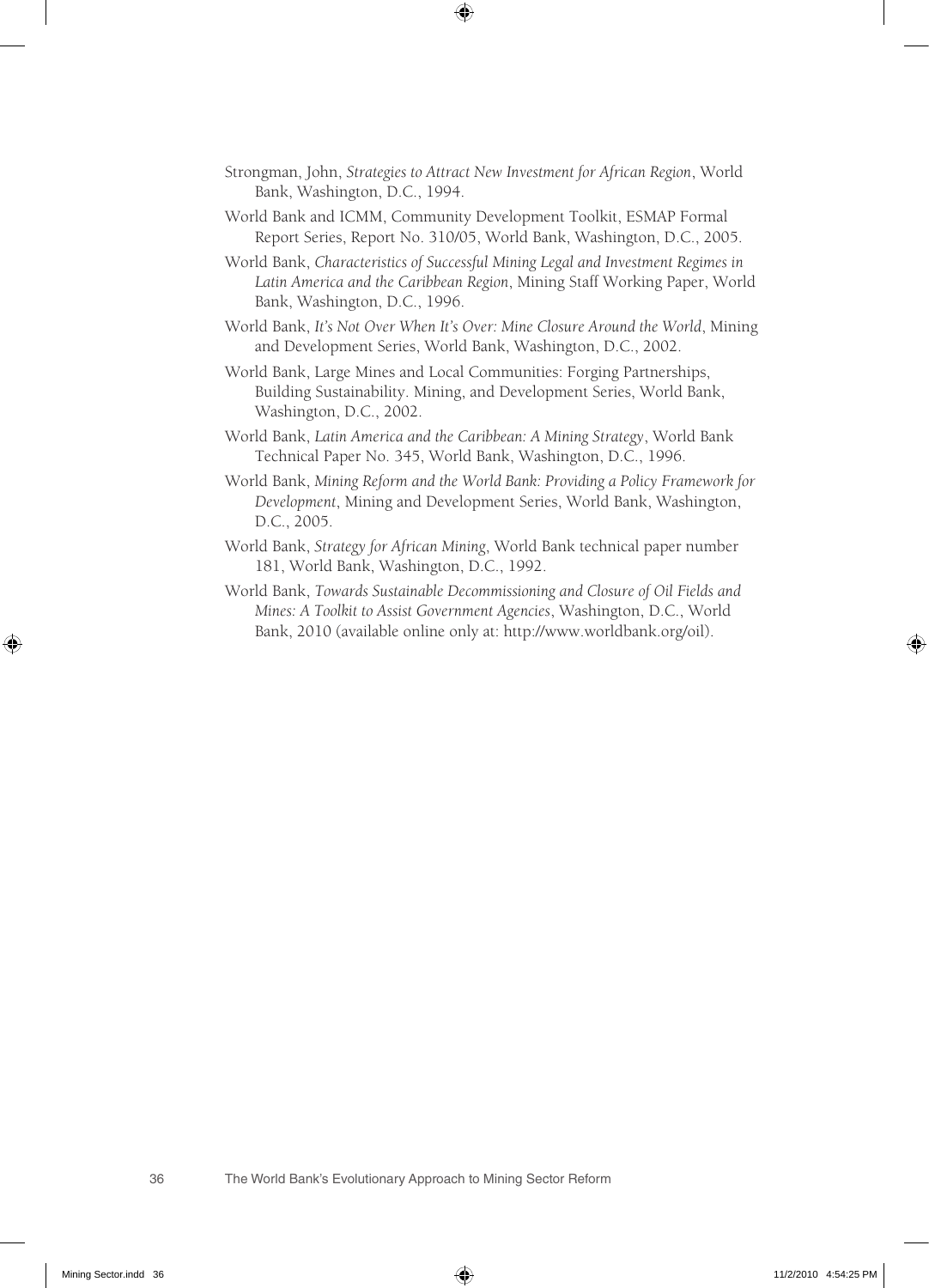#### **Extractive Industries for Development Series**

- #19 An Evolutionary Approach to World Bank Support for Mining Sector Reform
- #18 Rockets and Feathers: Asymmetric Petroleum Product Pricing in Developing **Countries**
- #17 Environmental Governance in Petroleum Producing Countries: Findings from a Comprehensive Survey
- #16 Expenditure of Low-Income Households on Energy: Evidence from Africa and Asia
- #15 Petroleum Markets in Sub-Saharan Africa: Analysis and Assessment of 12 Countries
- #14 Toward Strengthened EITI Reporting: Summary Report and **Recommendations**
- #13 The Aluminum Industry in West and Central Africa: Lessons Learned and Prospects for the Future
- #12 Engagement with Civil Society: An EITI Implementation Case Study
- #11 Changes in CO<sub>2</sub> emissions from Energy Use: A Multicountry Decomposition Analysis
- #10 Government Response to Oil Price Volatility: Experience of 49 Developing **Countries**
- #9 Guidance Note for Task Team Leaders: Mainstreaming Gender into Extractive Industries Projects
- #8 Mining for Equity: Gender Dimensions of the Extractive Industries
- #7 Financial Surety: Guidelines for the Implementation of Financial Surety for Mine Closure
- #6 Changing Patterns of Household Expenditures on Energy: A Case Study of Indonesia and Pakistan
- #5 Emerging Players in Global Mining
- #4 Mining Cadastres: Promoting Transparent Access to Mineral Resources
- #3 Extractive Industries Value Chain: A Comprehensive Integrated Approach to Developing Extractive Industries
- #2 Changes in End-User Petroleum Product Prices: A Comparison of 48 Countries
- #1 Vulnerability to Oil Price Increases: A Decomposition Analysis of 161 Countries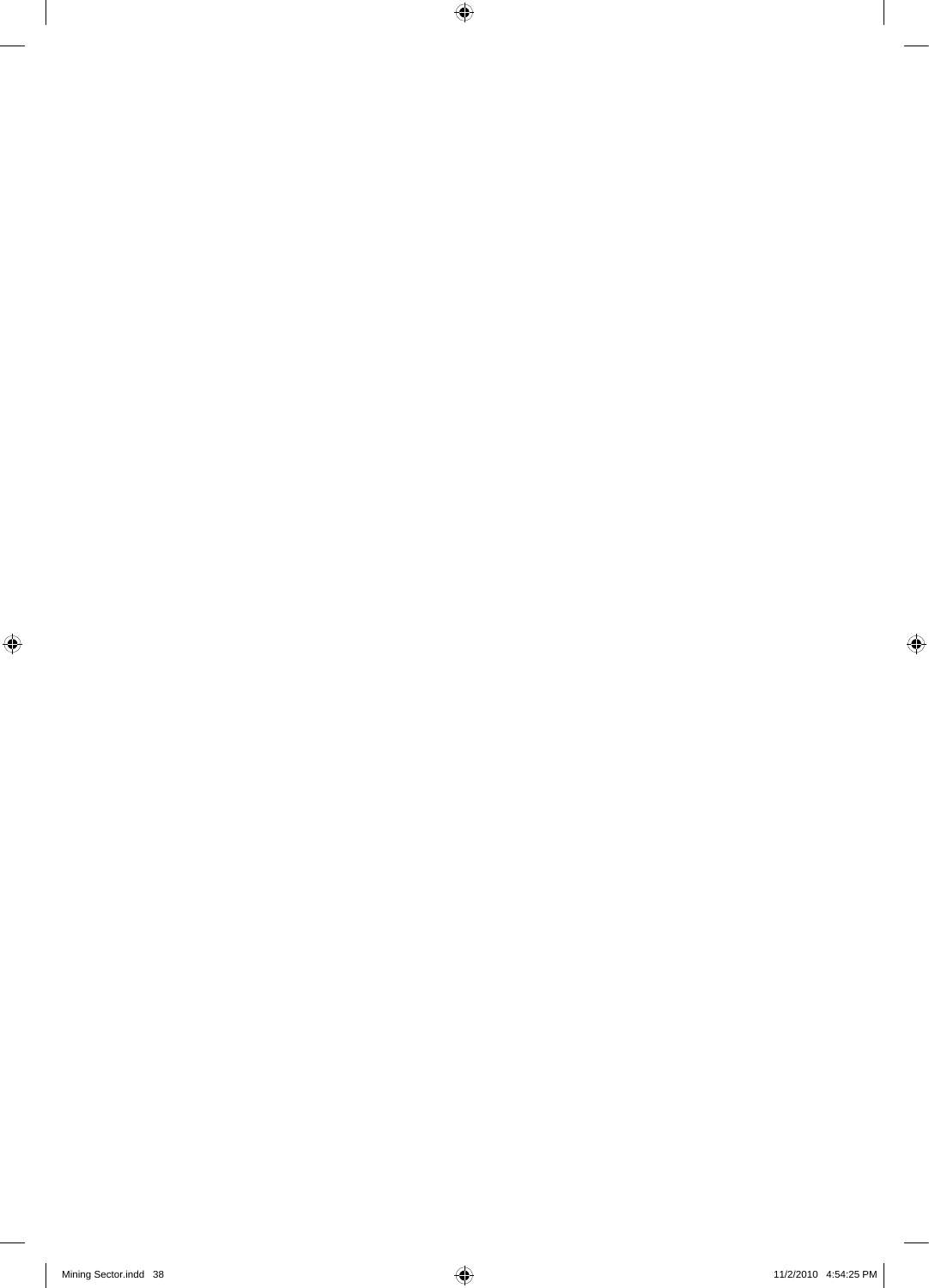#### The World Bank Oil, Gas, and Mining Unit

The World Bank Group's role in the oil, gas, and mining sectors focuses on ensuring that its current interventions facilitate the extractive industries' contribution to poverty alleviation and economic growth through the promotion of good governance and sustainable development.

The Oil, Gas, and Mining Unit serves as the Bank's global sector management unit on extractive industries and related issues for all the regions of the world. It is part of the Bank's Sustainable Energy Department.

Through loans, technical assistance, policy dialogue, and analytical work, the Unit leads a work program with multiple sector activities in more than 70 countries, of which almost half are in Sub-Saharan Africa. More specifically, the Oil, Gas, and Mining Unit:

- • Advises governments on legal, fiscal, and contractual issues and on institutional arrangements as they relate to natural resources, as well as on good governance practices.
- • Assists governments in setting up environmental and social safeguards in projects in order to promote the sustainable development of extractive industries.
- Helps governments formulate policies that promote private sector growth and foreign direct investments.
- Advises governments on how to increase the access of the poor to clean commercial energy and assess options for protecting the poor from high fuel prices.

In essence, the Oil, Gas, and Mining Unit serves as a global technical advisor that supports sustainable development by building capacity and providing extractive industry sector-related advisory services to resource-rich governments. The Unit also carries out an advocacy role through the management of the following global programs:

- The Extractive Industries Transparency Initiative (EITI) Implementation Support Facility, which supports countries implementing EITI programs
- The Global Gas Flaring Reduction (GGFR) Public-Private Partnership, which brings governments and oil companies together to reduce gas flaring
- The Communities and Small-Scale Mining (CASM) Partnership, which promotes an integrated approach to addressing issues faced by artisanal and small-scale miners
- The Women and Extractive Industries Program, which addresses gender issues in extractive industries
- The Petroleum Governance Initiative (PGI), which promotes good governance.
- The Extractive Industries Technical Advisory Facility (EI-TAF), which facilitates "rapid-response" advisory services on a demand-driven basis to build capacity for extractive industry resource policy frameworks and transactions.